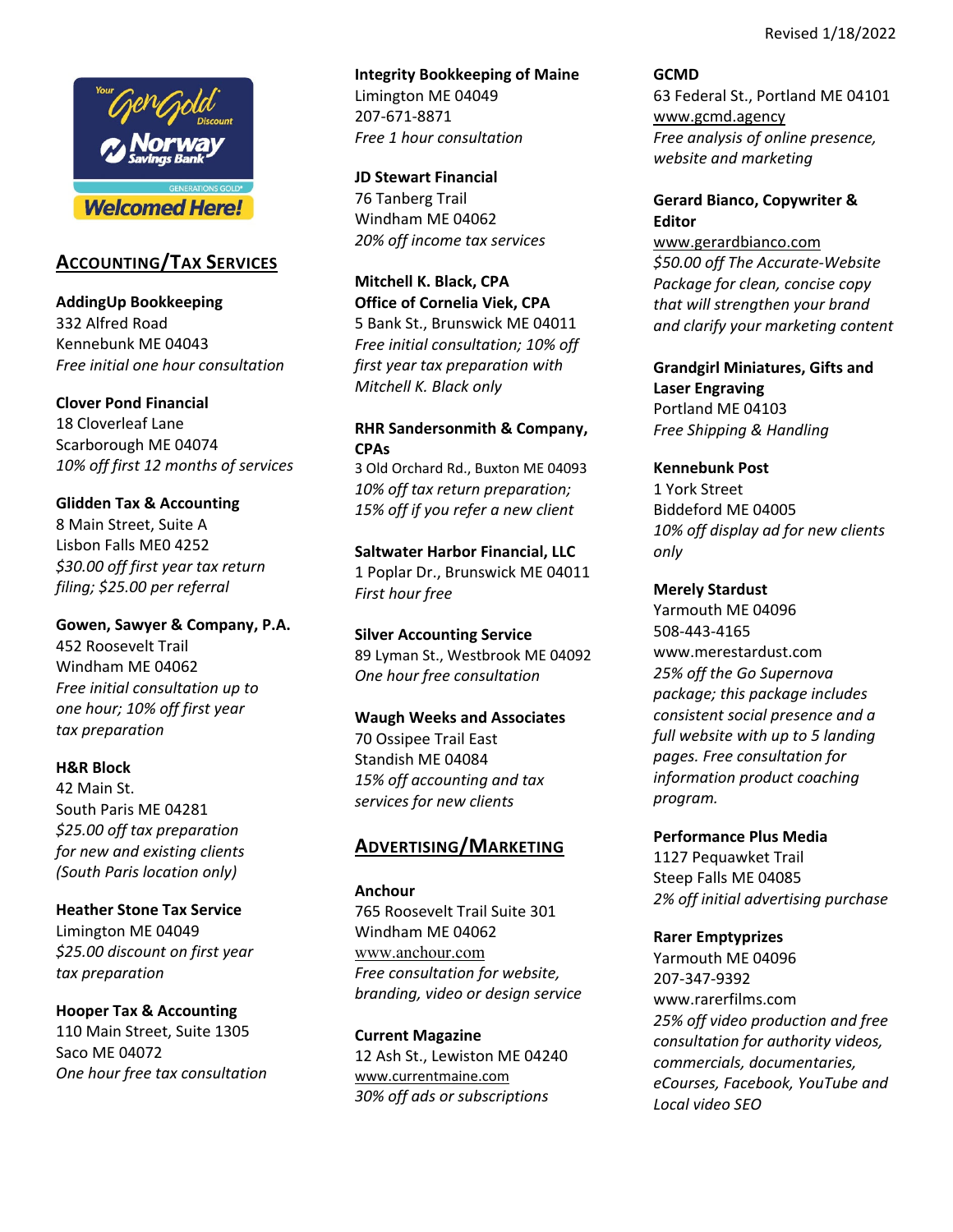## **Royal River Graphics**

16 Parkway, Bethel ME 04217 *20% off new websites or new wordpress website conversions; 20% off new magazines or brochures*

## **Royal River Graphics**

118 Biscay Road Damariscotta ME 04543 *20% off new websites or new wordpress website conversions; 20% off new magazines or brochures*

**Simply Said Designs** Standish ME 04084 207‐642‐5185 *10% off total sale*

## **Tebo Marketing + Design**

506 Main Street, Suite 16 Westbrook ME 04092 www.teamtebo.com *Free website hosting for the first year when we design your website or 50% off first year website hosting when hosting is purchased as a stand‐alone service; or 15% off all business card purchases*

## **The Woodmont Group, Inc.**

21 Woodmont Street Portland ME 04102 *20% off services for first month*

## **WebSolutions Maine**

Portland ME 04112 www.websolutions\_maine.com 207‐408‐4466 *Free analysis of website & digital marketing; 10% off 1060 design*

# **AIR CONDITIONING/HEATING**

## **Atlas Contracting**

12 Morse Ct.,Brunswick ME 04011 www.atlascontractinginc.com *12% off basic install of a heat pump*

### **Damon Brooks Heating & A/C**

385 North Bridgton Road Bridgton ME 04009 *10% off service; \$10 off annual tune‐up*

**Dan Libby Refrigeration/Heating/AC** 271 Milt Brown Rd. Standish ME 04084 *10% discount on service for commercial & residential*

*properties* 

## **Dyers Handyman Service**

1058 North Road North Yarmouth ME 04097 *10% off service for first time customers; 15% off service for seniors first time customers; 15% off service for military/police/fire personnel first time customers*

**Folsom Heating, LLC** Bethel ME 04217 *10% off parts and labor for regular hours (residential customers only)*

## **Fontaine HVAC**

35 South Ave, Lewiston ME 04240 *15% off annual maintenance of heating & air conditioning units*

## **Gammons Corporation**

110 Main Street #1101 Saco ME 04072 *\$200 off any new heat pump installation; \$25 off any food equipment repair (commercial)*

## **Lake Region Construction**

1056 Naples Rd. Harrison ME 04040 *10% on construction projects*

## **Pellet Stove Services**

326 Richville Road Standish ME 04084 207‐838‐1956 *25% off labor*

# **ANTIQUES/COLLECTIBLES**

### **Barn on 26 Antiques**

361 Shaker Rd., Gray ME 04039 *10% off over \$10.00 purchased*

## **Cobwebs**

235 Congress Street Portland, ME 04101 *20% off all store items* 

# **Gurley Antiques Gallery** 581 US Route 1

Scarborough ME 04074 *10% discount on purchase*

## **Hawthorne's Attic**

27 Roosevelt Trail Casco ME 04015 *15% off consignment and café only*

**Hidden Away Antiques**  22 Cushman Hill Road Bryant Pond ME 04219 *10% off any purchase*

**House of Shabby Chic & Antiques** 23 Roosevelt Trail Casco ME 04015 *15% off consignment*

# **APPLIANCES**

**Agren Appliance & Television** 40 Minot Ave., Auburn ME 04210 *15% off all mattress and furniture purchases, 5% off all appliance purchases (excludes deeply discounted and price protected items)*

## **Agren Appliance & Television**

313 Main St., Norway ME 04268 *15% off all mattress and furniture purchases, 5% off all appliance purchases (excludes deeply discounted and price protected items)*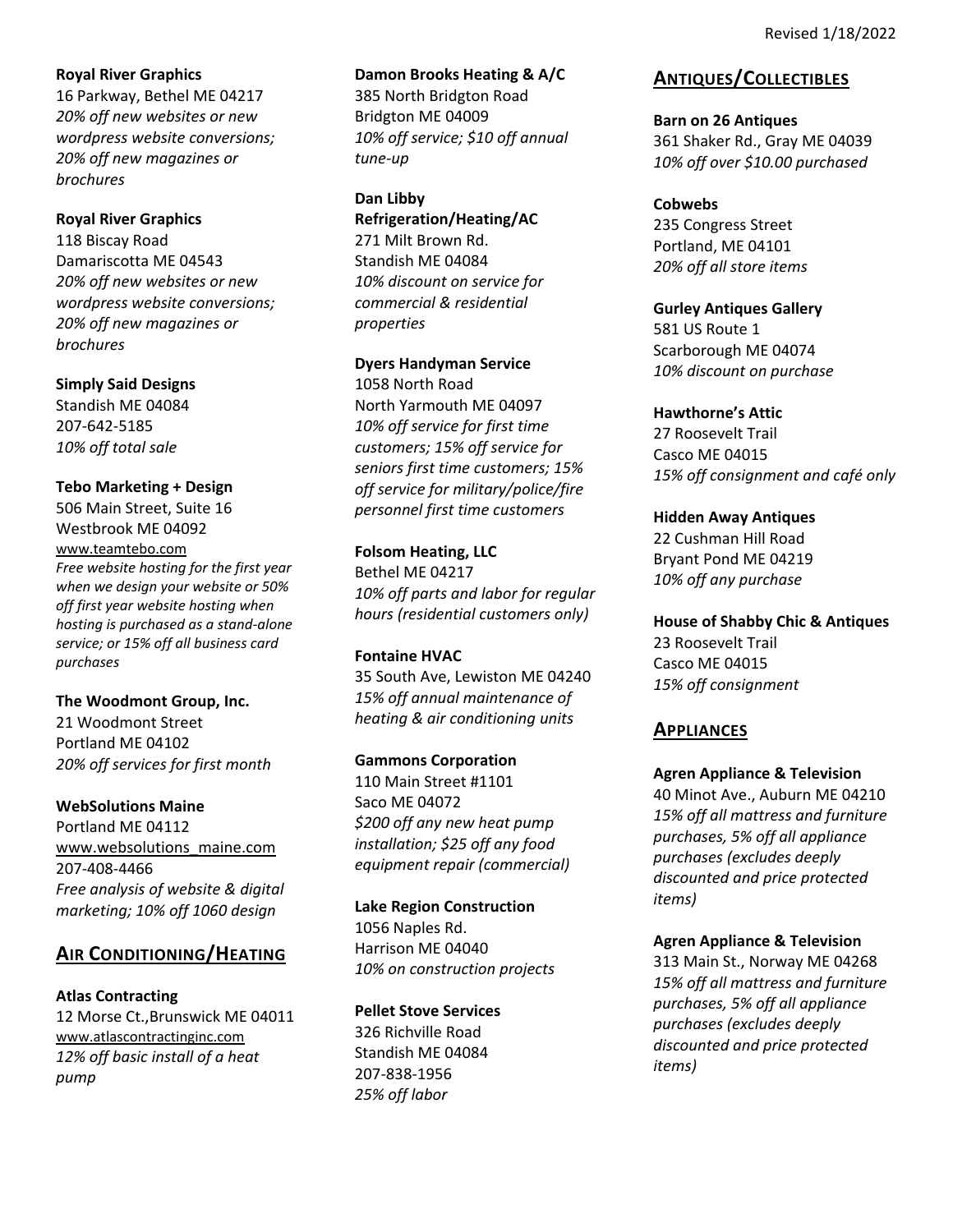### **Agren Appliance & Television**

237 Main St., Saco ME 04072 *5% off all appliance purchases (excludes deeply discounted and price protected items)*

### **Agren Appliance & Television** 35 Foden Road

South Portland ME 04106 *5% off all appliance purchases (excludes deeply discounted and price protected items)*

### **Agren Appliance & Television**

78 Mallett Drive Topsham ME 04086 *15% off all mattress and furniture purchases, 5% off all appliance purchases (excludes deeply discounted and price protected items)*

### **Jay's Small Engine & Appliance Service**

70 Holland St., Lewiston ME 04240 *10% off appliance parts and service; 5% off major appliance purchase*

## **Kilton Appliance**

15 Kilton Dr. Naples ME 04055 *\$10.00 off a service call*

## **Roger's Appliance Service**

3 Willis Farm Rd Gorham ME 04038 *\$8.00 discount off service call*

## **ARCHITECT**

**Dow Hill Architecture & Design** 66 Ridley Rd., Sanford ME 04073 207‐651‐7903 *Free initial one hour consultation*

**Drafting & Design ME, LLC** 182 Roosevelt Trail #114 Windham ME 04062 207‐420‐7411 *10% off first set of plans*

### **Kaplan Thompson Architects**

424 Fore St., Portland ME 04101 *Free one hour consultation*

# **Nancy Montgomery Design, Inc.**

447 Deering Avenue Portland ME 04103 *Free historical signage design consultation*

### **Residential Design Studios**

21 Chestnut St. Unit 506 Portland ME 04101 207‐671‐7965 *1 hour free on‐site consultation*

### **Studio E, Inc.**

Westbrook ME 04092 *One hour free consultation with company owners*

## **Whipple Callender Architects** Portland ME 04103

www.whipplecallender.com *Free 1 hour consultation*

# **ART**

**Artist: Clarissa Will** 38 Long St., Brunswick ME 04011 *5% off total sale of paintings undiscovered artists only*

**Artistic Endeavors Frame Shop & Gallery** 171 Main St., Bethel ME 04217 *10% off any piece of art or framing order*

**Fraser Art Studio** 81 Congress Street Portland ME 04101 *10% discount on original artwork Studio open by appt. only, please call 207‐650‐3437*

**Isabella Rolandini**  61 Country Lake Drive Naples ME 04055 *10% off all art and custom work* **Jenny's Art You** Bridgton ME 04009 JennysArtYou@gmail.com *15% off of portrait commissions; 10% off Private or Group Class; 50% off one framed original*

### **J. Kevin Cheney Fine Art**

349 Stevens Avenue, Apt 2 Portland ME 04103 *10% off original artwork*

## **Jerri Stone Portraits**

10 Kendall Lane Freeport ME 04032 *10% off* 

## **Maine Home Portrait Artist**

1205 Portland Road Arundel ME 04046 *\$25.00 off your first order*

**Phoenix Studio**  630 Forest Avenue Portland ME 04101 *10% discount on tools, glass and supplies*

**Saco Frame Center** 10 Pepperell Sq., Saco ME 04072 *10% discount*

**Steve Barton Art**  339 Pemasong Lane Yarmouth ME 04096 *10% off original artwork*

**Stone River Gallery** 5 Overlook Drive Norway ME 04268 *10% off first art class*

**The Mix** 53 Maine St., Brunswick ME 04011 *20% discount on all art supplies*

**William L. Janelle Artist** 21 Broadwing Way Bridgton ME 04009 www.facebook.com/WilliamJanelleCarving *10% discount*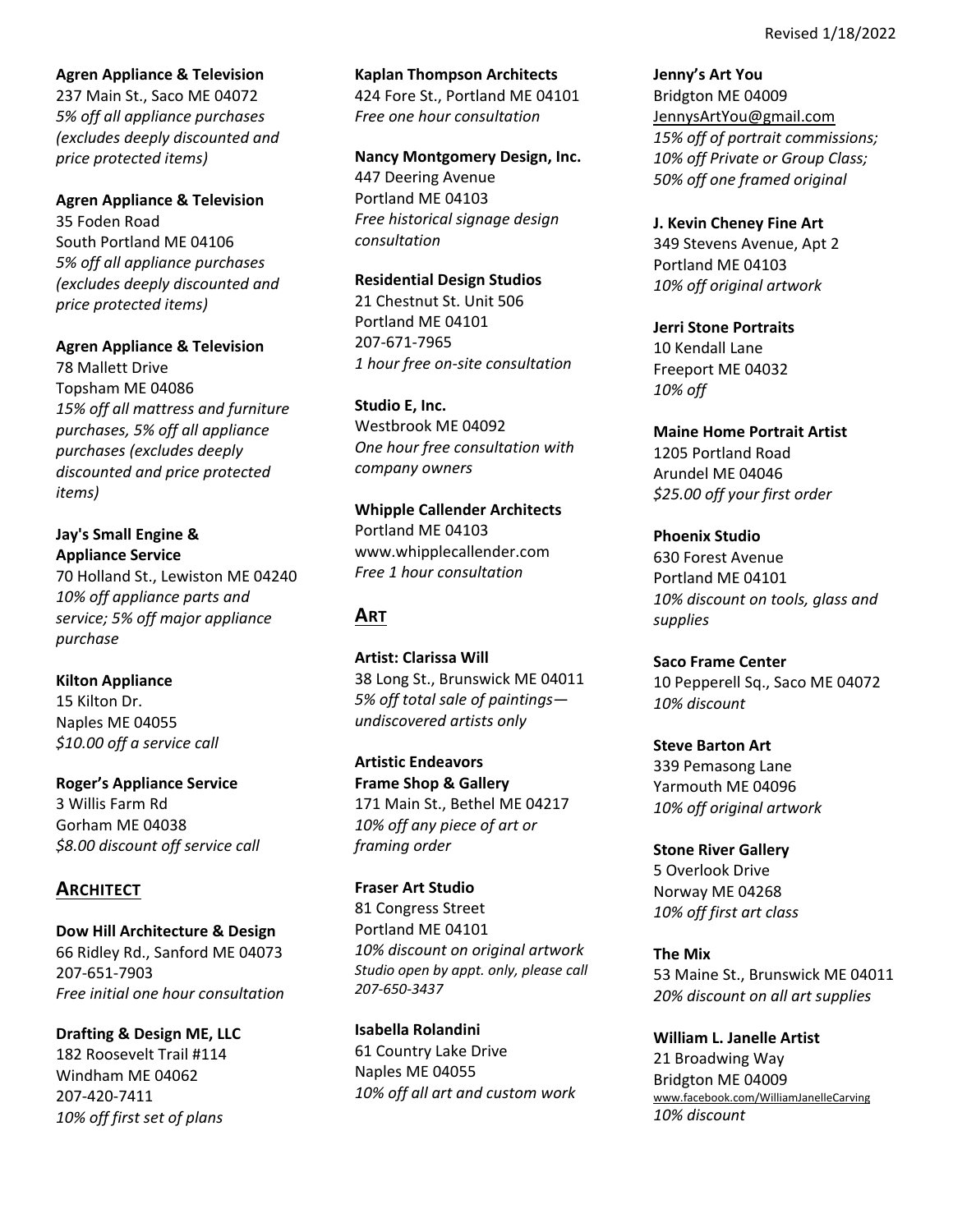## **ATTORNEY**

**Ainsworth, Thelin & Raftice, PA** 7 Ocean Street South Portland ME 04106 *\$100.00 off of title & closing fees*

**Braun & Wilson, P.C.** 23 Market Sq., S Paris ME 04281 *\$500.00 flat fee to set up a new business (inclusive of all fees)*

**Bruce A. Rood, Esq. PA** 300 Main St., Norway ME 04268 *\$50.00 off title & closing costs or 1/2 hour free legal consultation*

**Campbell & Associates, PA** 59 Baxter Boulevard Portland ME 04101 *Half hour free consultation*

**Craig L. Holden, Attorney**  652 Main St. Fryeburg ME 04037 *10% off first ten billable hours or \$50.00 off Title/Closing Costs*

**Cumberland Title Services** 32 Elm Street., Brunswick ME 04011 *\$100.00 off title and closing*

**Cumberland Title Services**  1 Burton St., Lincoln ME 04457 *\$100.00 off title and closing*

**Cumberland Title Services** 178 Middle Street, Suite 402 Portland ME 04101 *\$100.00 off title and closing*

**Desmond & Rand Law Firm** 55 Stroudwater St. Westbrook ME 04092 *15% off all estate planning services*

**Hopkinson & Abbondanza** 6 City Center, Suite 400 Portland ME 04101 *\$100.00 off title and closing* **Hopkinson & Abbondanza** 746 High St., Bath ME 04530 *\$100.00 off title and closing*

**Law Offices of Evan Smith** 14 Maine Street, Suite 109F Brunswick ME 04011 *\$100.00 per hour (normally \$150.00)*

**Law Offices of Sheilah R. Mclaughlin** 124 Maine Street, Suite 216 Brunswick ME 04011 *One‐half hour free consultation*

**Law Office of Susan E. Hunter** 75 Pearl Street, Suite 420 Portland ME 04112 *\$50.00 off on bills over \$600.00*

**The Gray Firm, PA** Portland ME 04101 *First consultation free; 10% off first ten billable hours*

**William B. Gillespie, Esq.** 2 Main Street Topsham ME 04086 *One‐half hour free consultation*

**Wilson Law, LLC**  172 Main Street Norway ME 04268 *\$50.00 off real estate services, first 1/2 hour of billable time, or a contingency fee award fee*

# **ATTRACTIONS**

**The Maine Brew Bus** 111 Commercial Street Portland, ME 04101 *\$15.00 discount on any regularly scheduled tour; use promo code GENGOLD*

## **AUTO BODY REPAIR**

**ACME Body Shop**  270 Lincoln Street South Portland ME 04106 *Headlight restoration only \$25.00 (a \$75.00 value)*

**Harmon Custom Paint** 556 Richville Road Standish ME 04084 *10% off all services*

**Portland Street Auto & Body Shop, Inc.** 487 Portland Road Bridgton ME 04009 *10% discount off hourly labor rate*

**Roland's Auto Body & Recon** 55 Bath Rd., Brunswick ME 04011 *10% off collision deductible*

**AUTO REPAIR/ SERVICES/PARTS**

**207 Motors** 751 Narragansett Trail Buxton ME 04093 *Free oil change w/ vehicle purchase* 

**Atchinson Properties LLC** 284 Park St. South Paris ME 04281 10% off oil change

**Bessey Motor Sales** 209 Main Street, S Paris ME 04281 *10% discount on service up to \$50.00*

**Buckys Auto Glass** 61 Rainmaker Drive Portland ME 04103 *10% off your balance*

**Cavallaro Auto Repair** 959 Main Street Westbrook ME 04092 *10% off parts & labor*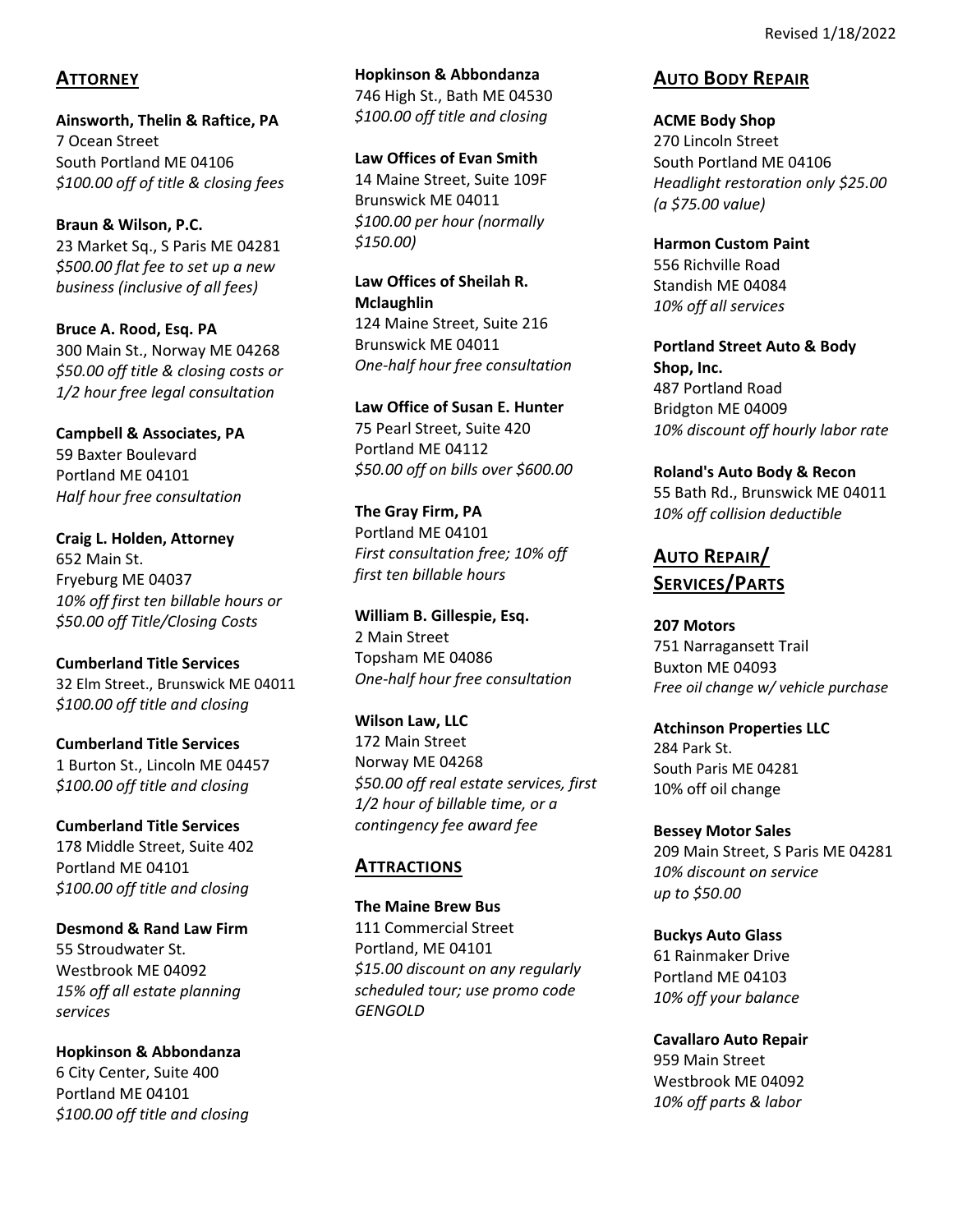**City Side Auto Service** 42 Holmes Road Scarborough ME 04074 *10% off parts and labor up to \$50.00*

**Cummings Auto Repair & Sales** 175 Plains Road Harrison ME 04040 *\$5.00 off an oil and filter change (up to 5 quarts)*

**Curt's Car Care** 414 West Fryeburg Road Fryeburg ME 04037 *10% off labor charges on repairs*

**Dirty Dog Automotive Detailing & Tint LLC** 19 Johnson Road Standish ME 04084 *10% off first visit*

**Discount Auto Repair** 525 Washington Street Auburn ME 04210 *Free local tow (Lewiston/Auburn) with any repairs over \$50.00 (Tow Company called by Discount Auto Repair)*

**Duvals Service Center** 20 Park Ave., S Portland ME 04106 *\$25.00 off any service over \$100.00*

**E&W Auto** 10 October Rd., Naples ME 04055 *10% discount on parts and bills over \$150.00 (mechanical repair)*

**Falcon Auto Truck Marine Electric**  325 Harrison Rd. Bridgton ME 04009 *5% off total bill*

**JD Auto Repair** Limington ME 04049 207‐807‐3415 *\$15.00 discount off total bill* **Lake Region Towing** 274 South High Street Bridgton ME 04009 *\$5.00 off oil change*

**Lee's Tire & Service** 35 Gurnet Road Brunswick ME 04011 207‐729‐4131 *10% off parts and labor*

**Lee's Tire & Service** 27 Monument Place Topsham ME 04086 207‐729‐1676 *10% off parts and labor*

**Merrymeeting Auto Repair** 37 Augusta Road Topsham ME 04086 *10% discount on parts and bills over \$150.00*

**Mosquito Hill Garage Inc** 21 Rivard Lane Bridgton ME 04009 *1 free Maine state motor vehicle inspection per year*

**Mucks Trucks LLC** 24 Main Street Norway ME 04268 *\$10.00 off any service* 

**Osgood Outdoor Power & Auto** 330 Bridgton Road, Suite 1 Fryeburg ME 04037 *10% off labor or 10% of parts (cannot be combined)*

**Palmer Spring Company** 355 Forest Ave. Portland ME 04101 *25% off alignment & wheel balance; 25% off on AC recharge; 10% off brakes; \$100 off on plow installation*

**Paris Autobarn, LLC** 161 Main St., S Paris ME 04281 www.parisautobarn.com *10% off labor, up to \$100 savings*

**Paulin's Tire & Auto Care** 2218 Portland Rd. Arundel ME 04046 *\$19.95 lube, oil, filter changes with tire rotation; 10% off parts and labor (excludes tires); Free state inspection; \$69.99 alignments*

**Paulin's Tire & Auto Care** 1020 Congress St. Portland ME 04101 *\$19.95 lube, oil, filter changes with tire rotation; 10% off parts and labor (excludes tires); Free state inspection; \$69.99 alignments*

**Paulin's Tire & Auto Care** 1036 Forest Ave. Portland ME 04103 *\$19.95 lube, oil, filter changes with tire rotation; 10% off parts and labor (excludes tires); Free state inspection; \$69.99 alignments*

**Paulin's Tire & Auto Care** 699 Broadway Ave. South Portland ME 04106 *\$19.95 lube, oil, filter changes with tire rotation; 10% off parts and labor (excludes tires); Free state inspection; \$69.99 alignments*

**Pete's Garage**  82 North Fryeburg Road Fryeburg ME 04037 *\$5.00 Maine state inspection with any service of \$29.95 or more*

**R/K Automotive**  50 Beal Street Norway ME 04268 *Fluid Film service at discounted price of \$100.00* 

**Simpson's Garage**  1087 Main Street Fryeburg ME 04037 *10% off labor rate*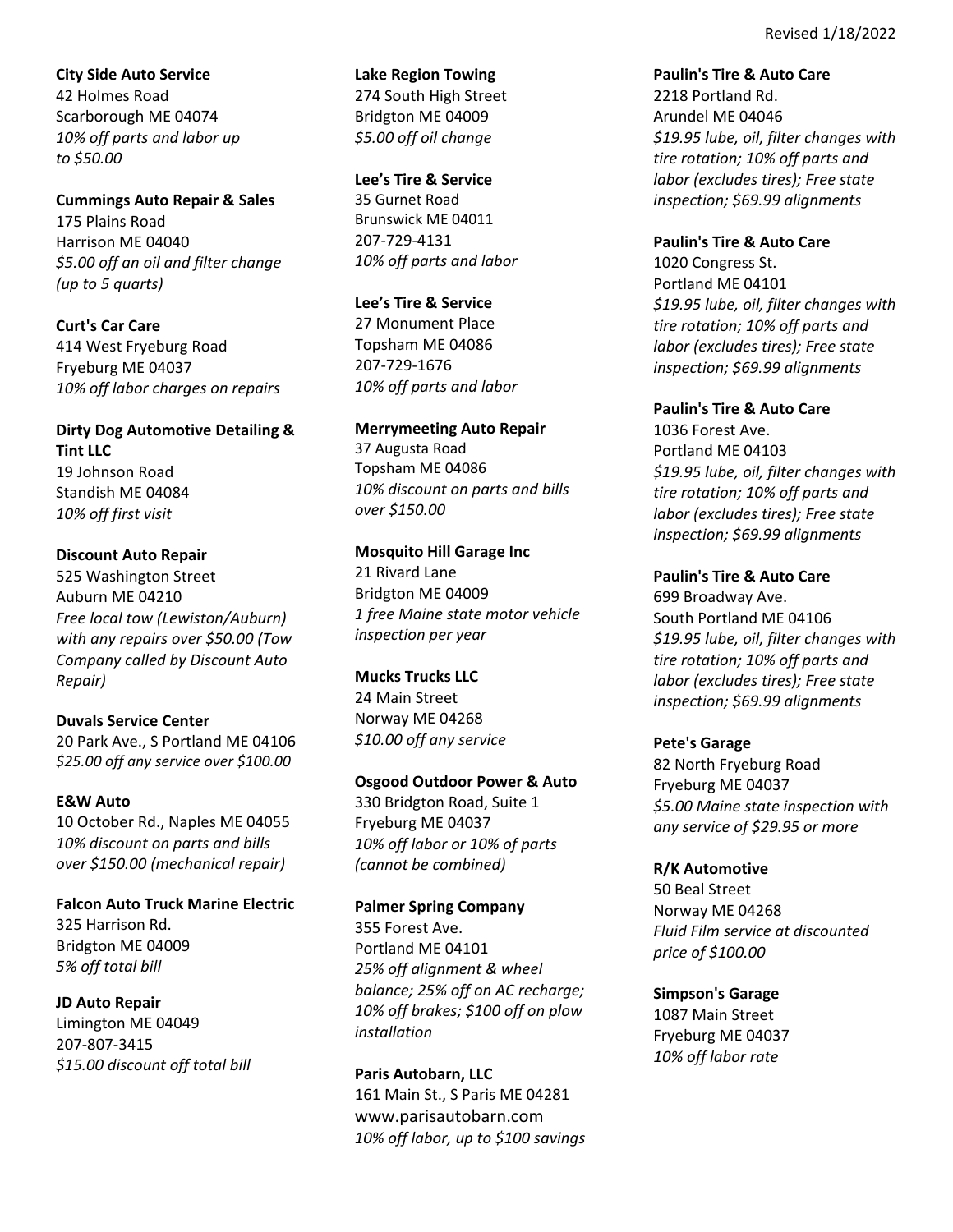**Stiles Transmission** 25 Saco Road Steep Falls ME 04085 *10% off any automotive or transmission repair, up to \$100.00*

**Sullivan Tire & Auto Service**  333 St. John Street Portland ME 04102 *10% discount on parts and Labor*

**Total Eclipse Auto Detailing** 136 School House Road Oxford ME 04270 *10% off anything \$150 or more*

**Two Trails Garage**  380 Ossipee Trail West Standish ME 04084 *10% discount off all services*

**Windham Automotive**  385 Roosevelt Trail Windham ME 04062 *10% discount first visit; 5% discount following visits (customer loyalty)*

# **AUTO SALES**

**Good Guys Cars & Trucks** 247 Lewiston Road Topsham ME 04086 *\$100 Visa gift card with the purchase of a vehicle*

**207 Motors** 751 Narragansett Trail Buxton ME 04093 *Free oil change w/ vehicle purchase* 

**Maine Motor Company** 41 Bridgton Rd. Westbrook ME 04092 www.mainemotorcompany.com *\$200 off sales price*

**Saints Auto Sales**  979 Narragansett Trail Buxton ME 04093 *\$100.00 off document fee*

### **Yankee Ford**

165 Waterman Drive S Portland ME 04106 *\$250 additional trade‐in rebate exclusively for Norway Savings Bank GenGold customers*

# **AUTO/TRUCK RENTAL**

**Rent‐It of Maine** 1097 Center St. Auburn ME 04210 *10% off regular basic car & truck rental rate*

# **BAKERY**

**Big Sky Bread Company**  536 Deering Avenue Portland ME 04103 *Free small coffee with the purchase of a pastry*

**Big Sky Bread Company**  28 Monument Square Portland ME 04103 *Free small coffee with the purchase of a pastry*

**Coffee Me Up** 221 Cumberland Avenue Portland ME 04101 *10% off total bill*

**Ice It! Bakery** 305 US Route 1 Yarmouth ME 04096 *One free cupcake with a minimum \$10.00 purchase*

**Katie Made Bakery** 181 Congress Street Portland ME 04101 *One free cookie with the purchase of a sandwich*

**Sniff My Snack** 82 Lovell Road Fryeburg ME 04037 *10% off first order*

**The Local Hub**  224 Main Street Greenwood ME 04255 *\$5.00 for a small coffee and breakfast sandwich*

**The Muffin Tin Bakery, LLC** 4 Churchill Hill Road West Paris ME 04289 *50 cents off any baked good item*

**The Winey Baker** 4 Fiddlehead Lane Poland ME 04274 www.facebook.com/thewineybaker *10% off your order + free delivery in Maine (Limited delivery area)* 

# **BARBER SHOPS**

**Major Cuts**  79 Chestnut Street Lewiston ME 04240 *10% off all haircuts*

**Tanglez Hair Salon** 575 Main Street, Suite 1 Saco ME 04072 *10% off cuts* 

# **BATH/COSMETICS/FRAGRANCES**

**Abbey's Unique Scrubs** 15 Farrington Lane New Gloucester ME 04260*20% off your first order and 10% off all future orders*

**Chase Street Soap Co.** 2 Chase Street Bridgton ME 04009 www.chasestreetsoapco.com *10% off purchase at markets, shows and on website*

**Queen Bee Herbal** 138 Main Street S Paris ME 04281 *10% off Queen Bee Herbal products in store. Cannot be combined with other offers.*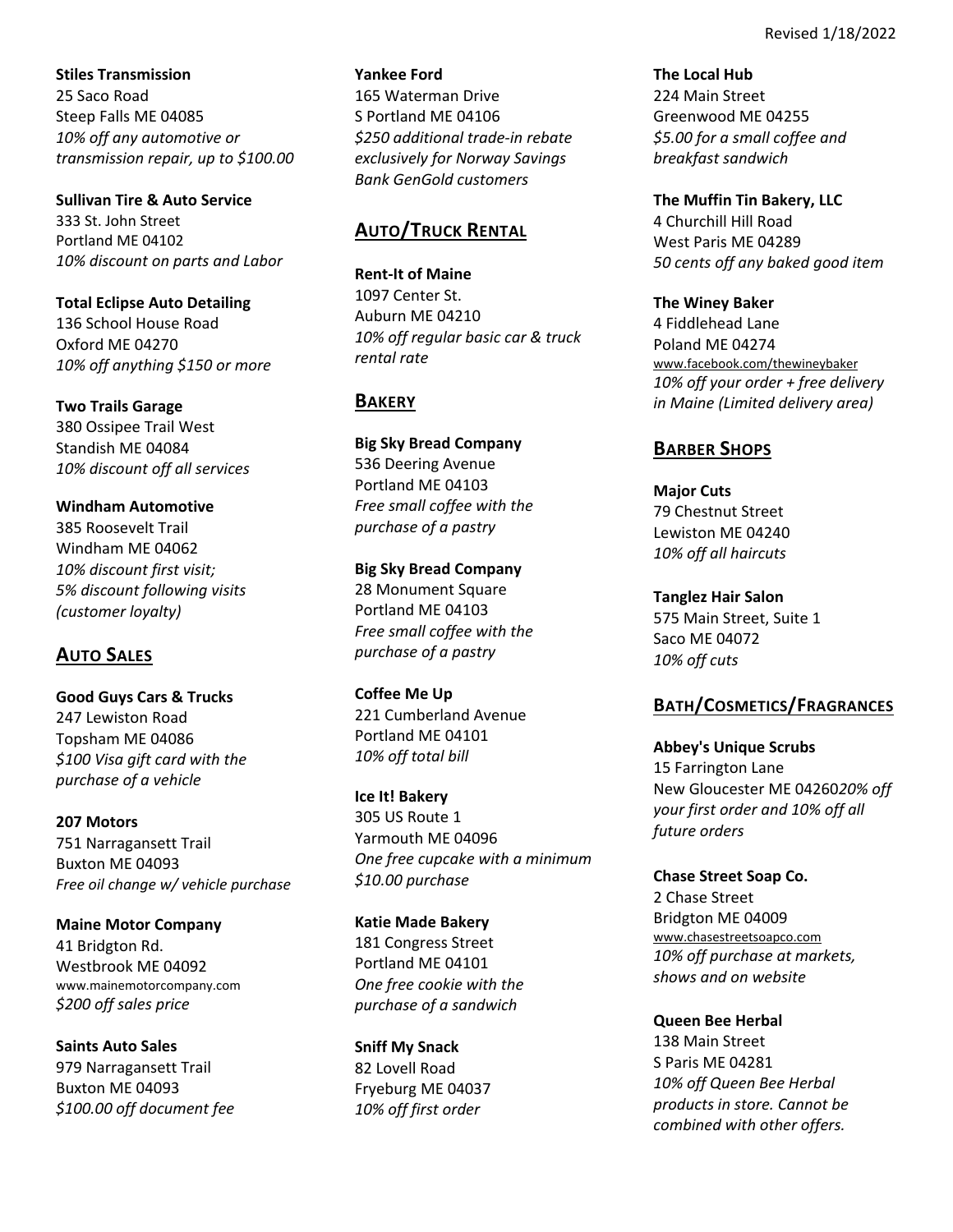**Mary Kay Independent Beauty Consultant ‐ Jessica Hart** Steep Falls, Maine

207‐675‐4041 *Free make over and 10% off minimum order of \$50.00*

**Mary Kay Independent Beauty Consultant – Stacee McKenzie** Old Orchard Beach ME 04064 207‐590‐0959 *\$15.00 gift certificate when you have a free facial (as long as you don't have another consultant)*

**Mary Kay Independent Beauty Consultant ‐ Sherry Schenk**

37 Beverly Dr. Brunswick ME 04011 *Save \$5.00 off a skinvigorate brush with any skin care set purchase; \$10.00 off a filled small compact or 15% off a filled large compact; Free shipping.*

**Mary Kay Independent Beauty Consultant ‐ Heather Sylvester** 19 Morse St., Freeport ME 04032 207‐607‐3188 *Free facial, free makeover, free bridal or special event make up consultation, 15% off with \$50.00 purchase*

**Quinn Essential Herbs** 671 Cape Road Standish, ME 04084 *Free lip balm with a purchase over \$20.00* 

**The Winey Kisser** 4 Fiddlehead Ln, Poland ME 04274 *10% off your first order from The Winey Kisser*

## **BEAUTY**

**Adoration Day Spa & Boutique** 120 Mount Hunger Shore Road Windham ME 04062 *10% off any treatment for new clients* 

**A New Leaf Salon & Spa** 36 Main Street Hollis Center ME 04042 *10% off all salon and spa services*

**Arabella Salon** 145 Ocean Street South Portland ME 04106 *20% off skin care services*

**Barbi Q's Do's** 213 US Route 1 Scarborough ME 04074 *20% off first appointment*

**Bethel Inn Spa** 12 Osgood Road Bethel, ME 04217 *10% off any service at Bethel Inn Spa Services*

**Carriage House Spa & Salon**  66 North St., Saco ME 04072 *20% off massage services (excludes sales)*

**Classic Cuts Plus** 13 No Such Road Buxton ME 04093 *Half off haircuts for new clients*

**Cosmotech School of Cosmetology** 39 Mechanic Street, Suite 500 Westbrook ME 04092 *\$100.00 off student enrollment fee; 10% off clinic services*

**Custom Cuts & Nails** 4 Richville Road Standish ME 04062 *15% off chemical services*

**Cut Loose** 34 Fair Street Norway ME 04268 *15% off retail products (excludes gift certificates)*

**Dori at Anew Studio** 14 Middle Street Brunswick ME 04011 *15% discount on cut and color*  *services on Mondays, Wednesdays and Fridays with Dori Holloway*

**Elegance Salon** 1 Depot Street Bridgton ME 04009 207‐647‐3799 *5% off product purchases*

**Element Day Spa** 8 Market Square S Paris ME 04281 *10% off all services Tuesday & Wednesday*

**Fashion Nails** 152 US Route 1 Scarborough ME 04074 *\$5.00 off pedicure and full set of nails; \$3.00 off pedicure and fill*

**Ferricchia Hair Salon** 47 India Street Portland ME 04101 *5% savings on all services*

**Freedom Day Spa** 999 Roosevelt Trail Windham ME 04062 *10% off any single service or 20% off multiple services (cannot be combined with other discounts)*

**Green Team Distribution** 260 Christian Ridge Road South Paris ME 04281 *10% off eco‐friendly products. Online orders only. Use code "Genten" at checkout*

**Ground Up Skincare** 96 Temple Hill Road Waterford ME 04088 *10% off gift basket purchase*

**Hair by Carmen at Beautiful ME**  4A Brown St., Gray ME 04039 *\$5.00 off first style, cut & color service with Carmen Neal*

**Hair Unlimited**  1 Beaver Creek Road, Unit 8 Bridgton ME 04009 *10% off any service*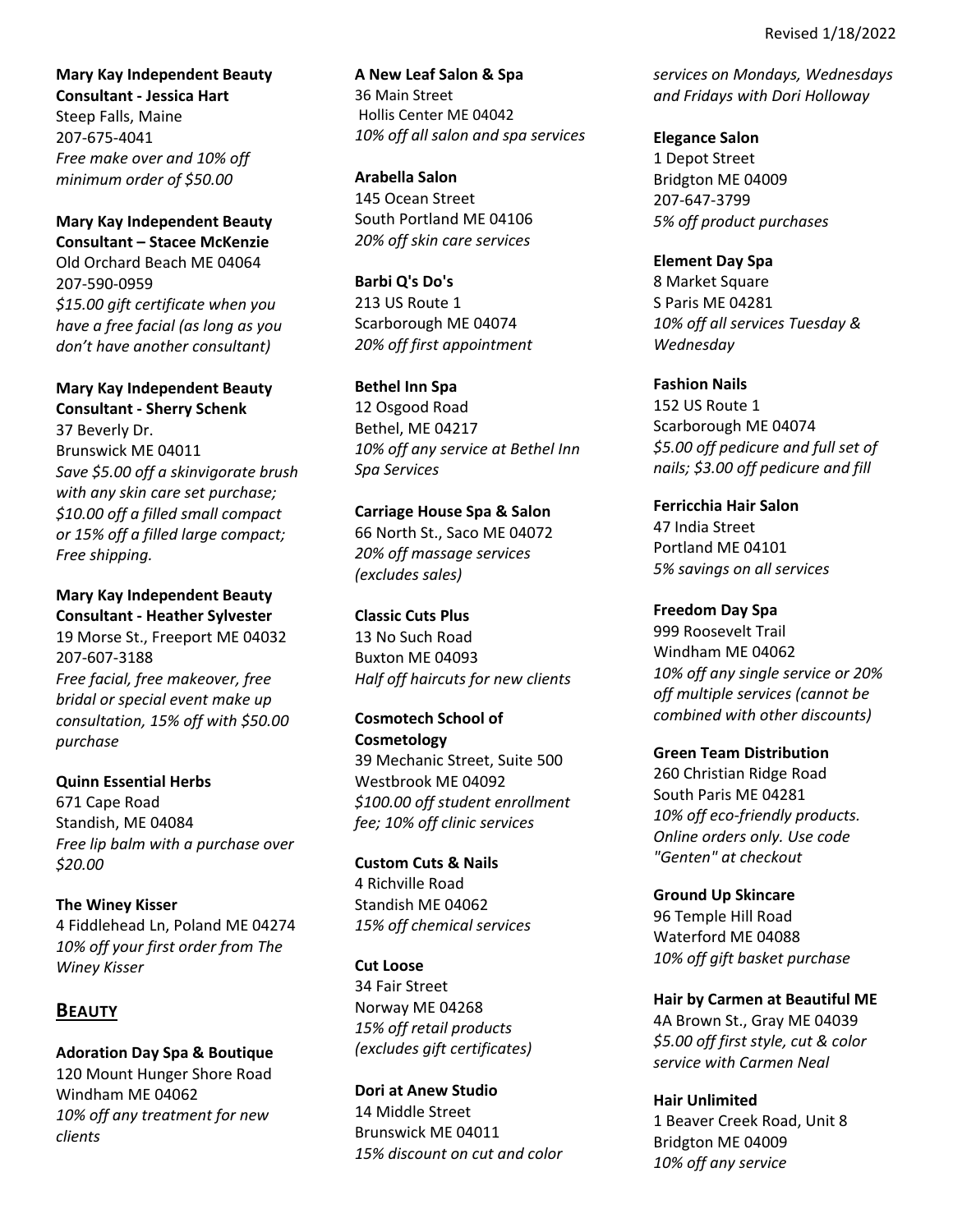Revised 1/18/2022

**Head Games, Inc.** 116 Free St., Portland ME 04101 *Complimentary mini microcurrent facial with any other service (valid on first visit only and excludes Maureen)*

**Inspirations Hair Studio** 8 Crimson Drive Windham ME 04062 *10% off cuts and colors; 15% off all products*

**Jewlz Beyond Hair**  711 Roosevelt Trail Naples ME 04055 *50% any service off on first visit only* 

**Kathleen of Bridgton** 55 Main St., Bridgton ME 04009 *10% off on La Stone and aromatherapy facial & body treatment*

**Kelley's Salon** 97 Commercial Street Bath ME 04530 *10% off total bill with Kelley*

**Kosmetikos** 1 Northeast Road Standish ME 04084 *20% off eyelift treatment and Reiki energy healing*

**Looking Glass** 103 Mill Street Brunswick ME 04530 *50% discount on Malibu Hair Treatment*

**MirarBella Hair Salon** 49 Main St., Raymond ME 04071 *\$10.00 of your first color service*

**Nailz by Kat**  306 Brett Hill Road South Paris ME 04281 *\$5.00 off a full set of acrylic nails for new clients*

**Neu‐Du Salon** 2 School Street Gorham ME 04038 *10% off any service we offer*

**Paula's Temple Hill Beautique** 54 Temple Hill Road Harrison ME 04040 \$2.00 off cut or color (by appointment only)

**Pura Vida Day Spa** 138 Main St., Brunswick ME 04011 *Show GenGold card & receive 10% off any service (cannot be combined with any other discount)*

**Pure Romance by Jen Meserve** 303 North Bridgton Road Bridgton ME 04009 *Book a party and get 10% off party sales, hosters gift and each hostess gets one \$20.00 item free*

**Quinn Essential Herbs** 671 Cape Road Standish, ME 04084 *Free lip balm with a purchase over \$20.00* 

**Reflections by Lucie & Assoc** 12A Center St. Brunswick ME 04011 *20% off all colors and foils*

**Rejuvenation Wellness Center** 14 Portland St Fryeburg ME 04037 *\$10.00 off an hour facial; 20% off waxing; \$10.00 off an hour massage*

**Roger's Haircutters** 94 Main St., Auburn ME 04210 *\$10.00 off first time color/chemical service and 15% off product*

**Salon Adara Terisa Parker Massage** 16C Lincoln St. Brunswick ME 04011 *\$10.00 off any service when you present your membership card*

**Serenity Wellness Spa & Salon**  500 Portland Rd. Bridgton ME 04009 *15% off all services*

**Skin and Body of Gorham**  88 State Street Gorham ME 04038 *\$10.00 off a one hour massage and/or 15% off a "Signature" facial*

**Studio 25 Haircare Boutique and More**

100 Ossipee Trail East Standish ME 04084 *\$10.00 off first time color service; 15% discount off retail products*

**Tanglez Hair Salon** 575 Main Street, Suite 1 Saco ME 04072 *10% off cuts* 

**Taylor & Co.** 3 Cove Side Lane Kennebunk ME 04043 *10% off first service of any kind for new clients with Jenna Hansen*

**The Dragonfly Room** 41 Depot St., Bridgton ME 04009 *\$10.00 off any facial*

**The Mane Salon** 971 Main St., Fryeburg ME 04037 *Buy 10 visits of tanning get one visit free*

**The Studio at Island Point** 110 Main Street, Suite 1208 Saco ME 04072 *10% off any salon service w/ Cady*

**TNT Nails** 672 Main Street Westbrook ME 04092 www.tntnailsandtanning.com *Spa pedicure for \$30 (regularly \$35) or 30 days unlimited tanning for \$25*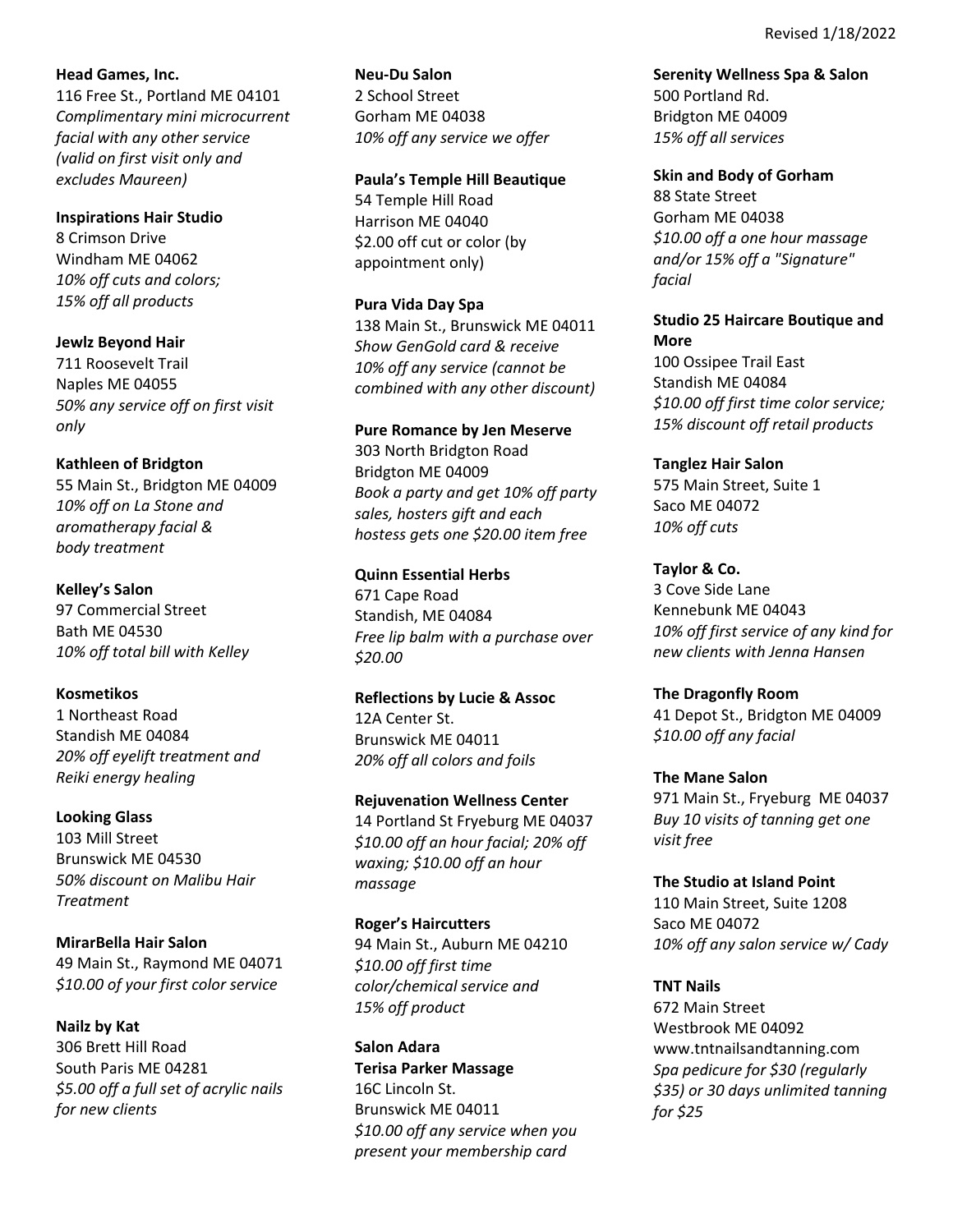**Traci's Salon** 332 Main Street Cornish ME 04020 *\$5.00 off any chemical service or tanning package*

**Village Hair** 81 Main Street Gorham ME 04038 *Free hair cut with foil service*

# **BICYCLE SHOPS**

**Bethel Bicycle** 53 Mayville Rd. Bethel ME 04217 *5% off all bicycle parts, accessories and clothing; 5% off skateboards;* 

**Freeman's Bicycle Service** 200 Anderson Street, #5 Portland ME 04101 *\$10.00 off any scheduled bicycle tune up*

*10% off bicycle rentals*

**Gorham Bike and Ski** 88 Union Street Brunswick ME 04011 *10% off accessories with any bike or ski purchase*

**Gorham Bike and Ski** 65 Portland Road Kennebunk ME 04043 *10% off accessories with any bike or ski purchase*

**Gorham Bike and Ski** 693 Congress Street Portland ME 04102 *10% off accessories with any bike or ski purchase*

**Gorham Bike and Ski** 247 Main St., Saco ME 04072 *10% off accessories with any bike or ski purchase*

**Green Machine Bike Shop** 329 Main St., Norway ME 04268 *10% off bicycle parts and accessories*

**Rainbow Bicycle** 97 Lisbon Street Lewiston ME 04240 *Free bicycle helmet (up to \$45.00 value) with purchase of new bicycle*

# **BOOKSTORES**

**Alice Oldford** 70 Deer Acres Road Raymond ME 04071 aoldford@yahoo.com www.aliceoldford.com *10% off book when purchased directly through author* 

**Andrew Carello** Naples ME 04055 *\$1.00 off sale of book*

**Kelly's Books To Go** 36 Curtis St., S Portland ME 04106 *20% off of 5 book purchase*

**The Maine Bookhouse** 1545 Main St., Oxford ME 04270 www.themainebookhouse.com *10% off total purchase*

# **BRIDAL**

**Bette's Bridal Stylings** 127 Woodman Ave., Saco ME 04072 *10% alterations or 10% off retail merchandise per visit*

**All In One Weddings** 272 Maquoit Road Brunswick ME 04011 *10% off an all‐inclusive wedding package*

**The Music Man DJ Service LLC** 50 Storer Street, Suite B Kennebunk ME 04043 *\$100.00 off booking for wedding reception*

**The Winey Baker** 4 Fiddlehead Lane Poland ME 04274 www.facebook.com/thewineybaker *10% off your order + free delivery in Maine (Limited delivery area)* 

**Vows for You** 3 Sean Place Saco ME 04072 *10% off with fall wedding package*

# **CANDY**

**Haven's Candies** 87 County Road Westbrook ME 04092 *For every \$20.00 spent receive one free individualized fudge*

**Haven's Candies** 448 Forest Ave Portland ME 04101 *For every \$20.00 spent receive one free individualized fudge*

**Haven's Candies** 400 Expedition Drive Scarborough ME 04074 *For every \$20.00 spent receive one free individualized fudge*

**Island Candy Company**  1795 Harpswell Island Road Orrs Island ME 04066 *15% discount on purchases of ice cream, cookies or candy*

**Maine Gourmet Chocolates** 170 Main St. Auburn ME 04210 *15% off any purchase*

**Ragged Coast Chocolates** 869 Main Street Westbrook ME 04092 *10% off at Westbrook store*

**SunRise Corner** 15 Ossipee Trail West Standish ME 04084 *25% off Christmas sale*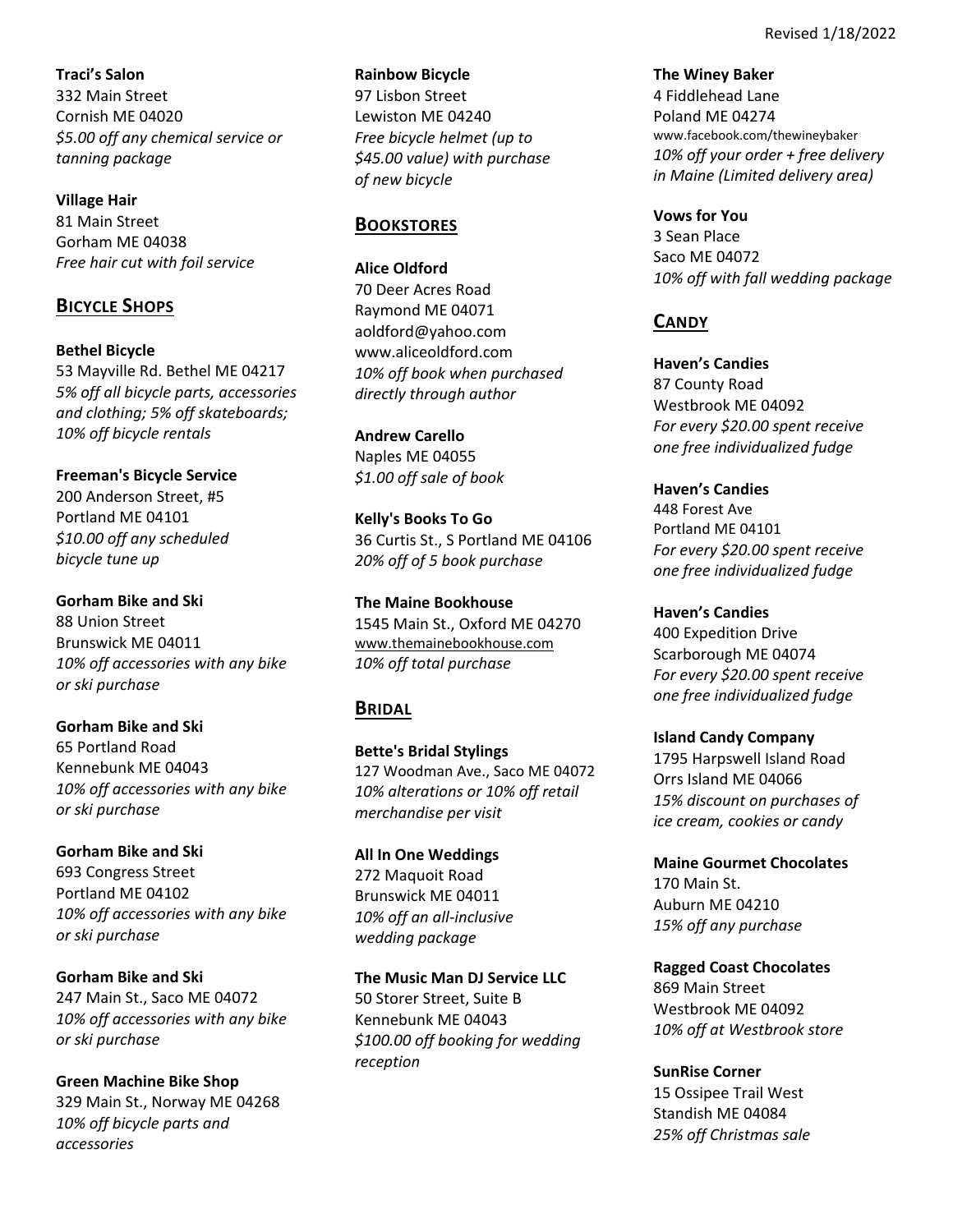# **CARPET/FLOORING**

**CSA Flooring LLC** 455 Auburn Pownal Road Durham ME 04222 *10% off labor only*

**Extreme Cleaning Carpets & Upholstery** 127 Winn Road Bridgton ME 04009 *10% off upholstery cleaning*

**Mougalian Rugs**  300 Roundwood Drive Scarborough ME 04074 *10% off area rug cleaning (cash & carry only); 10% off Karastan carpet & area rugs (cannot be combined with other discounts)*

# **CHIROPRACTIC**

## **Absolute Health Chiropractic**

1 City Center, Portland ME 04112 *Complimentary nerve scan and consultation (not applicable to federally funded program)*

**Active Chiropractic LLC**

439 Main Street #104 Saco ME 04072 *20% off customized orthotics; 10% off organic wholefood supplements, Wellness Care Plans, Massage, Cold Laser Therapy (Not applicable for Medicare/MaineCare)*

## **Align With Wellness**

500 U.S Route One Yarmouth ME 04096 207‐846‐9499 *\$50 new patient exam and consult (\$185 value) Excludes federally funded programs ( Medicare, Mainecare, etc.)*

**Coastal Wellness Family Chiropractic** 1231 Shore Road Cape Elizabeth ME 04107 *25% off initial exam with chiropractor (includes x‐rays, excludes treatment)*

**Hayes Chiropractic Center** 808 Stevens Ave. Portland ME 04103 *25% off initial exam with chiropractor (includes x‐rays, excludes treatment)*

**HealthSource Chiropractic** 949 Brighton Avenue Portland ME 04102 *\$40.00 for 1 hour massage and free chiropractic consultation*

**Leading Edge Chiropractic** 980 Forest Ave Suite 101 Portland ME 04103 *Complimentary initial assessment: includes health history consultations computerized nerve scan and postural analysis*

**Scarborough Family Chiropractic**  144 US Route 1 Scarborough ME 04074 *25% off initial visit and includes x‐rays (not applicable to federally funded programs like Medicare); \$10.00 off one hour massage*

**Wholistic Nutrition & Chiropractic Center**  30 Forest Falls Drive, Suite 1 Yarmouth, ME 04096 *10% discount on all cash services, including chiropractic care, nutrition counseling, natural supplements and herbs*

**Wholistic Nutrition & Chiropractic Center**  80 Highland Ave. Fort Kent ME 04743 *10% discount on all cash services, including chiropractic care, nutrition counseling, natural supplements and herbs*

# **CLEANING SERVICES**

## **Anchor and Tree**

323 Main St., Bridgton ME 04009 *\$25 off your first rental turnover or 10% off your first week*

**B&C Detailing** 

230 Main St., Norway ME 04268 *10% off all services* 

**Bubier's Cleaning** Gray ME 04260 207.240.1863 dalebubier@gmail.com *10% off first cleaning* 

**D&D Cleanings Services**  143 Main St., Buxton ME 04093 *\$25.00 off your first cleaning* 

**First Impressions Cleaning Inc**  Bridgton ME 04009

207‐329‐9086 *5% off all services*

**Krystal Clean**

1512 Hunts Corner Road Bethel ME 04217 *20% off on first job*

## **North Star Cleaning Services**

Standish ME 04084 207‐892‐6433 *20% off residential carpet cleaning* 

**Patricia's Cleaning**

658 Congress St. Portland ME 04101 207‐233‐6134 *\$25.00 off first cleaning of four hours or more*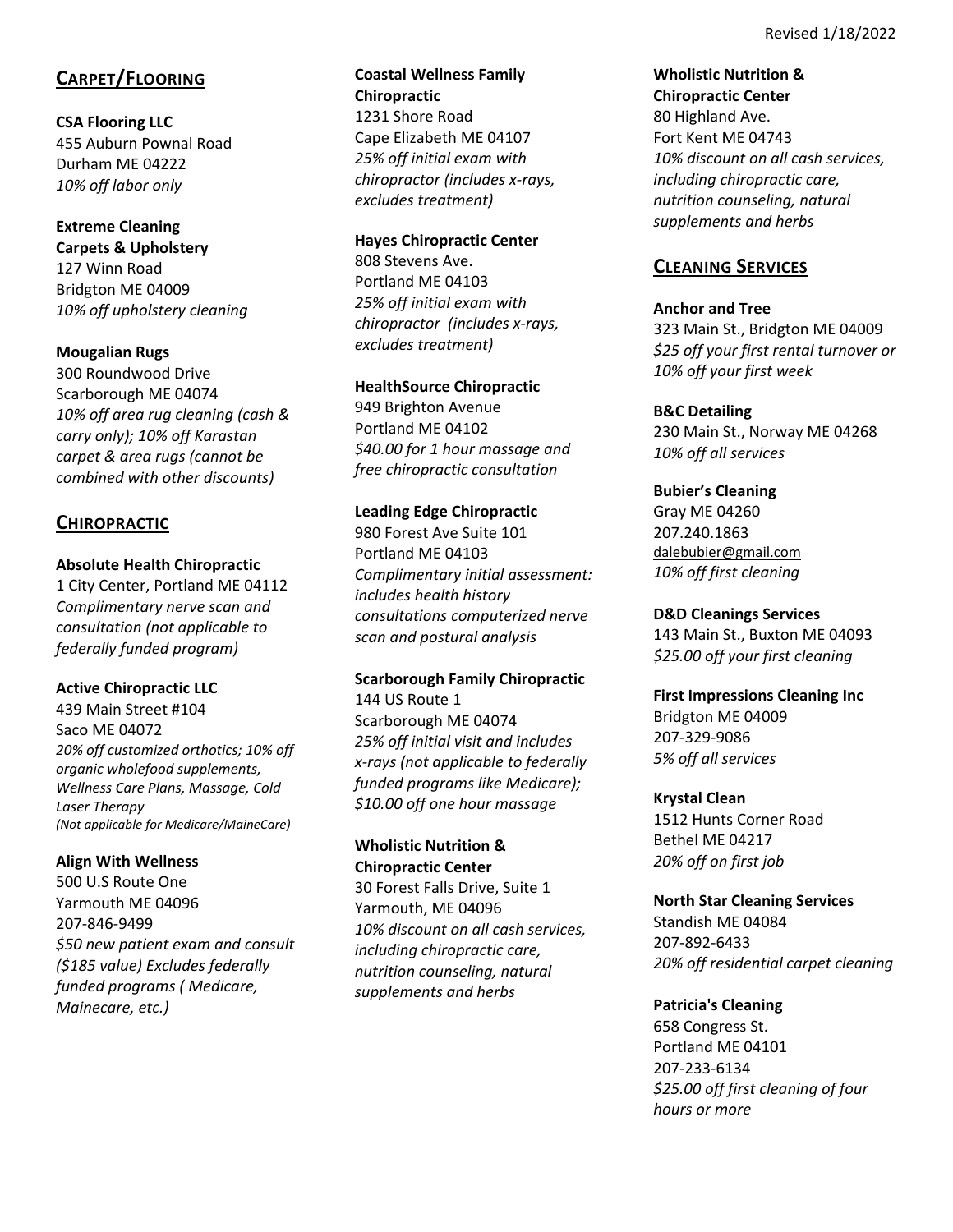**Personal Touch Interiors** Gorham ME 04038 207‐653‐5663 *Free estimate and \$25.00 off first cleaning*

**Reflections** 512 Washington Street Auburn ME 04210 *15% off auto detailing for GenGold cardholders*

**Servpro of Biddeford Saco** 782 Alfred Rd., Arundel ME 04043 *One free Energy Ready Program (ERP) for home or business*

**Simba's Pride Cleaning Service** 205 West Fryeburg Road Fryeburg ME 04037 *One free hour of cleaning*

**Squeeky Clean** 3 LaRiviere Ln., Dayton ME 04005 *\$25.00 off the full price of cleaning*

**The Perfect Touch Professional Hand Carwash & Auto Detailing** 70 Main St., South Paris ME 04281 *10% of all services*

**TLC Home Maintenance Co**  Waterford ME 04088 207‐583‐4314 *\$5.00 off first three cleanings for new customers*

**Two Sisters Green Cleaning Services**

46 Clearview Dr., S Paris ME 04281 *10% off first cleaning and free sample size cleaner*

**White Glove Cleaning Company** 54 Chatham Rd., Stow ME 04037 *\$25.00 off first cleaning of four hours or more*

# **CLOTHING**

**Dress Making & Alterations** 28 Forest Ave., Bridgton ME 04009 *10% off*

**Epic Scrubs by Marieta R.N**. 182 Libby Avenue Gorham ME 04038 *5% discount*

**Expressly Trends** 40 Exchange St Portland ME 04101 *5% discount*

**Firefly Boutique** 103 Main St,.Bridgton Me 04009 *10% Discount*

**Gabriella's Consignment Boutique** 25 Market Square Suite 101 South Paris ME 04281 *15% off total purchase* 

**Hand Strands LLC** 19 Common Street, Suite 2 Saco ME 04072 *Free gift with initial visit*

**Heart's Desire** 191 Main St., Saco ME 04072 *10% off purchase*

**Kurier** 615A Congress St Portland ME 04101 *10% off all apparel*

**Last Drop** 893 Sawyer Street South Portland ME 04106 *10% off your order*

**Lularoe** 397 Memorial Highway North Yarmouth ME 04097 *5% off dresses*

**LuLaRoe Amanda Sargent** 12 Rosemont Ave N. Waterboro ME 04061 *10% off any purchases*

**LuLaRoe Kayla Caron** Sabattus ME 04280 www.facebook.com/groups/lularo ewithKcaron *Join my VIP facebook shopping page and comment "GenGold" to receive free shipping on your first order*

**My Comfort Clothes** 116 South Main Street Auburn ME 04210 *10% off on purchases of \$100.00 or more*

## **NESA**

Gorham ME 04038 207‐222‐8009 *10% discount on embroidery (minimum order of 24 pieces)*

**Peter Renney's Fashions** 105 Exchange Street Portland ME 04101 *20% off quality clothing (excludes sale items)*

**Pip & Squeaks**  358 Main Street Yarmouth ME 04096 *15% discount on all online orders Code: GENGOLD*

**Sewing Central** 229 Knights Hill Road Bridgton ME 04009 *10% off all sewing*

**Visibility** 2 Wharf St., Portland ME 04101 *20% of jewelry or scarf throughout the year (limit one discount per month)*

**Visibility** 1041 Washington Avenue Portland ME 04103 *20% of jewelry or scarf throughout the year (limit one discount per month)*

**Visibility** 3 Coveside Lane Kennebunk ME 04043 *20% of jewelry or scarf throughout the year (limit one discount per month)*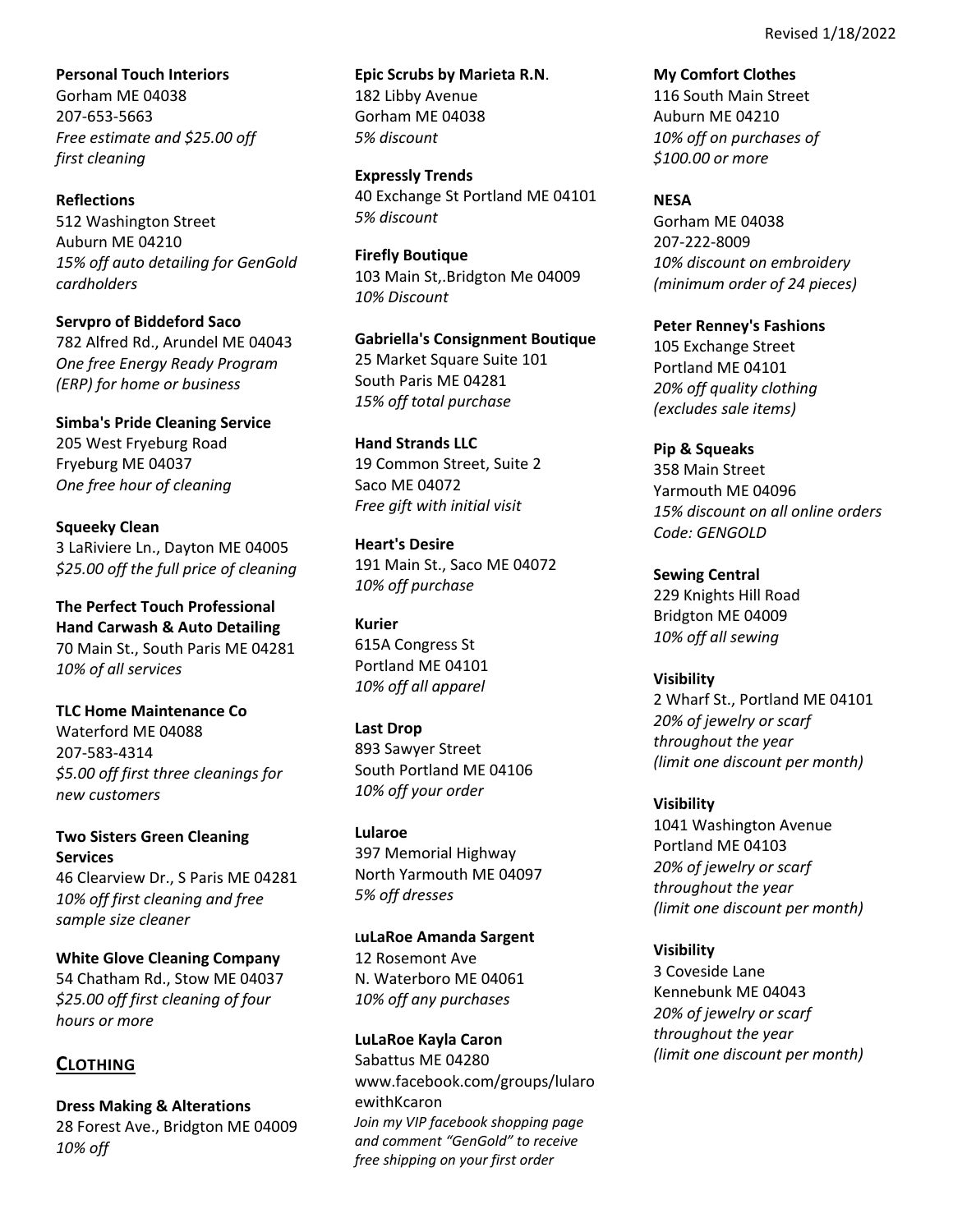# **COFFEE SHOP**

**Coffee Me Up** 221 Cumberland Ave Portland ME 04101 *10% off total bill*

**Fair Grounds Coffee** 55 Portland Street Fryeburg ME 04037 *10% off all purchases*

**Gano Grind** 820 Main Street Westbrook ME 04092 *10% off Saturday and Sunday 7:30 am to 4:30 pm*

**Hawthorne's Attic**  27 Roosevelt Trl., Casco ME 04015 *15% off consignment and café only*

**Market House Coffee** 28 Monument Sq. 2<sup>nd</sup> Floor Portland ME 04101 *10% off*

**Masgali Restaurant** 259 Lisbon Street Lewiston ME 04240 *Free drink with a purchase of any meal and appetizer; Free coffee or tea with any eat in breakfast*

# **COMPUTER SALES/SERVICE**

**Busy Bee Computers** Lisbon, ME 04250 207‐295‐6545 *25% off any computer repair service*

**Buxton Computers** Route 202, Buxton ME 04093 *Free estimates on repairs; 10% off parts*

**Computer Geeks LLC** 212 Canco Road Portland ME 04103 *15% off all services*

**Computerworks** 152 US Route 1, Suite 12 Scarborough ME 04074 *\$20.00 off services for new Customers*

**Maine PC Solutions** 25 Market Sq., S Paris ME 04281 *15% off annual maintenance*

**myMaineDesigns** Portland Maine 04103 207‐200‐4266 *10% off all services*

**Necessary Technology** 334 Forest Ave. Portland ME 04103 *Free diagnosis and 20% off service*

**RC Williams Computer Services** 715 US Route 1 Scarborough ME 04074 *10% off service*

**TechPort** 594 Congress Street, 2<sup>nd</sup> Floor Portland ME 04101 *10% off*

**The Geek**  32 Deer Hill Road Waterford ME 04088 *10% off PC tune up*

**Zero One** 30 Ocean Avenue Old Orchard Beach ME 04064 *25% off first service*

## **CONTRACTORS**

**Austin Home Builders LLC**, 429 Mount Mica Road Paris ME 04271 *\$500 off a new home*

**B. Freese Builders** 58 Union St., Saco ME 04072 *Free detailed estimate; 10% off labor*

**C J Scavetta Construction & Property Maintenance** 510 Naples Rd., Harrison ME 04040 *5% off labor or 10% of property maintenance*

**Clear View Transport & Excavation** 10 Rascal Drive Limington ME 04049 *10% off snow removal and excavation (plowing and sanding)*

**Cross Excavation**  284 Mayville Rd. Bethel ME 04217 *10% off first \$1000.00 (up to \$100.00)*

**DC Builders LLC** 37 Fall Brook Street Portland ME 04103 *10% off Labor*

**Deasy Construction SVC Inc.** Portland ME 04104 207‐841‐3432 *10% off Equipment time & labor*

**Drafting & Design ME, LLC** 182 Roosevelt Trail #114 Windham ME 04062 207‐420‐7411 *10% off first set of plans*

**Drywall Solutions** Scarborough ME 04070 *207‐776‐3802 5% off labor*

**H B Wood Co. Inc** 55 Pickett Hill Road Denmark ME 04022 *5% off hourly labor*

**Handy Gal**  56 Brackett Street Portland ME 04102 *10% off first \$1000.00 (up to \$100.00)*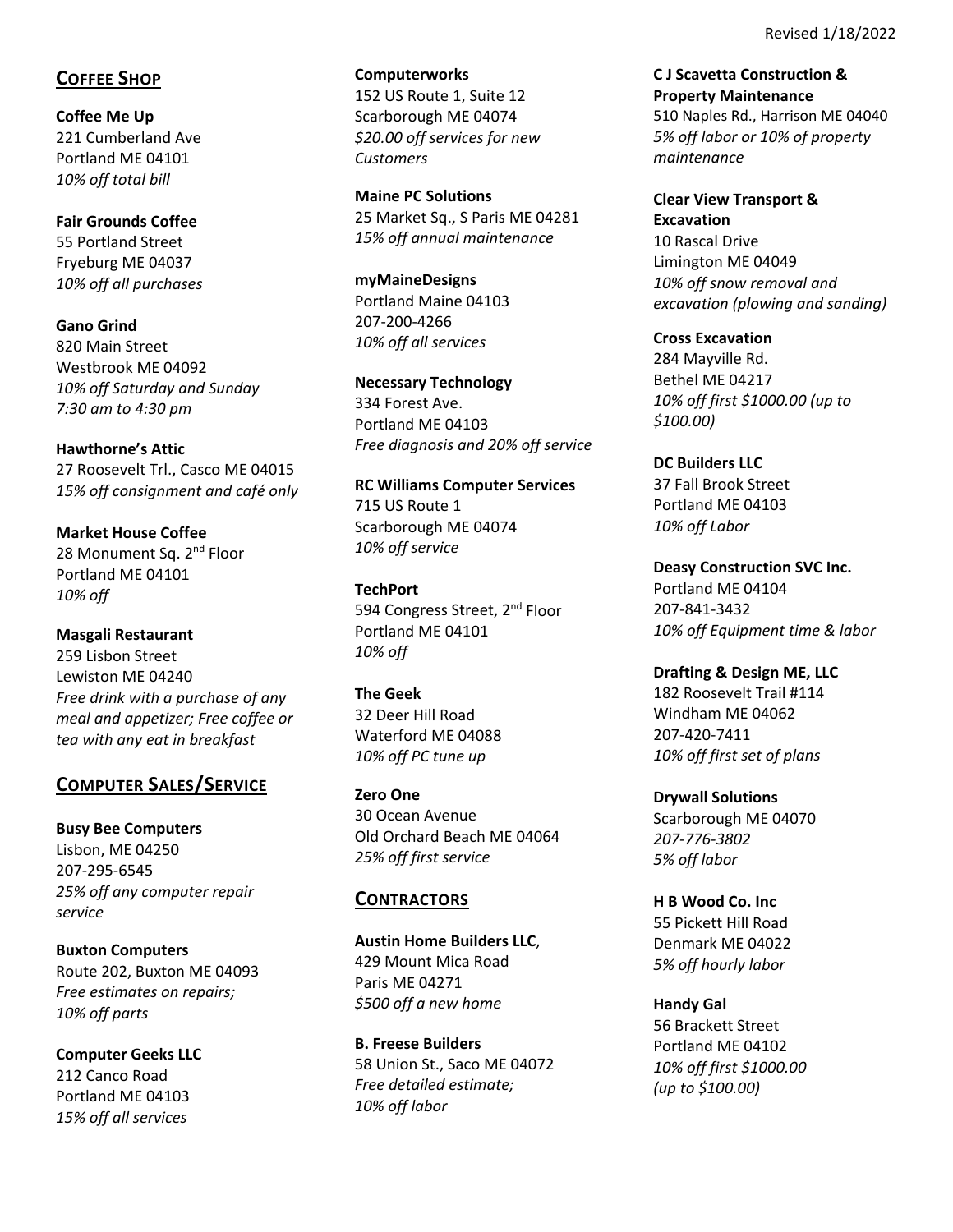Revised 1/18/2022

**Hanscome's Masonry** Steep Falls ME 04085 207‐675‐3446 *Free detailed estimate*

**HDC Roof & Construction** 11 Cemetery Road Rumford ME 04276 *10% off up to \$1000.00*

**Hollis Construction, Inc.** 114 Forest Edwards Road Otisfield ME 04270 *Save 10% on a project*

**I.J.F.L.Y Builders**  16 Nevers Ave Norway ME 04268 *First 4 hours of labor free*

**JT Customer Carpentry** 35 Edes Falls Road Naples ME 04055 *10% off labor only for new clients*

**Inner Works Construction Services** 104 Murray Street Portland ME 04103 *Free 2 hour consult on project budgeted at \$20,000.00 or more (no strings attached)*

**Just Simple Website Plus** 21 Picnic Hill Rd. Albany Twp ME 04217 *\$25 off first website*

**K & S Overhead Door Co.** 35 Tallpines Dr., Saco ME 04072 *5% off new openers or 5% off service charge*

**Ken Hawkes Builders** 139 Conant St. Westbrook ME 04092 207‐838‐4185 *10% off labor*

**Ken Lawrence Painting** 2 Oak Ridge Road Sanford ME 04073 *10% off complete interior painting job*

**LaChance Enterprises** 265 Highland Road Brunswick ME 04011 *10% discount up to \$200.00 on projects over \$2000.00*

**Lake Region Construction**  1056 Naples Road Harrison ME 04040 *10% on construction projects*

**Libby & Son Builder, LLC** 342 Fort Hill Road Gorham ME 04038 *5% off labor*

**Littlefield Decorating** 115 East Main Street South Paris ME 04281 *15% off quoted price*

**Mainely Lou, LLC** South Casco ME 04077 207‐653‐2748 *10% off total service for new additions*

**Marston Tree Service** 212 Roosevelt Trail Naples ME 04005 *\$25.00 off tree service work*

**Morgan Construction & Logging** 617 Kansas Rd. Bridgton ME 04009 *10% off tree length firewood for orders of 9 to 10 cord*

**North East Building** 1728 Washington Ave Ext Portland ME 04103 *20% off kitchen and counters*

**Pasquale's Property Service** 140 Sawyer Service South Portland ME 04106 *10% off interior or exterior painting projects*

**Peter Meggison Construction** Hiram ME 04041 *5% off labor costs and no materials mark‐up*

**Q‐Team Tree Service** 86 Casco Road, Route 11 Naples ME 04055 *\$25.00 off jobs of \$200.00 or more*

**Riley Woodworks**  608B Roosevelt Trail Windham ME 04062 *5% off labor and no material mark up*

**Ron Hill Construction** 3 Waterford Road Waterford ME 04088 *Free estimates*

**R & R by GIB**  696 Meadow Road Casco ME 04015 *20% off labor*

**Ryan P. Jack Builder & Contractor** 251 Durrell Hill Road South Paris ME 04281 *10% off first \$1000.00*

**Sheds By Design**  Naples ME 04055 207‐318‐6671 *5% discount*

**SMB Construction** Windham ME 04062 207‐433‐0308 *10% off all remodeling services*

**Smith Custom Fabrication** Scarborough ME 04070 207‐281‐2118 *5% discount for new clients*

**Southern Maine Building Solutions** 334 Chadbourne Road Waterford ME 04088 *10% off labor*

**Sterling Insect‐Lawn Control** Gorham ME 04038 207‐767‐5555 *20% off first mosquito service*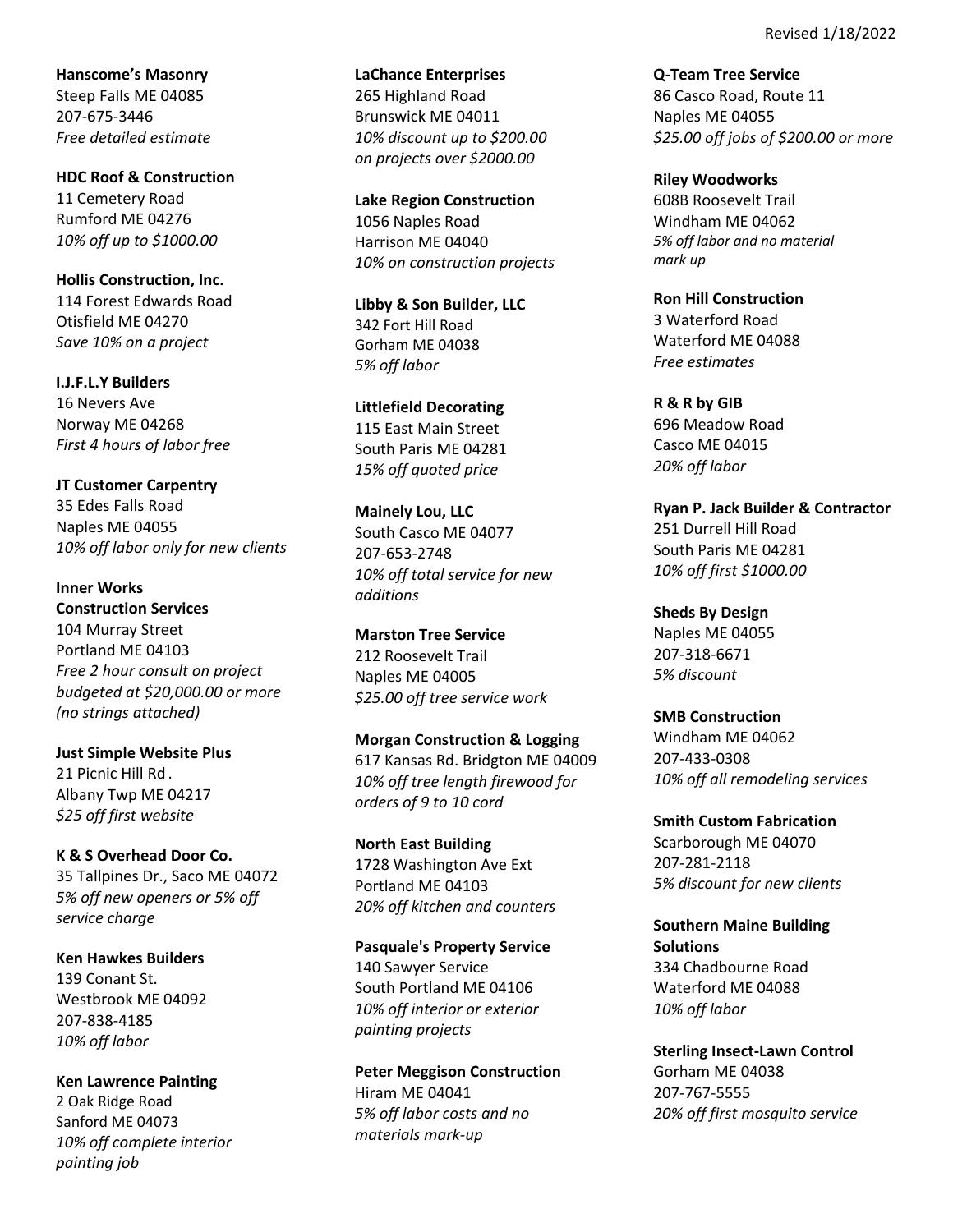**Sterling Plow Services** Gorham ME 04038 207‐591‐6033 *15% off first plow* 

**Summit Energy Solutions** 99 Summit Road Bridgton ME 04009 *\$50.00 off energy audit*

**The Right Choice** 30 Morse Street Freeport ME 04032 *Marine: Boat hull restoration‐ \$1.50 discount per foot; Paint and odd jobs: 20% off job labor*

**Triple K Tree & Tractor** 57 Reed Rd., Durham ME 04222 *10% discount on first \$2,000.00 of work*

**Union Hill Machine** 143 Union Hill Road Fryeburg ME 04037 *10% off labor or steel sales*

**V&M Rental Center** 393 Ossipee Trail (Route 25) Gorham ME 04038 *10% off any rental*

**WF Painting & Drywall**  56 Holden Hills Bridgton ME 04009 *10% off labor*

**WinterGreen Solariums**  470 Riverside Street Portland ME 04103 *5% off entire project (may not be combined with other offers)*

## **CONVENIENCE STORES**

**Brisson's Trading Post** 1218 Waterford Road Waterford ME 04088 *10% off gift merchandise* **Buxton Mini Mart**  10 Turkey Lane Buxton ME 04093 *3 Italian sandwiches for \$8.99*

**DOE's, Inc.** 183 Park Street South Paris ME 04281 *\$2.00 off any large pizza or \$1.00 off any small pizza*

**Long Island Store** 262 Island Avenue Long Island ME 04050 *Buy any two sandwiches or two ice cream cones and get one free*

**Maine Beer & Beverage Co.** 28 Monument Sq. 1<sup>st</sup> Floor Portland ME 04101 *10% off everything but alcohol and tobacco*

**Mallard Mart** 33 Mayville Road Bethel ME 04217 *\$1.00 off small pizza; \$2.00 off large pizza*

**Mallard Mart** 59 Paris St., Norway ME 04268 *\$1.00 off small pizza; \$2.00 off large pizza*

**Mallard Mart** 175 Bethel Road W Paris ME 04289 *\$1.00 off small pizza; \$2.00 off large pizza*

**Patch's Variety** 965 Chadbourne Road Standish, ME 04084 *Buy 1 breakfast sandwich; get a 2nd breakfast sandwich for half price*

**Sideline Variety** 60 Alpine Street Norway ME 04268 *10% off any prepared foods* **TJ's Sandwich Shop** 2 Chadbourne Road Standish ME 04075 *Buy any large pizza get same small pizza free; three large ham Italians \$9.99*

# **DAY CARE**

**Buxton Playschool** 264 Groveville Rd Buxton ME 04093 *Waive enrollment fee & \$25 off first week*

**Cradles & Crayons** 402 Ossipee Trail (Route 25) Gorham ME 04038 *New clients after six consecutive weeks a one‐time \$50.00 discount*

**Cradle to Crayons** 59 Rogers Road Yarmouth ME 04096 *10% off a week for the first year*

**Children's Adventure Center**  39 School Street Gorham ME 04038 *10% off day care costs for 12 months at all three locations: Gorham, Windham and Portland*

**Little Sprouts Daycare** 5 Charles Ct. Brunswick ME 04011 *Waiver of registration fee for new enrollees (\$35.00 value)*

# **DELI**

**Anania's Your Neighborhood Store** 1227 Congress Street Portland ME 04102 *One free 50 cent bag of Lay's brand potato chips with the purchase of a large sandwich*

**Old Port Sandwich Shop**  89 Market Street Portland ME 04101 *15% off lunch only*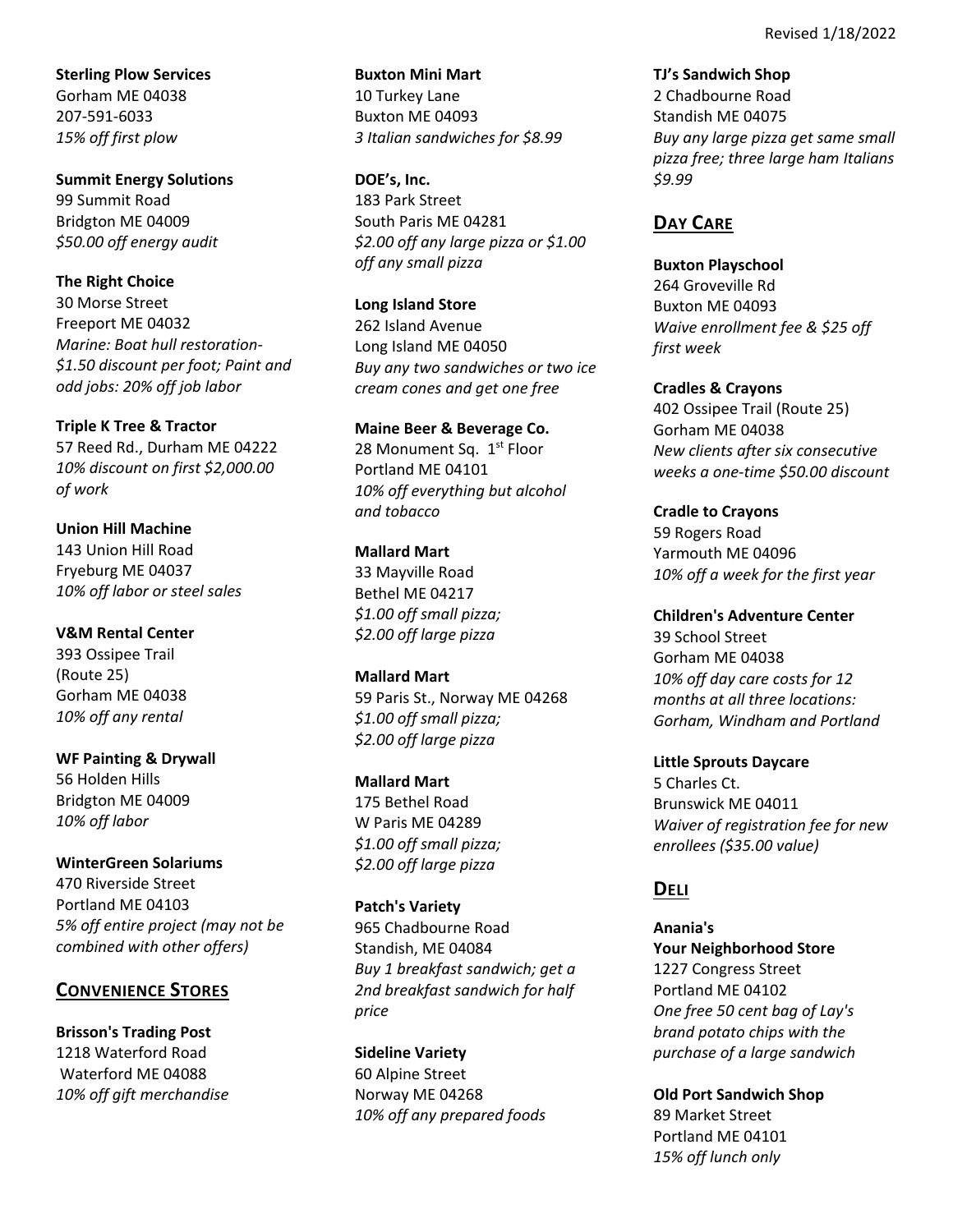**Subway** 140 Main Street Freeport ME 04032 *\$1.00 off any footlong Monday thru Wednesday only*

### **Subway**

614 Main Street Fryeburg ME 04037 *\$1.00 off any footlong Monday thru Wednesday only*

### **Subway**

109 Main Street Gorham ME 04038 *\$1.00 off any footlong Monday thru Wednesday only*

### **Subway**

45 Portland Rd (Rte 1) Kennebunk ME 04043 *\$1.00 off any footlong Monday thru Wednesday only*

### **Subway**

25 Pearl Street Portland ME 04101 *\$1.00 off any footlong Monday thru Wednesday only*

## **Subway**

295 Forest Ave Portland ME 04102 *\$1.00 off any footlong Monday thru Wednesday only*

### **Subway**

296 St. John Street Portland ME 04102 *\$1.00 off any footlong Monday thru Wednesday only*

## **Subway**

498 Congress Street Portland ME 04101 *\$1.00 off any footlong Monday thru Wednesday only*

## **Subway**

333 Broadway South Portland ME 04106 *\$1.00 off any footlong Monday thru Wednesday only*

**Subway**  *6 Allen Avenue Portland ME 04103 10% off your order*

**Subway**  952 Brighten Avenue Portland ME 04102 *10% off your order*

## **DENTAL SERVICES**

**Bridgton Dental Hygiene Care, PA** 171B Portland Road Bridgton ME 04009 *\$10.00 off first cleaning visit and \$5.00 off future cleaning visits*

## **Foreside Dental Health Care**

3 Fundy Rd., Falmouth ME 04105 *Free whitening to all new patients after their new patient evaluation appointment*

## **MBrace Orthodontics**

74 Gray Rd., Falmouth ME 04105 *Complementary Orthodontic Consultation; 10% off orthodontic treatment fee*

### **Royal River Dental**

269 US Route 1 Cumberland Foreside ME 04110 *5% off whitening (in‐office)*

**The Center for Advanced Dentistry PC** 26 Cross Street, Auburn ME 04210 *50% off new patient exam and x‐rays*

**The Dental Office of Dr. Leslie A. Elston**  713 Roosevelt Trail Windham ME 04062 *50% off new patient exam & x‐rays*

**Two Lights Dental** 155 Spurwink Avenue Cape Elizabeth ME 04107 *15% off take home whitening kit*

## **DONUT SHOPS**

**Frosty's Donuts** 54 Maine Street Brunswick ME 04011 *10% discount off total purchase Monday thru Thursday*

**The Holy Donut** 194 Park Ave. Portland ME 04102 *Buy a donut and get a free small*

**Tony's Donuts, Inc.** 9 Bolton St., Portland ME 04102 207‐772‐2727 *Get an extra with a dozen donuts*

# **DRY CLEANERS**

*coffee*

**Beal's Coin‐Op LLC**  51 Hampshire Street Auburn ME 04210 *15% off all incoming dry cleaning orders*

### **Norway Laundry**

54 Paris St., Norway ME 04268 *15% off dry cleaning and shirt service*

### **The Cleaning Center**

179 Main Street S. Paris ME 04281 *\$1.00 off for every \$10.00 of dry cleaning*

**Valetone Cleaners** 

155 Center Street, Building E Auburn ME 04210 *12% off all dry cleaning (Auburn location only)*

## **ELECTRICAL**

**Dirfy Generators Inc**  Steep Falls ME 04085 207‐637‐3346 *10% discount on first maintenance*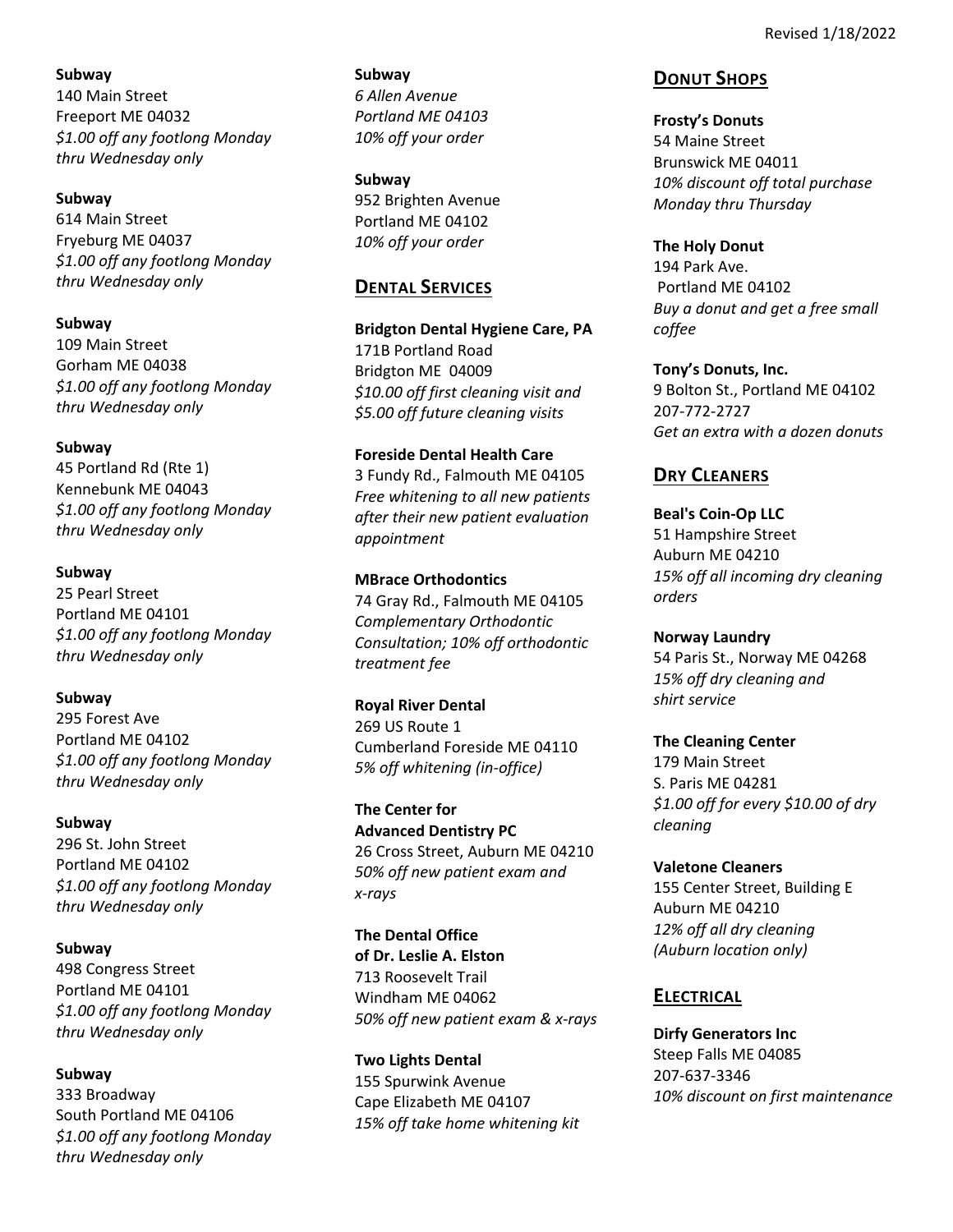**Flanders Electric** 50 Beal Street Norway ME 04268 *3% off electrical materials (does not apply to Generators or Generator repair items)*

**Sebago Electric**  Standish ME 04084 207‐252‐8954 *10% off generator installation (generator not included)*

**Libby & Son Builder, LLC** 342 Fort Hill Road Gorham ME 04038 *5% off labor*

**Mo's Electric and Solar Company** 2047 Main Sreet Lovell Maine 04051 *5% off on solar electrical installation*

**Northeast Electrical, LLC** 6 Day Road Gorham ME 04038 *5% off materials and labor for new clients and free estimates*

**Rick Emery & Sons Electrical** Buxton ME 04093 207‐807‐1907 *10% discount for new clients*

**Whynot Electric, LLC** 251 Station Road Hebron ME 04238 *10% off first billable hours (first five hours only)*

**ELECTRONICS/ COMMUNICATIONS**

**Gregory Bennett Home Theater Installation**  Standish ME 04084 207‐642‐3398 *10% discount on in‐home services*

## **ENTERTAINMENT**

**Brilliant Tranquility** Bridgton ME 04009 BrilliantTranquility@gmail.com *15% off a one hour healing session with reading*

**Greenlight Studio** 49 Dartmouth Street South Portland ME 04101 *10% off total bill from food*

**Lake Region Community Theatre** Casco ME 04015 207‐632‐9594 www.lrctme.org *\$1.00 off per ticket*

**Maine Narrow Gauge Railroad Museum** 58 Fore Street Portland ME 04101 *One child ticket free with purchase of adult ticket (excludes Polar Express)*

**The Maine Home Show – Lewiston** 190 Birch Street Lewiston ME 04240 *Home show admission tickets: Buy one ticket get one ticket free*

**The Music Man DJ Service LLC** 50 Storer Street, Suite B Kennebunk ME 04043 *\$100 off corporate event booking*

# **FITNESS**

**Bay Club Fitness** One City Center Portland ME 04101 *Six month membership for only \$49.00 per month and the enrollment fee is waived (new members only)*

**Centre of Movement**  19 State Street Gorham ME 04038 *10% off tuition for new registrations* **Curves**  3 Eastview Drive, Suite 4 Saco ME 04072 *50% discount on enrollment fee*

**Custombuilt Personal Training**  Buxton ME 04093 *Buy 5 in‐home personal training sessions get one free (an \$80.00 value)*

**Eagle Spirit Health LLC** Harrison ME 04040 www.eaglespirithealth.com *Order one bottle of LegCrampEase get one bottle free at www.eaglespirithealth.com and enter "GenGold" in the Note to Seller box at check out. By mail enter "GenGold" in the memo line of the check.*

**FitGoals Training** 201 Meadow Hill Road Greene ME 04236 *10% off your first 10 hour* 

*personal training package*

**Fitness en Route, LLC** 176 Main St., Norway ME 04268 10% off a 12 punch class pass, studio or mobile locations

**Fitness Equipment Maine** 244 St. John St. Portland ME 04102 *10% off any purchase*

**Fitness Katlin** 55 Wildrose Avenue South Portland ME 04106 *2 one hour sessions for \$70.00* 

**Fountain of You Restoration Fitness** 703 Roosevelt Trail Naples ME 04055 *First class free*

**Great Island Yoga** 189 Indian Rest Road Harpswell ME 04079 *\$5 off first package of \$65 or more*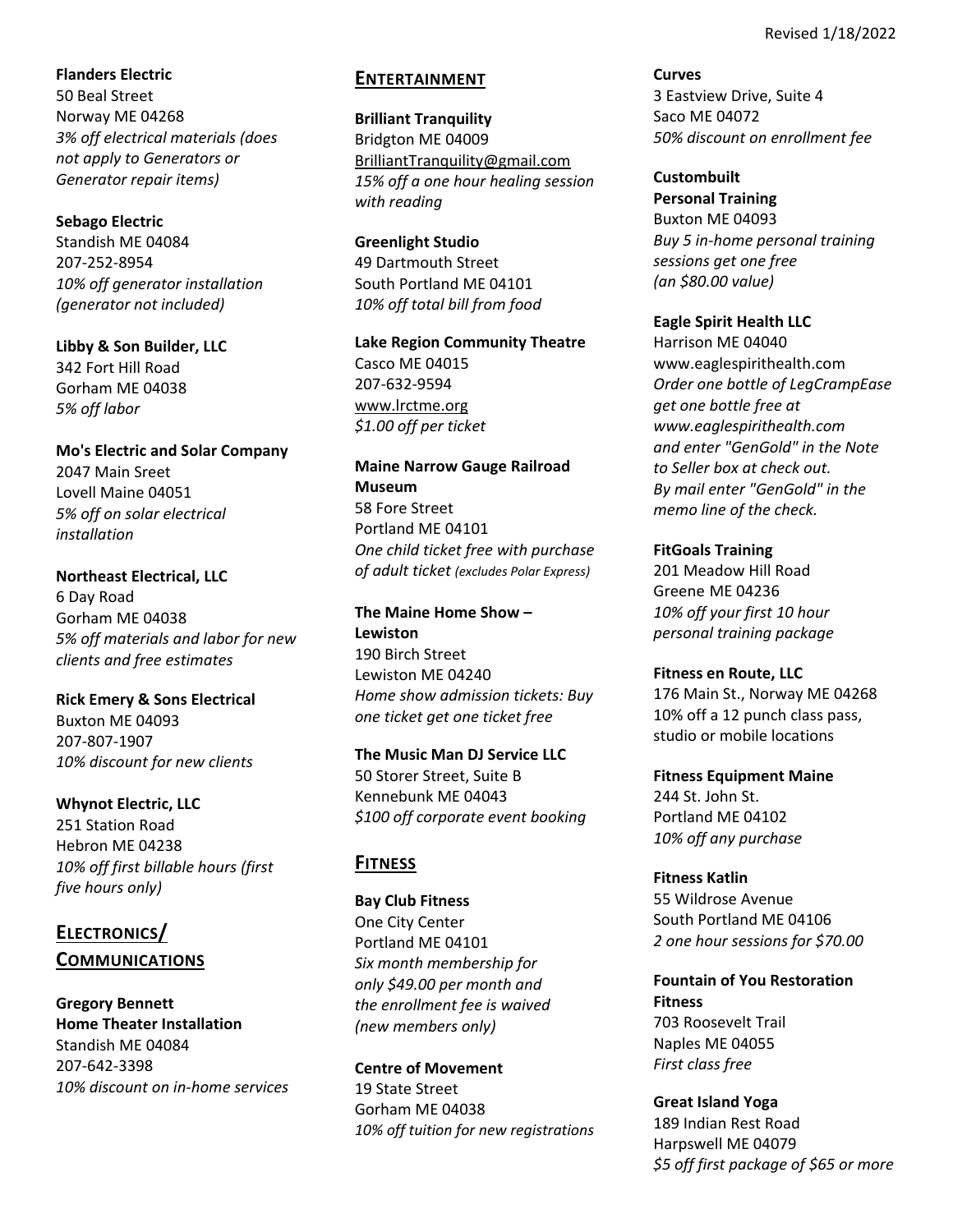**Inner Light Yoga of Maine** Turner ME 04282 www.innerlightyogaofmaine.com *\$5.00 off Yoga DVD's online purchases only. Use promo code: GenGold 2018 at checkout.*

### **LifeBreath**

153 East B Hill Road Andover ME 04216 *Complimentary consultation ‐ 30 minutes* 

#### **Maine Pines Racquet & Fitness**

120 Harpswell Road Brunswick ME 04011 *20% off winter memberships or one month free membership when you sign up for automatic payment.*

#### **Naples Fitness Center**

4 Meserve Street Naples ME 04055 *\$5.00 of a monthly membership or \$20.00 a 3 month membership*

#### **NXGen Fitness Center**

29 Pleasant Hill Road Scarborough ME 04074 *Free week trial for new members and/or a \$43.00 discounted EFT membership including one free cycling class & one free hour of personal training* 

#### **One2One BodyScapes**

25 Plaza Drive, Suite 4 Scarborough ME 04074 *\$50.00 of any personal training package*

#### **Rise & Shine Yoga**

12 Franklin Ct. Naples ME 04055 *Half price yoga session for November and December*

### **Rt 1 Fitness**

438 US Route 1 Yarmouth, ME 04096 *\$15.00 off monthly membership*

**Rush Fitness LLC**  141 Western Ave South Paris ME 04281 *5% off any membership*

#### **Soulfire Yoga and Healing**

Cape Elizabeth ME 04107 207-747-9223 www.soulfireassociates.com *\$5 off Wednesday evening yoga class (1 time offer)*

#### **The Bodhi Shop**

90 Bridge Street, Suite 340C Westbrook ME 04092 *One free yoga class for new students or 10% off any 60 or 90 minute massage therapy, structure integration or private yoga session*

#### **The Gym**

746 Main Street Lewiston ME 04240 *\$29.95 monthly commitment membership (reg 44.95) all classes & full use of facility included*

#### **The Health Club & Spa**

1977 Lisbon Road Lewiston ME 04240 *Corporate rate annual membership \$279 (\$70 discount off regular rate)*

#### **The Holistic Health Approach**

Scarborough ME 04074 207‐730‐2200 www.theholistichealthapproach.com *Free consultation*

### **The Yoga Center**

449 Forest Ave Portland ME 04101 *One free class for new students and \$10.00 off one session*

### **TruStrength Athletics**

23 Aldrich Avenue Norway ME 04268 *One Session free when you buy a 10 pack*

**Workout 24‐7** 32 Parkway Plaza Bethel ME 04217 *50% off an individual monthly membership for the first month*

#### **YMCA of Southern Maine**

70 Forest Ave, Portland ME 04101 *A one‐week family guest pass to any YMCA of So. ME branch*

#### **Yoga With Holly**

Arundel ME 04046 207‐615‐5958 *First time clients: One‐on‐one private session for free. Available for private and small group sessions. Call, e‐mail, or text to schedule a session*

### **Zumba with Andrea Meadows**

Brunswick ME 04011 207‐632‐0848 *First class free; First 5 class card for \$25*

### **FLORISTS**

#### **Allium Farm**

1132 Main Street Sumner ME 04292 *\$5.00 off your purchase of \$25.00or more*

### **Blossoms of Windham**

725 Roosevelt Trail Windham ME 04062 *10% discount off all cut flowers & arrangements*

#### **Calyx Flowers**

US Route 1 #305 Yarmouth ME 04096 www.calyxflowers.com *15% off \$75 or more (product only). Use code "GENGOLD"*

#### **Candy In Bloom**

29 Elm Street Apt 101 Topsham ME 04086 *15% off with GenGold card*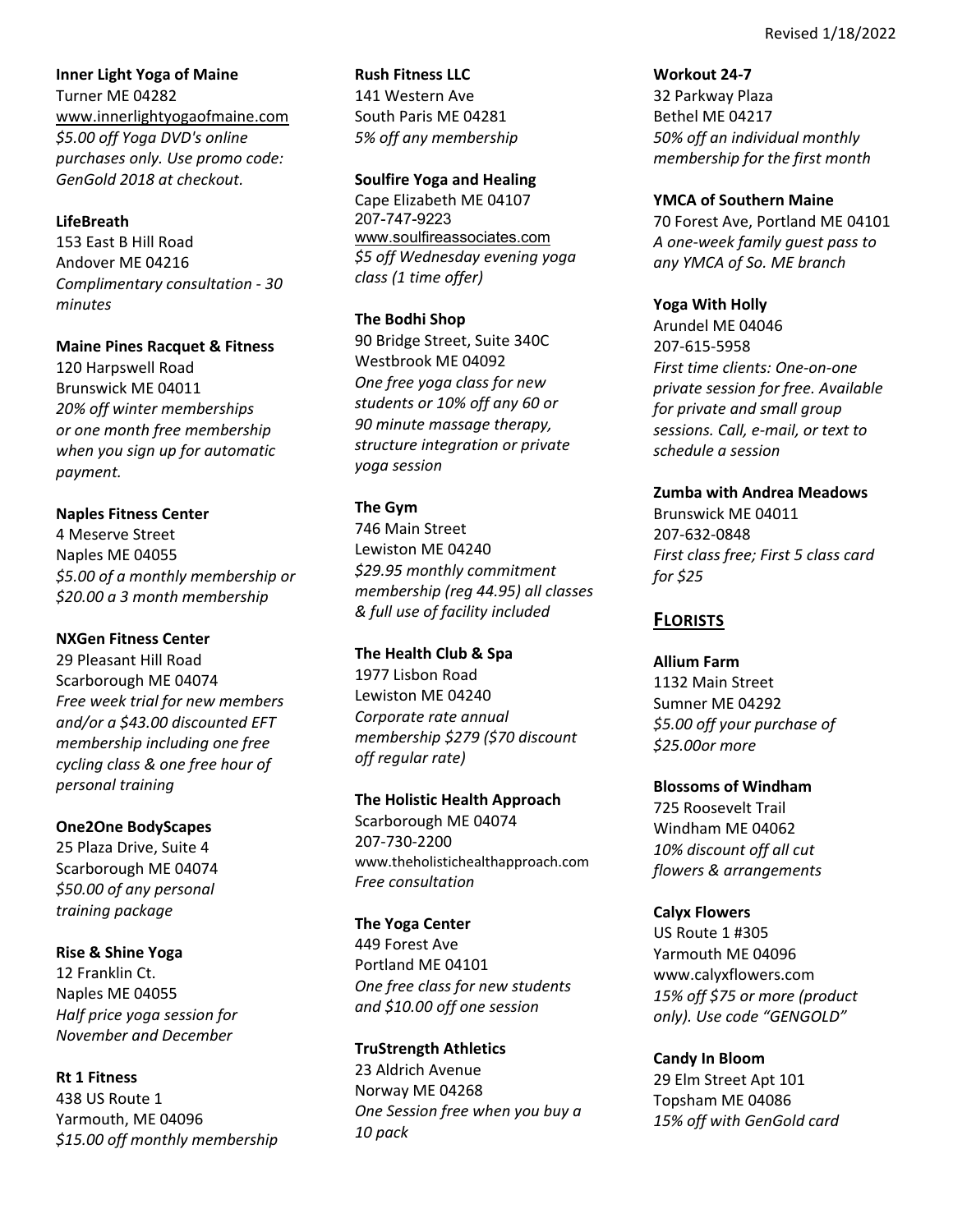**Centerpiece by Denise** 81 Wild Dunes Way Old Orchard Beach ME 04064 *10% off floral designs*

**Donna's Greenhouses** 216 Ricker Road New Gloucester ME 04260 *\$10.00 off purchase of \$50.00 or more*

**Downeast Flowers & Gifts, Inc.** 1 High Street, Suite 1 Kennebunk ME 04043 *10% discount on any purchase up to \$100.00 (Wired orders excluded, cannot be combined with any other promotion.)*

**Downeast Flowers & Gifts, Inc.** 904 Main Street Sanford ME 04073 *10% discount on any purchase up to \$100.00 (Wired orders excluded, cannot be combined with any other promotion.)*

**Farmhouse Flowers** 233 Parker Farm Road Buxton ME 04093 *20% off any one item over \$30.00*

**Flowers Etc.** 15 Jordan Ave Brunswick ME 04011 *15% off your total cash & carry purchase (not valid with any other promotion or discount)*

**Harmon's & Barton's** 584 Congress Street Portland ME 04101 *10% off all cut flowers and arrangements*

**Harmon's & Barton's** 117 Brown Street Westbrook ME 04092 *10% off all cut flowers and arrangements*

**Lady Slipper Flower Shop** 55 Portland Road Gray ME 04039 *20% off cut flowers (excludes wire service)*

**Lemon and Tulips** 523 Main Street Fryeburg ME 04037 *10% off all plants*

**Littlefield's Flowers & Gifts** 217 Main St. S Paris ME 04281 *10% off cut flowers & arrangements*

**Maine Street Florist** 402 Narragansett Trail Buxton ME 04093 *20% off minimum order of \$25.00*

**Maine Wreath & Flower** 13 Bow St. Freeport ME 04132 *10% off total purchase* 

**Roak the Florist** 793 Main Street Lewiston ME 04240 *10% of all purchases*

**Sawyer & Company** 737 Congress Street Portland ME 04102 *10% off all cut flowers and arrangements*

**Skillins Greenhouses** 89 Foreside Road Falmouth ME 04105 *10% discount on any floral arrangements and fresh cut flowers at Falmouth and Brunswick locations*

**Watkins Flowers** 791 Roosevelt Trail Casco ME 04015 *10% off all floral deliveries* **FOOD SERVICES/CATERING**

**East Branch Farm**  1741 Royalsborough Road Durham ME 04222 *50% off all egg purchases on Fridays*

**Fishermen's Catch** 1270 Roosevelt Trail Raymond ME 04071 *10% off purchase (cannot be combined with any other promotion)*

**Gammons Corporation** 110 Main Street #1101 Saco ME 04072 *\$200 off any new heat pump installation; \$25 off any food equipment repair (commercial)*

**Hidden Acres Farm, LLC** 229 Wildwood Road Bridgton ME 04009 *\$25.00 off CSA membership (valid for one season)*

**Kids Gone Raw** 81 Congress Street Portland ME 04101 *10% off our RAWsome snacks at www.etsy.com/shop/kidsgoneraw enter coupon code: NSB10*

**King's Farm** 44 County Road Gorham ME 04038 *10% off full line of fruits and vegetable; retail and wholesale*

**Lake Region Caterers** 18 King Hill Rd. Naples ME 04055 *10% off food portion of catering bill valid November ‐ April only*

**MacDaddy's Seafood & Tots** Windham ME 04062 *10% off your entire purchase*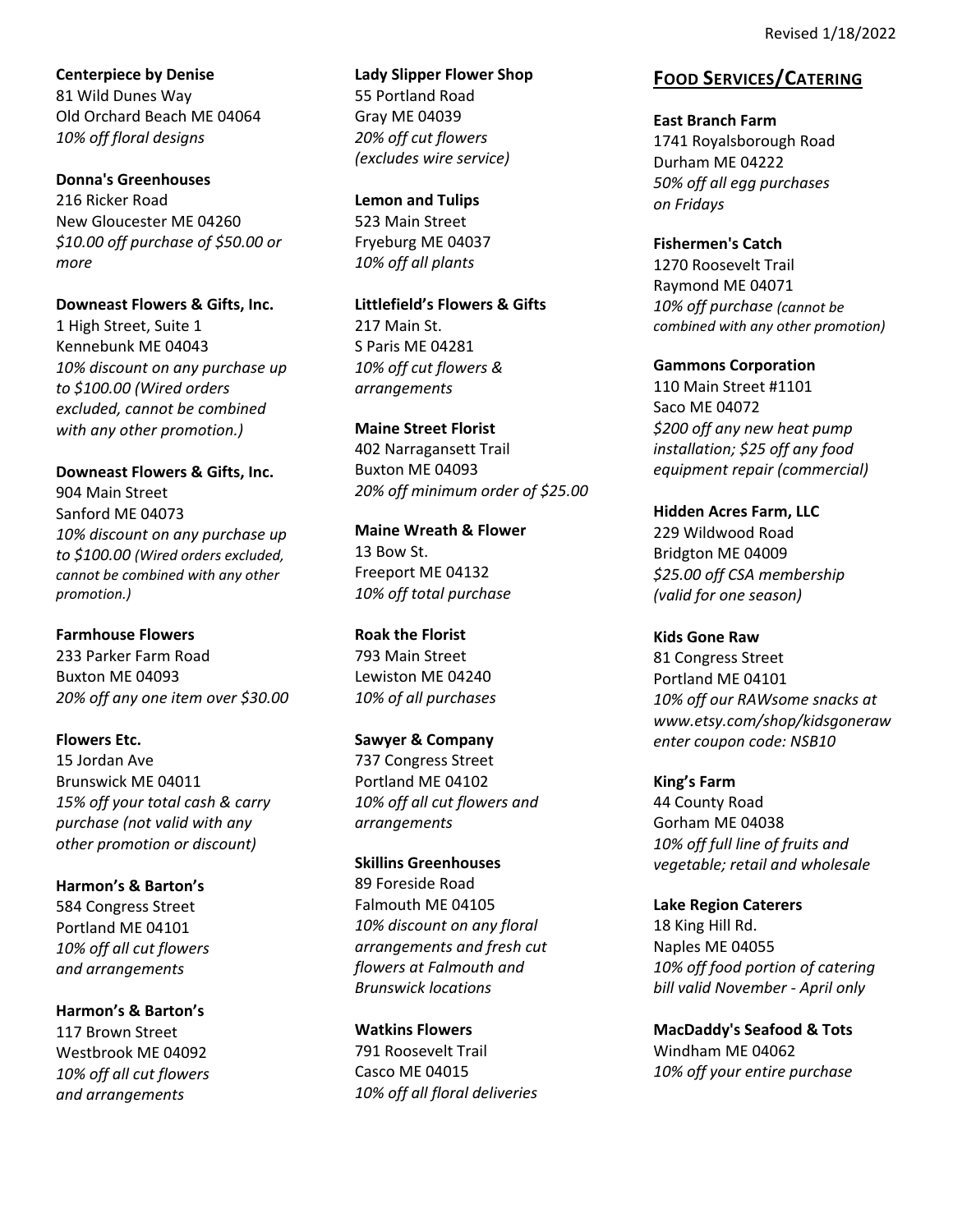Revised 1/18/2022

**M.A.N.E. Catering and Event Services** 65 Lewiston Road Gray ME 04029 *10% discount on all services and catering*

**Run With Soup** 5 Briarledge Lane Bailey Island ME 04003 *50 cents off one quart of soup*

**Snell Family Farm** 1000 River Rd., Buxton ME 04093 *10% discount off all products*

**The Studio** 24 Mill Hill Road Bethel ME 04270 *10% off total bill (excludes alcohol)*

**Trinity Catering** 205 Burnt Meadow Road Brownfield ME 04010 *10% off*

**Two Coves Farm** 90 Neils Point Road Harpswell ME 04079 *10% off all purchases of frozen beef, pork, chicken, lamb*

**Wicked Stuft** 305 Bath Road Brunswick ME 04011 *\$1.00 off food item*

**Zippydoodogs**  221 Dartmouth Street Portland ME 04101 *Free chips and a beverage with hot dog purchase*

# **FUEL/HEATING OIL**

**Cross Cut Firewood** 177 Shaws Mill Road Gorham ME 04038 *\$5.00 per cord off of firewood*

**D & D Oil** 14 Mountain View Avenue Brownfield ME 04010 *2 cents off a gallon with a fill up* **Everett Propane, Inc** 1 Everett Road W Paris ME 04289 *10 cents off per gallon with first fill (includes free set up and pressure check)*

**Jamison Energy, Inc.**  140C Ossipee Trail East Standish ME 04084 *2 cents discount per gallon on heating oil and kerosene deliveries*

**LaChance Enterprises** 265 Highland Road Brunswick ME 04011 *\$25.00 off regular price of first cord*

**Maine‐ly Heating Oil** 57 Northeast Road Standish ME 04084 *2 cents off a gallon with a fill up*

**Marshall and Sons Enterprises**  Norway ME 04268 *5% discount on firewood within a 40 mile radius of Norway, Maine*

**Refuel Energy LLC**  6 White Oak Hill Road Poland ME 04274 *2 cents off per gallon*

**Waltz & Sons, Inc**  42 Carll Rd., Buxton ME 04093 *5 cents off per gallon; 10% off appliances; free site survey*

# **FUNERAL HOMES/SERVICES**

**Cedar Brook Burial Ground Inc** 175 Boothby Road Limington ME 04049 *10% discount on all sites*

**Cliff Gray Cremation & Funeral Services, Inc.** 60 Andrews Road Bryant Pond ME 04219 *\$100.00 off funeral and cremation services*

**End‐of‐Life Tour Guide** 12 Preble St., Gorham ME 04038 *50% off first visit, 10% off subsequent visits*

**Maine Memorial Company**  220 Main St., S Portland ME 04106 *10% off any purchase* 

## **FURNITURE/UPHOLSTERY**

**Alpha & Omega Ministries Inc.** 527 Park St., S Paris ME 04281 *10% off all purchases*

**House of Shabby Chic & Antiques** 23 Roosevelt Trail, Casco ME 04015 *15% off consignment*

**J. Décor** 31 Main St., Bridgton ME 04009 *10% off special order rugs and furniture*

**Kaeser Originals**  160 Tenney Hill Road Casco ME 04015 *10% discount on purchase of \$1000.00 or more*

**Mason Antler Design** 4 Curtis Hill Road West Paris ME 04289 *5% off everything*

**Timberlake's Home Store** 158 Mayville Rd., Bethel ME 04217 *20% off all in‐store and website orders of Shaker furniture*

# **GIFTS/CRAFTS**

**Ava‐Loo's** Bethel ME 04217 *15% off any purchase; Enter code: "15 off" at checkout*

**Bags By Heather Stone** Limington ME 04043 207‐329‐0303 *Free purse with party order*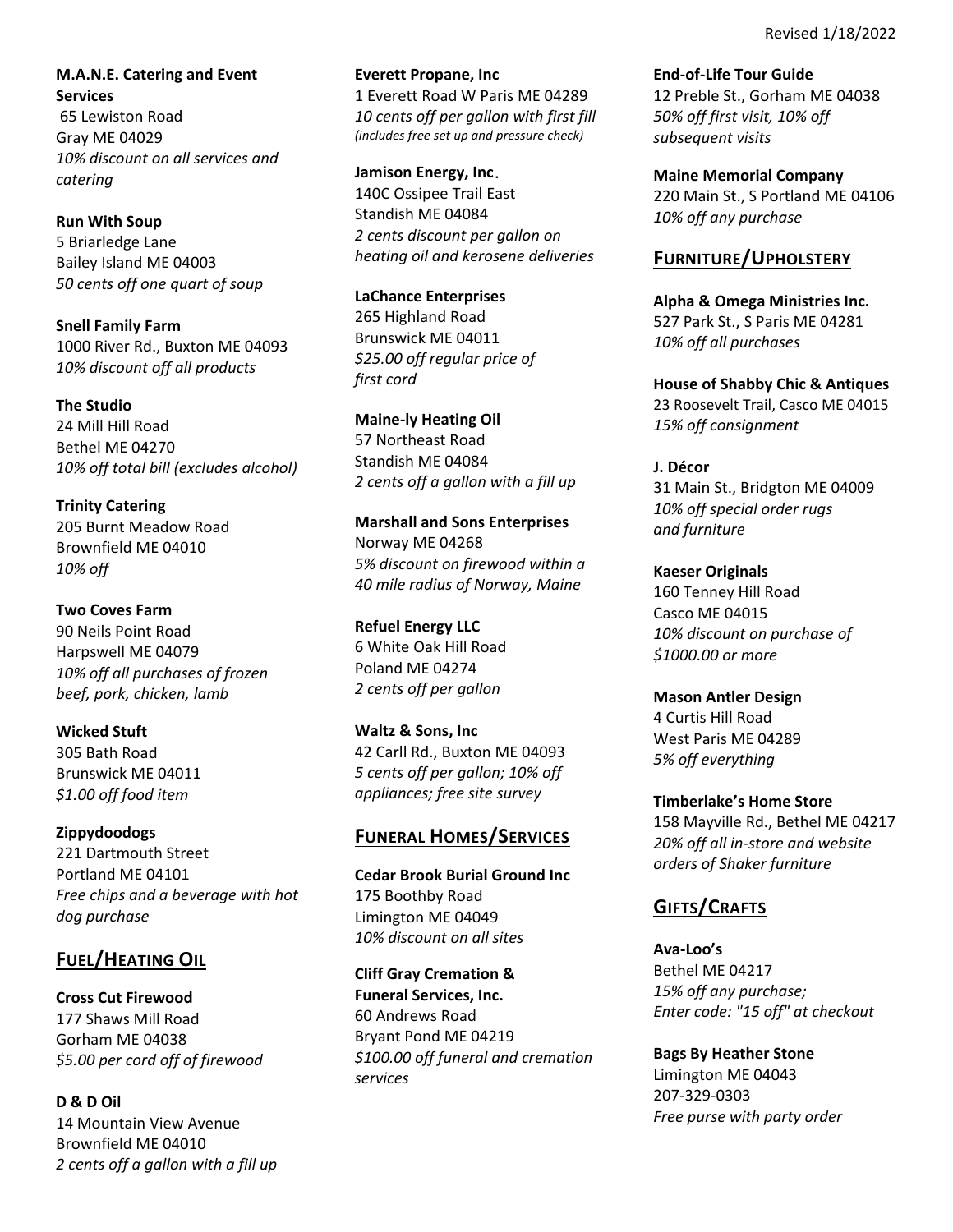**Blasted In Stone** 1 Northeast Road Unit 6 Standish ME 04084 *10% off purchase of custom engraved stone (minimum \$60.00 order)* 

**Basement Woodworks Inc.** 14 Maine Street, Suite 0100 Brunswick ME 04011 *10% off total purchase*

**Brighton Woodworks** 552 Brighton Avenue Portland ME 04102 *5% discount on purchases (hours by appointment)*

**Clay Play** 756 US Route 1 Yarmouth ME 04096 *25% off one piece of pottery per visit*

**Cutco Independent Consultant – Janet Ham** 207.939.8517 www.mycutcorep.com/janetham *10% off gifts*

**Diane Lent Artist** 1205 Portland Rd. Arundel ME 04046 *10% off a custom piece of art*

**Delightful Gifts and Plants**  74 Fore Street Oxford ME 04270 *10% off non‐sale items*

**Designs by Diana Bags** 22 South Barbour Road Stow ME 04037 *10% off \$50.00 or more* 

**Designed Jewelry** 201 Dingley St.,Gorham ME 04038 www.designedjewelry.com *10% off*

**Douglas Hiserodt**  63 Bayview Road Orrs Island ME 04066 *10% off total purchase* **Gifts from Tom's Cabin**  74 Fore St.,Oxford ME 04270 10% off non‐sale items

**Grandgirl Miniatures & Gifts** Portland ME 04103 www.grandgirlminiatures.com *Free Shipping & Handling* 

**Grape Island Glass** Gray ME 04039 207‐899‐7484 www.grapeisland glass.com *10% off total purchase*

**Hunt's Creative Concepts, Inc** 90 Lovers Ln,. Gorham ME 04038 *15% discount off regular price (cannot be combined with other discounts)*

**Lorelei Vella, Inc**  Lisbon Falls, ME 04252 *20% off any hand‐stamped items at www.Loreleivella.etsy.com enter coupon code "GENGOLD20"*

**Loskyla Inc. The Birch Canoe** 90 Roosevelt Trail Casco Me 04077 *10% discount (excludes furniture)*

**Maine Balsam Fir Products** 16 Morse Hill Rd. W Paris ME 04289 *10% off all merchandise (except items for the "bargain box")*

**Maine‐E‐Market‐Etc.** 310 Water Street Gardiner ME 04345 *10% off purchase of \$20.00 or more*

**Merrifield Farms** 195 North Gorham Road Gorham ME 04038 *10% off purchase of \$100.00 or more*

**MinnowKnits** 52 Neal Street Portland ME 04102 *15% off Jill Eaton's Knitting School Books*

**Mom and Pop Box** 61 Haines Meadow Road Buxton ME 04093 *10% off for life!*

**Morphee Creations** 18 Ridge Road Bowdoinham ME 04008 *10% off purchase*

**Nabos** 2 Mechanic Street Bethel ME 04217 *10% off all non‐sale items*

**On the Table Coasters** Windham ME 04062 www.onthetablecoasters.com 207‐671‐8288 *10% off custom coaster or trivet orders*

**Regan Wreath Shop** 23 Moody Road Standish ME 04084 *10% off any item in November and December*

**Saco River Pottery**  62 Denmark Road Brownfield ME 04010 *5% off purchase of \$100 or more* 

**Sew Orchid Designs** 316 Main Street Norway ME 04268 *15% off merchandise (excludes clearance)*

**Southern Maine 3D** 43 Mayberry Rd. Gray ME 04039 *\$10.00 off first order of 3D crystal or \$5.00 off a 3D keychain*

**Tatted Webs** 213 Burnham Road Gorham ME 04038 *Valentine's Day sale buy one heart get a second one half off*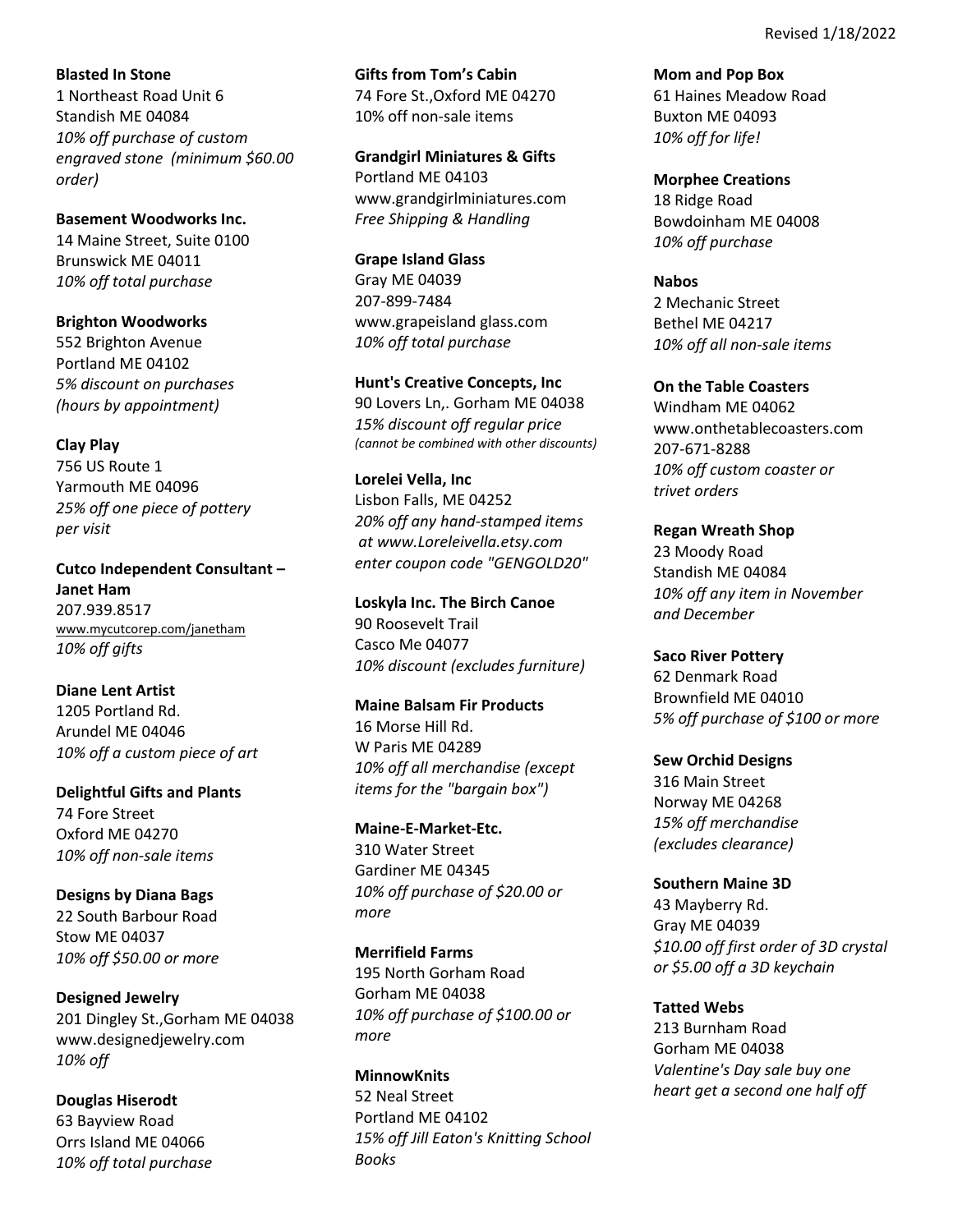**The Village Gift Barn**

955 Meadow Rd., Casco ME 04015 *10% off most merchandise (some exclusions apply)*

**Thirty‐one Gifts Independent Director** Rebecca LaBossiere 2 Saddlebrook Road Waterford ME 04088 *Spend \$31.00 or more and get one item with free personalization*

**Thrifts & Gifts**  1209 North High Street Bridgton ME 04009 *10% off any purchase*

# **HARDWARE**

**Coastal Ace Hardware**  914 US Route 1 Yarmouth ME 04096 *10% off regular priced merchandise*

**Decorum Specialty Hardware** 234 Middle Road Falmouth ME 04105 *15% off any non‐sale, non‐service item only*

**Freeport Hardware** 262 US Route One Freeport ME 04032 *15% off regular priced purchases over \$25.00 (excludes sale items)*

**Handle It!** 449 Forest Avenue, Suite 1 Portland ME 04101 *10% off in‐stock regular priced Items*

**Hayes True Value Hardware**  204 Portland Road Bridgton ME 04009 *10% off any non‐sale, non‐service item*

**Lovell Hardware** 411 Main Street Lovell ME 04051 *10% off non‐sale items* **Sam's Place** 240 Main St., Saco ME 04072 *10% off paint or framing*

# **HEALTH SERVICES/EYE CARE/HEARING**

**\$0 Copay Physician/Specialist Secure Benefits**  104 Tandberg Trail Windham ME 04062 www.getcadrplus.com/NorwaySavingsBank *30% discount*

**ATX Acupuncture**  1 Forest Avenue, Unit 2D Portland ME 04101 *50% off 90 minute new patient consultation and treatment*

**Back in Motion** 94 Main Street Gorham ME 04038 *Free screen and a t‐shirt*

**Back in Motion** 1041 Brighton Avenue Portland ME 04102 *Free screen and a t‐shirt*

**Back in Motion** Millcreek Shopping Center South Portland ME 04106 *Free screen and a t‐shirt*

**Berrie's Guild Opticians**  86 Maine Street Brunswick ME 04011 *20% off complete pair of eyeglasses*

**Berrie's Hearing Aid Center** 86 Maine Street Brunswick ME 04011 *50% off MSRP on hearing aids*

**Bolduc Eye Care** 35 Barra Rd., Biddeford ME 04005 *20% off complete pair of eyewear*

**Bridgton Eye Care** 59 Main St., Bridgton ME 04009 *10% discount on glasses (excludes Maui Jims and specials)* **Certified LEAN Health Coach Natalia Irving** 92 Brook Rd., Falmouth ME 04105 *10% discount from Dr. Sears L.E.A.N. Workshops*

**Coastal Pharmacy & Wellness** 84 Marginal Way, Suite 100 Portland ME 04101 *10% off non‐prescription items, vitamins & supplements*

**CPR Professionals of Maine** 56 Harvest Hill Road Windham ME 04062 *10% off CPR class*

**Cricket's Song Reiki & Yoga** 16 St. Armand Lane Arundel ME 04046 *\$20 off first session; Instructor will come to client's home or office*

**Crystal Clear Vibrations** 387 Main St., Fryeburg ME 04037 *10% off treatments or sessions*

**ECSEL Speech & Language Services** 41 Pine Hill Rd, Casco ME 04015 *Free screening for new clients*

**Ellen Ellis Acupuncturist**  96 Tenpenny Street Freeport ME 04032 *20% off first 3 acupuncture treatments*

**Embracing Bodywork** 57 Tandberg Trail Windham ME 04062 *20% off regular priced services (first time client \$35.00 for one hour massage)* 

**Everyday Nutrition Associates LLC** Topsham ME 04086 207‐504‐6439 *Free one hour Weight Management class on Tuesdays from 12:00 to 1:00 P.M at 10 Alton Street, Portland ME*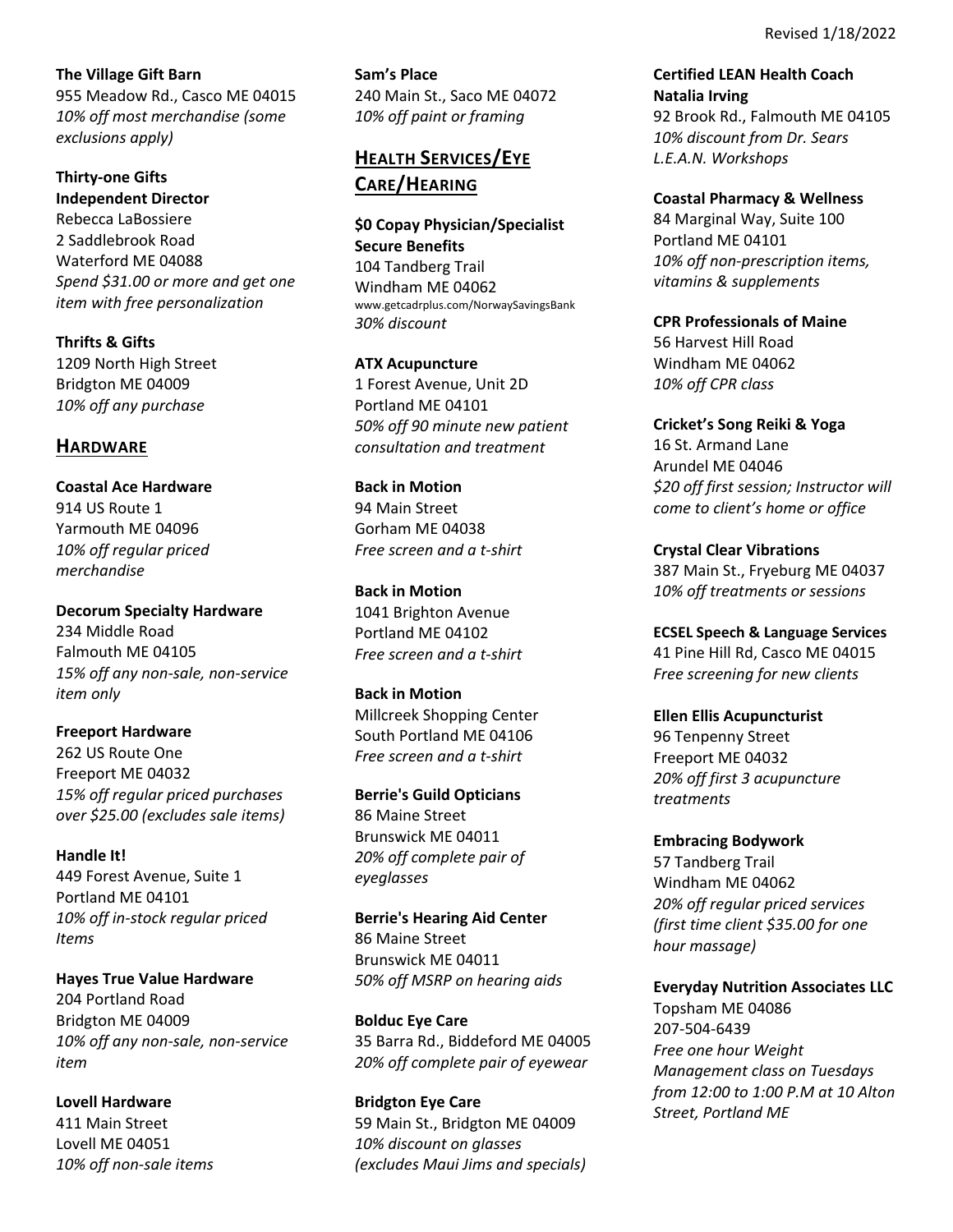**Eyes On Rosemont** 575 Brighton Ave. Portland ME 04102 *30% off a complete pair of glasses*

**Falmouth Hearing Aids**  4 Fundy Road, Suite 100

Falmouth ME 04105 *Free hearing evaluation: Free otoscopic examination; Free lifetime follow‐up care; 15% off list prices*

**Falmouth Vision Center, Inc.** 204 US Route 1 Falmouth ME 04105 *10% off complete pair of glasses; frames and lens (Mondays only)*

### **Freeport Acupuncture Center**

203 Main St., Freeport ME 04032 *15% discount on initial consultation*

### **Girl Gone Raw**

81 Congress St., Portland ME 04101 www.girlgoneraw.com *\$10.00 off your first class valued at \$45.00 or more.*

### **Gorham Massage Therapy**

20 Mechanic St., Gorham ME 04038 *\$15.00 any appointment 30 minutes or longer*

### **Green Team Distribution**

260 Christian Ridge Road South Paris ME 04281 *10% off eco‐friendly products. Online orders only. Use code "Genten" at checkout*

**Hair by Katie Love is in the Hair Salon & Spa** 11 Lorette Lan Augusta ME 04330 *Save \$3.00 off haircut(s) or \$5.00 off any color service with Katie Anderson* 

**Heald Withing Holistic Health Care** 66 Paris St., Norway ME 04268 *\$10.00 off for a one‐hour session* **Healthy Pathways LLC** 1 Northeast Road Standish ME 04084 *10% off classes and workshops*

**Hearing Essentials** 518 US Route 1, Suite 2B Kittery ME 03904 *Free hearing tests and 10% discount on all hearing aids* 

**Hearing Essentials** 545 Main Street Waterboro ME 04087 *Free hearing tests and 10% discount on all hearing aids*

### **Heav'nly Healing**

57 Tandberg Trail Windham ME 04062 *20% off a Reiki session*

## **Higher Vibration Massage & Wellness**

37 Western Ave. Suite 306 Kennebunk ME 04043 *\$15 off 60 minute or 90 minute massage*

**Infinite Potential, LLC Adult Day Habilitation Services** 41 Pine Hill Road Casco ME 04015 *One free day session*

### **Insight EyeCare**

26 School Street Yarmouth ME 04096 *10% off frame and lenses or contact lenses*

**Jennifer O'Neill Massage & Bodywork** 207‐402‐4333 www.jao.massagetherapy.com. Auburn ME 04210

*Receive 20% off a 60 or 90 minute massage session*

## **Lenora Trussell, RN**

12 Preble Street Gorham ME 04038 *50% off first visit, 10% off subsequent visits*

**Linda's Home Care Planning & Staffing**  Topsham ME 04086 lahcplanning@gmail.com *One free hour of in home card service for new clients* 

**Lovewell Hearing, LLC**

44 Portland Street Fryeburg ME 04037 *Free hearing evaluation; 15% off all hearing aids & 1 year free batteries with purchase; 10% off custom hearing protection*

**Maine Friends Homecare, LLC**

96 Maine St. Brunswick ME 04011 *20% off first ten hours of Homecare*

**Massage Medicine**

22 Monument Sq. Portland ME 04101 *\$20.00 off first visit*

**Metayer Family Eye Care**

413 Commons Avenue Windham ME 04062 *20% off complete set of glasses for kiddos 12 and under (cannot be combined with some insurance plans)*

**Mindful Roots** 

66 Leighton Road Falmouth ME 04105 *20% off original value*

**Natural Bodyworx**

21 Old Post Rd. Arundel ME 04046 *10% off one hour massage for first time clients*

**New Frontiers Chiropractic LLC**

178 Cumberland Road Unit B North Yarmouth ME 04097 *\$25.00 off new patient visit*

## **Posabilities**

15 Tannery St. Norway ME 04268 *10% discount yoga class pass*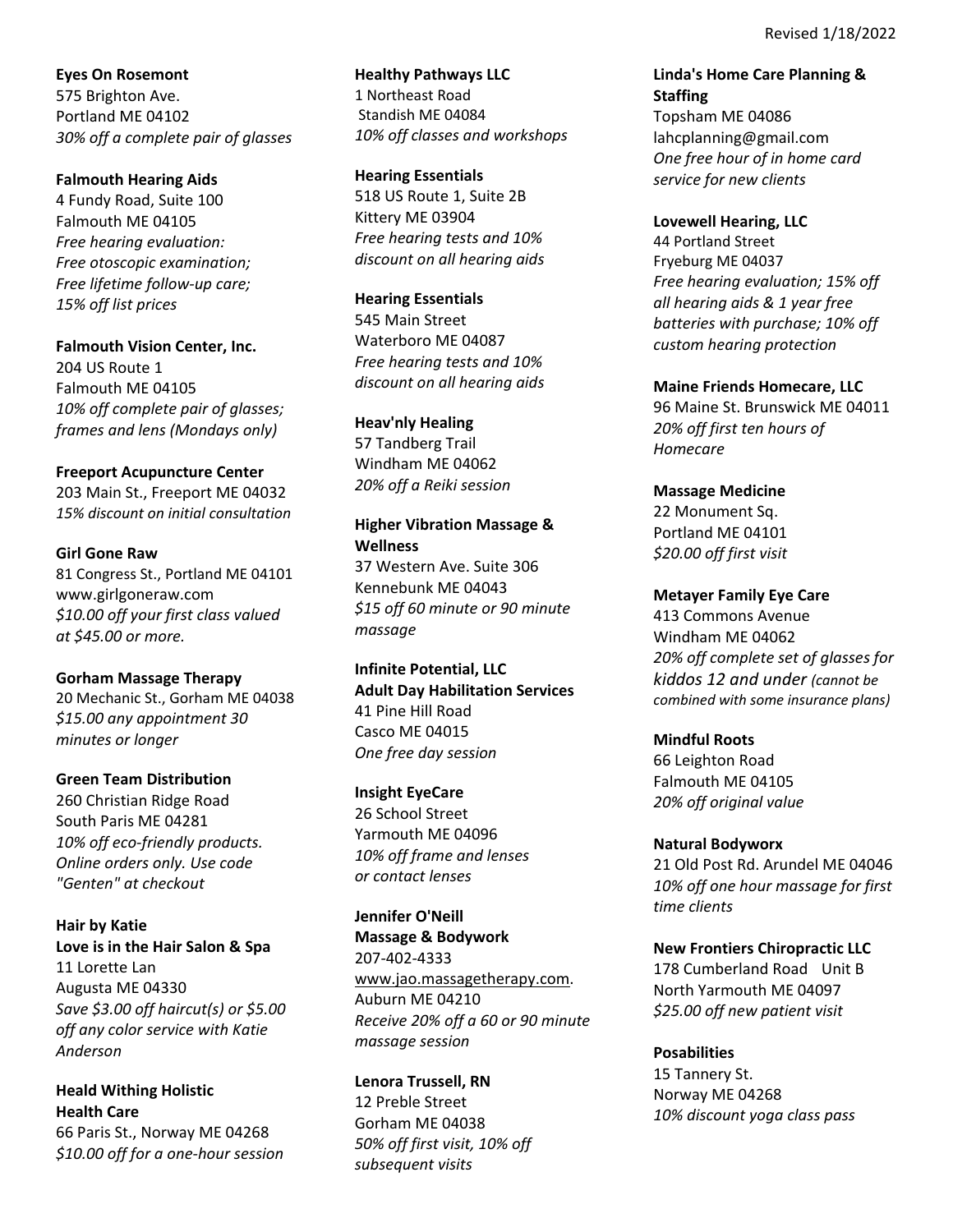Revised 1/18/2022

### **Pure Energy Integration**

143 Pine Street, Suite 3 Portland ME 04102 *Complimentary 30 min. phone consult including breathing & relaxation experience; 20% off initial session or session series for coaching, consulting or concise creative counseling*

## **Real Time Pain Relief**

40 Haven Rd., Windham ME 04062 *Call Michele at 207‐310‐4455 to receive a coupon for 25% off your first purchase*

### **Reliv**

1 Chipman St. S Paris ME 04281 *\$5.00 off first order*

**Rijah Newell Massage** 75 Clearwater Drive Suite 111 Falmouth ME 04105 *\$20 off any services*

**River's Edge Spa & Salon** 83 Portland Road Kennebunk ME 04043 *10% off any service over \$75*

**Riverside Lodge & Sauna** 20 Paris Hill Rd., Paris ME 04281 *Complementary sauna session with purchase of massage*

**Ronald M. Cedrone OD, LLC.** 335 Maine Mall Road South Portland ME 04106 *10% off routine eye exam Tuesday Thursday (eye exam for glasses only, contact lens exam extra, no other discounts, insurance benefits or coupons apply)*

**Sage of the Light** 1798 Roosevelt Trail Naples ME 04055 *\$10.00 off any full body massage/ treatment; \$5.00 off any full energy treatment*

**Seaglass Massage** 88 Peabody Road Harpswell ME 04079 *10% off regular priced services*

**Select Physical Therapy** 690 Minot Avenue, Suite 2 Auburn ME 04210 *Complementary assessment for physical therapy 15‐20 minutes*

**Select Physical Therapy**  12 Stillwater Avenue Bangor ME 04401 *Complementary assessment for physical therapy 15‐20 minutes*

**Select Physical Therapy**  55 Main St., Bridgton ME 04009 *Complementary assessment for physical therapy 15‐20 minutes*

**Select Physical Therapy**  120 Harpswell Road, Suite 2 Brunswick ME 04011 *Complementary assessment for physical therapy 15‐20 minutes*

**Select Physical Therapy** 83 Portland Road Kennebunk ME 04043 *Complementary assessment for physical therapy 15‐20 minutes*

**Select Physical Therapy** 29 Foden Road South Portland ME 04106 *Complementary assessment for physical therapy 15‐20 minutes*

**Select Physical Therapy** 400 North Street, Suite 2 Saco ME 04072 *Complementary assessment for physical therapy 15‐20 minutes*

**Select Physical Therapy** 55 Spring Street Scarborough ME 04074 *Complementary assessment for physical therapy 15‐20 minutes*

**Select Physical Therapy** 111 Ossipee Trail East, Suite 1151 Standish ME 04084 *Complementary assessment for physical therapy 15‐20 minutes*

**Select Physical Therapy**

4 Commons Avenue, Suite 4D Windham ME 04062 *Complementary assessment for physical therapy 15‐20 minutes*

**Select Physical Therapy** 8 Market Place Drive York ME 03909 *Complementary assessment for physical therapy 15‐20 minutes*

**Stevens Wellspring Group** 148 Highland Road Bridgton ME 04009 *35% discount*

**Timberland Home Care** 585 Roosevelt Trail Windham ME 04062 *Free in home assessment; \$50.00 off first visit*

**The Healing Tree**  1004 River Road Windham ME 04062 *15% off new hypnotherapy service*

**The Health Club & Spa** 1977 Lisbon Road Lewiston ME 04240 *Corporate rate annual membership \$279 (\$70 discount off regular rate)*

**The Integrative Body** 14 Main Street Bethel ME 04217 *First visit 50% off, \$10.00 off subsequent visits*

**The Massage Lodge** 12 Pontiac Drive, Suite 2 Fryeburg ME 04037 *\$5.00 off per one‐hour massage*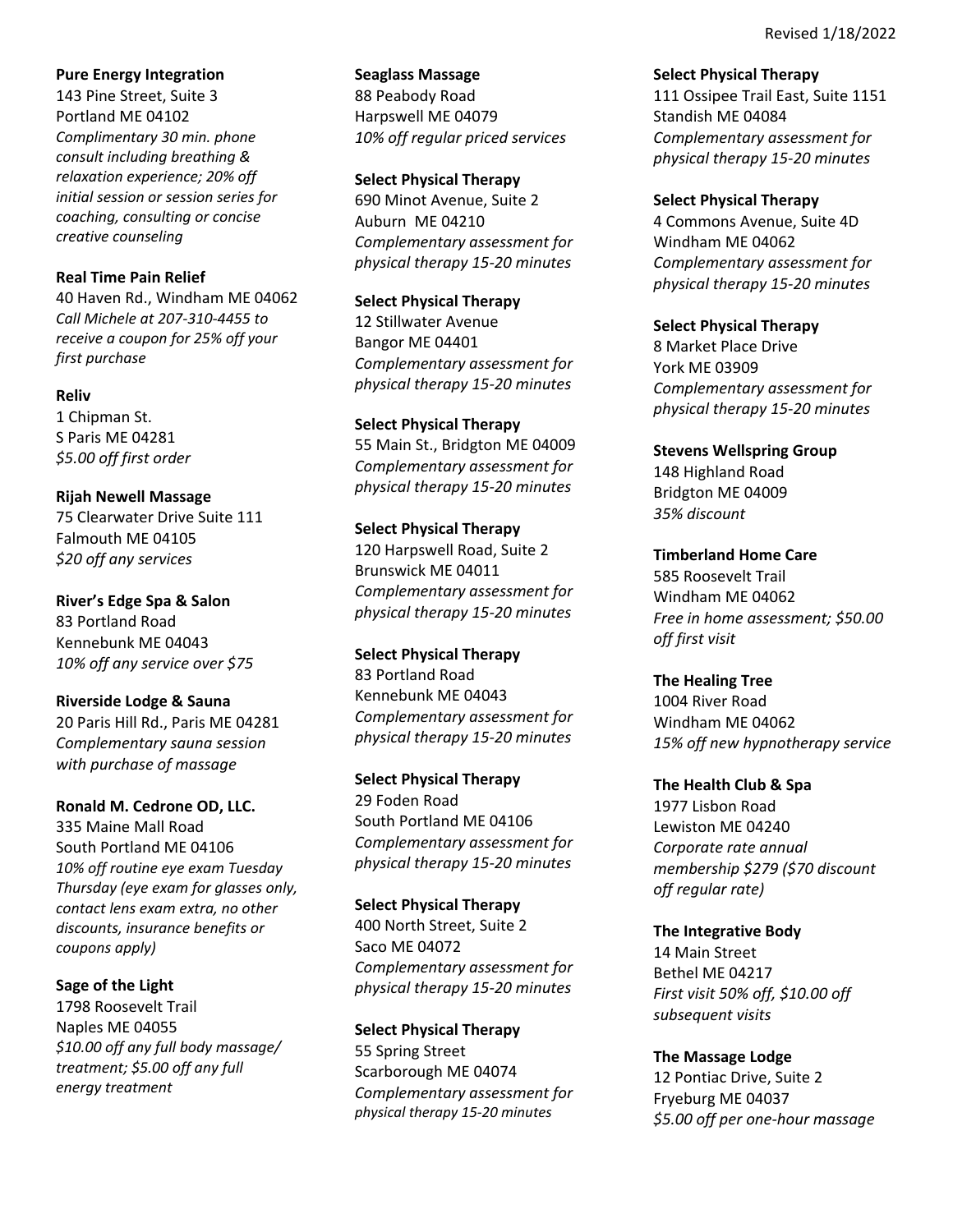**The Zhen Center: Acpuncture & Chinese Medicine** 

178 Cumberland Road Unit C North Yarmouth ME 04097 *\$15.00 off new patient visit*

## **HOBBIES**

**Ballroom Dance Portland** 865 Spring Street Westbrook ME 04092 *25% off 1st dance lesson*

**Fiber and Vine** 402 Main Street Norway ME 04268 *10% off merchandise and wine* 

**Love To Knit Studio** 27 Gorham Road, Suite F Scarborough ME 04074 *10% off Plymouth Yarns*

**Studio Three** 3 Station Rd. Hebron ME 04238 *15% off first class*

**Oxford Mill End Store** 971 Main St., Oxford ME 04270 *15% off notions*

## **HOME IMPROVEMENTS**

**Adams Renovations** Norway ME 04268 207‐418‐7435 www.facebook.com/adamsrenovations *5% off labor and 5% off materials (from Adam Thacker only)*

**Advantage Handyman and Home Repair** 10 Bear Point Road Harrison ME 04040 *15% off quoted price on your next home project*

**B‐Dry Basements** 366 Hill Street Biddeford ME 04005 *5% off services*

**B‐Dry System of ME & NH, Inc.** 366 Hill St., Biddeford ME 04005 *5% off all waterproofing Installations*

**Bill's Remodeling** 28 Indian Rest Harpswell ME 04079 *Free Estimates*

**Bolster's Decorating, Inc.** 9 Market Square S Paris ME 04281 *20% off all California Paint Products*

**Carpentry By Calebe** 224 Pond Rd., Bridgton ME 04009 *5% off total labor charge*

**Casco Bay Cleanout Services** 560 Brook Street Westbrook ME 04092 *10% off first job*

**Casco Bay Kitchen & Baths** 778 Portland Rd., Saco ME 04072 *\$250.00 off your complete kitchen package (\$2500.00 minimum purchase); \$100.00 off your bathroom cabinetry (\$1000.00 minimum purchase). Limit one per household.*

**Coastal Maine Interiors** 357 Main Street Yarmouth ME 04096 *15% off any custom order*

**CSA Flooring LLC** 455 Auburn‐Pownal Road Durham ME 04222 *10% off labor only*

**Cyr Painting Service**  6 Cottage Lane New Gloucester ME 04260 *10% off any interior or exterior projects*

**Danzig Painting**  684 Park Street South Paris ME 04281 15% of service

**Dee Painting and More**

129 Massachusetts Avenue Portland ME 04102 *10% off labor on interior and exterior painting up to \$500, no mark up on supply cost, for commercial and residential*

**Design For Less** South Portland ME 04116 www.designforless.me *2 hour consultation for the price of 1 (\$150 value for \$75)*

**Dirfy Generators Inc**  Steep Falls ME 04085 207‐637‐3346 *10% discount on first maintenance*

**bDistinctive Tile & Design** 334 Forest Ave Portland ME 04101 www.distinctivetileanddesign.com *5% off purchase of \$200 or more*

**Distinctive Tile & Design** 456 Main Street Rockland ME 04841 www.distinctivetileanddesign.com *5% off purchase of \$200 or more*

**Distinctive Tile & Design** 720 US Route 1 Yarmouth ME 04096 www.distinctivetileanddesign.com *5% off purchase of \$200 or more*

**Dyers Handyman Service** 1058 North Road North Yarmouth ME 04097 *10% off service for first time customers; 15% off service for seniors first time customers; 15% off service for military/police/fire personnel first time customers*

**Fogg Lighting** 281 Marginal Way Portland ME 04101 *5% off purchase of \$200.00 or more*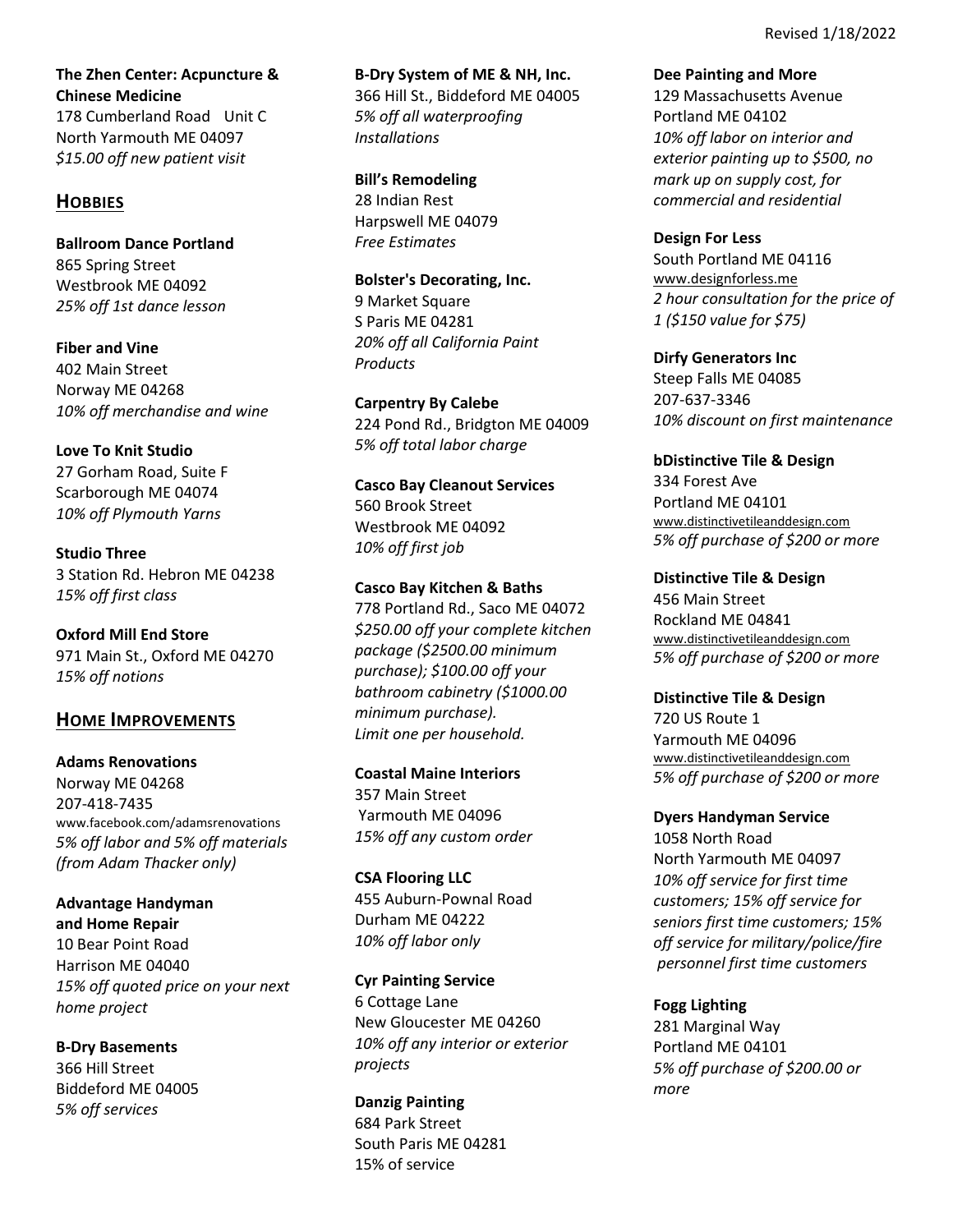**FHM Building & Remodeling** Portland ME 04104 (207)699‐8822 habibzaiF@yahoo.com *5% off labor*

**Gorham Fence Co., Inc.** 36 Emery Rd., Standish ME 04084 *5% off minimum order off \$2,500.00*

**Gorham Flag Center** 376 Main Street Gorham ME 04038 *10% off any purchase*

## **Jasmin Hardwoods**

2165 Augusta Road Bowdoin ME 04287 *10% discount on purchases of \$75.00 or more*

**Jed's Painting Co.** 856 Riverside St. Portland ME 04103 *10% off labor*

**Katahdin Woodworks** 2 Buttonwood Street South Portland ME 04106 *5% off cabinet installation*

**Kitchen Cove Cabinetry** 330 Forest Ave. Portland ME 04101 www.kitchencovecabinetry.com *Free select sink with purchase of kitchen cabinetry over \$5,000*

**Libby & Son Builder, LLC** 342 Fort Hill Road Gorham ME 04038 *5% off all electrical jobs*

**Melissa Ellen Designs** 84 Tuelltown Road West Paris ME 04289*10% off 10 hours or more*

**North East Building** 1728 Washington Ave Ext Portland ME 04103 *20% off kitchen and counters*

**Pepin Painting, LLC** Standish ME 04084 207‐370‐4580 *10% off all painting services*

**Phinney Lumber** 519 Fort Hill Road Gorham ME 04038 *5% off your purchase (excluding sale items, cannot be combined with any other offer)*

**Picture Perfect Painting**  364 Highland Road Bridgton ME 04009 *10% off hourly wage and materials at cost* **Reed & Son's Painting** 58 Denmark Road Brownfield ME 04010 *10% off all jobs*

**RLR Enterprises** 4 Scamman Street Suite 19‐316 Saco ME 04072 *10% off labor up to \$1000.00*

**R 'n R Oddjobs**  658 Upper Ridge Road Bridgton ME 04009 *20% off hourly rate*

**Red Mill Lumber** 46 Red Mill Road Casco ME 04015 *10% discount on stock items on Monday's*

**Record Building Supply** 613 Main St., Oxford ME 04270 *5% discount (excludes sale items and special orders)*

**Right Solutions Waterproofing Services**  5 Delano Lane East Waterboro ME 04030 *10% off with minimum of \$2500.00 for all services*

**SOF Builders** Gorham ME 04038 *\$300.00 off interior work (January 1 ‐ May 31 only)* **Stone Craft** Gorham ME 04038 www.stonecraftonline.com *10% off fireplace surround*

**Stone Surface** 1 Portland Road Bridgton ME 04579 *10% discount up to \$75.00*

**Summit Energy Solutions** 99 Summit Road Bridgton ME 04009 *\$50.00 off energy audit*

**The Board Barn** 222 Gray Road Cumberland ME 04021 *5% off rustic pine clapboards, 3/8" shop grade plywood, nails and fasteners (cannot be combined with other sales or promotions on these items)*

**The House of Lights** 418 Payne Road Scarborough ME 04074 *10% off purchases over \$200.00 (cannot be combined with other offers)* 

**The Roofa** 967 Main Street Westbrook ME 04092 *5% off total cost of project*

**Tom's Painting** 648 Congress Street Portland ME 04101 617‐999‐7481 *10% off labor on interior and exterior painting up to \$500.00*

**Uncommon Kitchen & Bath, LLC** 79 Ocean Street, Suite B South Portland ME 04106 *Free site visit*

**Uniquely Creative Designs** 247 Main Street Bridgton ME 04009 *Free wood cutlery divider with kitchen cabinets purchase*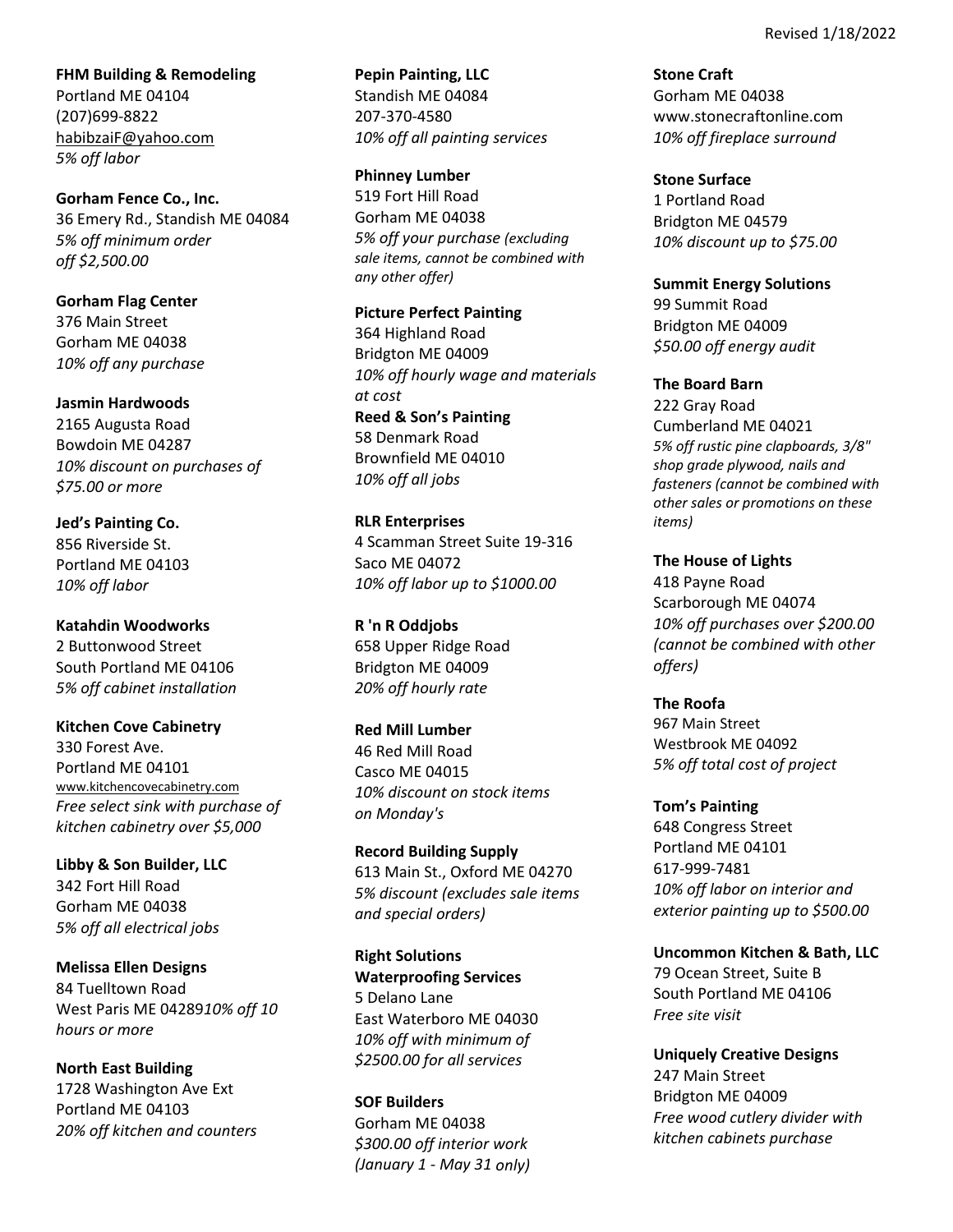**Webber Painting & Restoration** Naples ME 04055 207‐831‐8354 *5% off painting estimate for interior or exterior*

**WILLYN todo** 1874 Pequawket Trail Hiram ME 04041 *10% off labor cost*

**Wooden Things, Inc.** 85 Egypt Road Gray ME 04039 *20% discount on cupolas sales*

# **HOTELS/MOTELS/INNS**

**Bear Mountain Inn** 364 Waterford Road Waterford ME 04088 *10% discount on a 2 night stay*

**Chapman Inn** 2 Church Street Bethel ME 04217 *10% discount off all mid‐week bookings (excluding holidays). Please mention GenGold when making reservation.* 

**Greenwood Manor Inn** 52 Tolman Road Harrison ME 04040 *Free glass of wine per guest*

**Kings Hill Inn & Barn Inc.** 56 King Hill Road S Paris ME 04281 *10% off room rate*

**Maine Paradise Rentals.com Nature Lovers ‐ Lakeside Nature Lovers ‐ Mountainside** Poland Spring ME 04274 207‐515‐1613 *\$100.00 off weekly rental fee, year round*

**Mill Hill Inn** 24 Mill Hill Road Bethel ME 04217 *20% off mid‐week stay (Monday ‐ Thursday)*

**Mollyockett Motel** 1132 South Main Street Woodstock ME 04219 *10% off one night stay*

**Noble House Inn** 81 Highland Road Bridgton ME 04009 *\$10.00 off each night for booking 3 or more consecutive nights or complimentary french press coffee service or mimosas with single night booking*

**Sebago Lake Lodge & Cottages** 661 Whites Bridge Road Windham ME 04062 *5% discount*

**Shamrock Campground** 26 Scenic Heights Drive Oxford ME 04270 *Stay 2 nights & get one free (Tent & RV sites)* 

**The Chickadee House**  Pettingill Pond Road Windham ME 04062 *\$20 off a stay of 2 nights of more*

**The Pleasant View, Too** 118 Sam Ingalls Road Bridgton ME 04009 *Half price off any room for one night with a pre‐paid stay of 3 nights or more (based on availability)*

**Upton House** 260 Thistle Street, Route 26 Upton ME 04261 *\$5.00 off per day for stays of two days or more*

## **HOUSEWARES**

**Alpha & Omega Ministries Inc.** 527 Park Street South Paris ME 04281 *10% off all purchases*

**Dani Wadsworth Independent Scentsy Consultant** 104 Old Greene Rd. Lewiston ME 04240 *10% off and free shipping on first order*

**The Pampered Chef with Chelsey Brookes** 15 Homeword Way Gray ME 04039 *Place an order and receive 10% off order; host a party and it will be free (Groceries provided)*

**Scent of Maine** 441 Allen Avenue Portland ME 04103 *10% discount*

## **ICE CREAM**

**Good Ship Gelato**  120 Mount Hunger Shore Road Windham ME 04062 *Buy 10 gelatos get one free* 

**Norway Paris Soft Serve** 65 Main St., S Paris ME 04281 *75 cents off "The Norway" (sundae in a shake)*

**Papa's Ice Cream** 62 Ossipee Trail East Standish ME 04084 *10% off any purchase from May 1 to September 30*

**Raymonds Frozen Custard** 857 Roosevelt Trail Casco ME 04015 *\$1.00 off a quart of custard*

**SunRise Corner** 15 Ossipee Trail West Standish ME 04084 *Free ice cream cones to all GenGold members (must present card)*

**The Inside Scoop** 156 Main St, S Paris ME 04281 *\$3.00 off any 2 prepacked quarts of ice cream*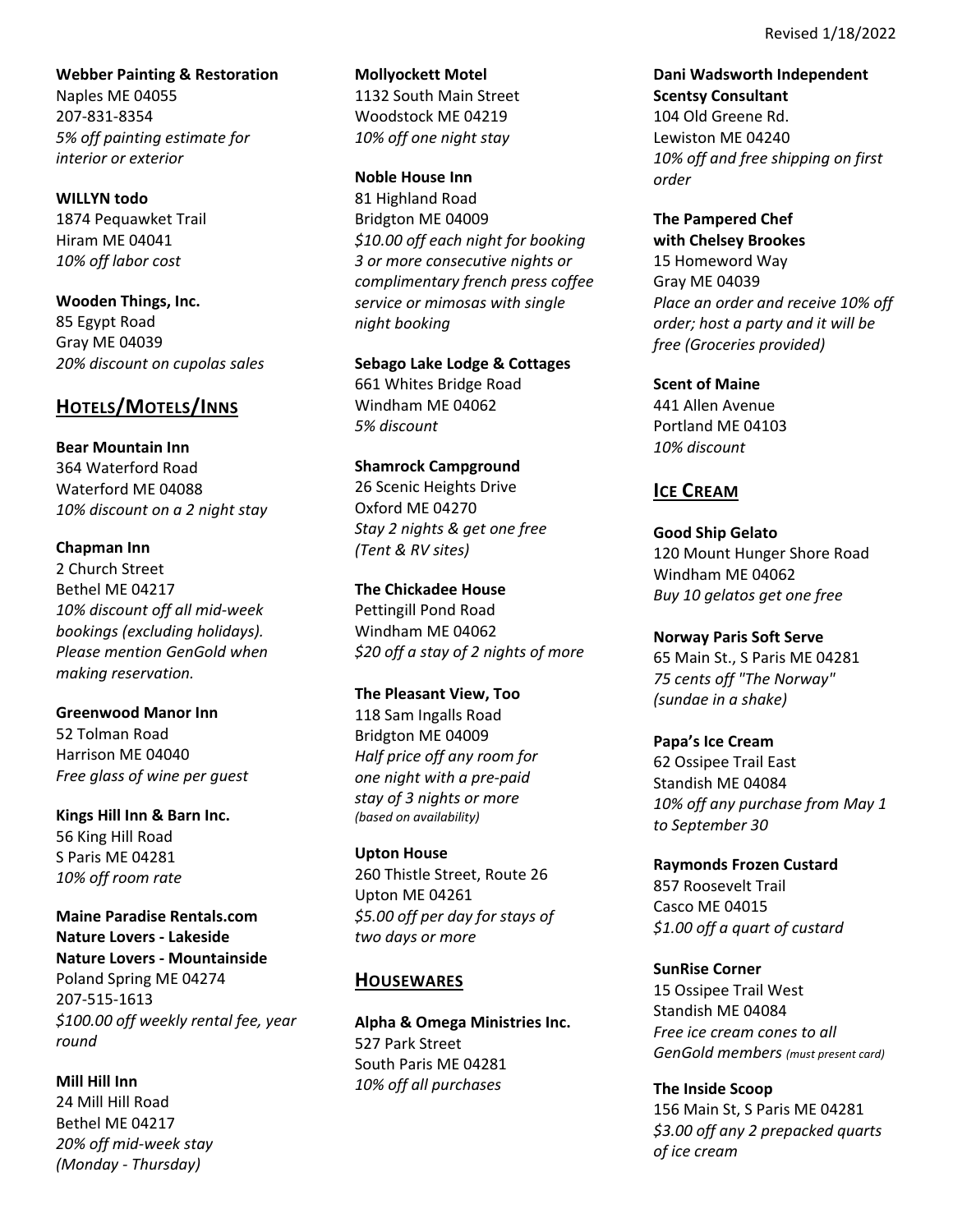**Top It Frozen Yogurt Bar**  168 Main Street Auburn ME 04210 *15% off purchase*

## **INSURANCE**

**\$0 Copay Physician/Specialist Secure Benefits**  104 Tandberg Trail Windham ME 04062 www.getcadrplus.com/NorwaySavingsBank *30% discount*

**Allstate Insurance Jane Bell** 36 Main St., Gorham ME 04038 *Free insurance analysis*

**Ann Harris Insurance Agency** 925 Main Street Waterboro ME 04087 *Free insurance care review*

### **Chalmers Insurance Group**

100 Main St., Bridgton ME 04009 *5% discount on personal insurance* policies through Patriot Insurance Company for home, auto, umbrella and boat *(premiums must be debited from Norway Savings Bank checking account)*

### **Foy Insurance**

152 US Route 1 Suite 11 Scarborough ME 04074 *Free risk management and insurance analysis of all personal/commercial insurance policies*

**Jordan Fields – MetLife Auto & Home** 110 Main Street, Suite 1306 Saco ME 04072 *MetLife Snoopy giveaways with Consultation*

**Modern Woodmen of America** 184 Webster Street Lewiston ME 04240 *Free insurance analysis*

**Modern Woodmen Fraternal Financial** 110 Tandberg Trail Windham ME 04062 *Free gift with financial plan appointment* 

### **Secure Benefits**

104 Tandberg Trail Windham ME 04062 *30% off "Call A Doctor" plus Program*

### **W. J. Wheeler**

15 Market Sq., S Paris ME 04281 *\$25.00 donation made (per policy) to the local non‐profit of your choice with your purchase. (For a full list of local non‐profits visit: www.wjwheeler.com/nonprofitpartners)*

### **W. J. Wheeler**

1 Parkway, Suite 101 Bethel ME 04217 *\$25.00 donation made (per policy) to a local non‐profit of your choice with your purchase. (For a full list of local non‐profits visit: www.wjwheeler.com/nonprofitpartners)*

# **INTERNET SERVICES/WEB DESIGN**

**Arbourne Designs, LLC** 22 Easy Street Standish ME 04084 *10% off website or logo design*

**Design X** 14 Harrison Road Saco ME 04072 *50% off website design cost*

### **Dynamic Holdings Agency LLC**

249 Gray Road Cumberland ME 04021 *Free audit of social media presence and analysis of competition*

### **Just Simple Website Plus**

21 Picnic Hill Rd Albany Twp ME 04217 *\$25 off first website*

**Stardom Design** 124 Curtis Road Arundel ME 04046 *\$25 off any three page website*

#### **WebSolutions Maine**

Portland ME 04112 www.websolutions\_maine.com 207‐408‐4466 *Free analysis of website & digital marketing; 10% off 1060 design*

## **JEWELERS**

**Alta Jewelry Shop** 

62 Canal St., Gorham ME 04038 *10% discount on all purchases*

**Black Cap Mountain Jewelry**

989 Green Hill Road East Conway NH 03813 *30% off purchases of \$20.00 and up*

**Bonny Eagle Jewelers** 111 Ossipee Trail East Standish ME 04084 *20% off Seiko & Pulsar watches*

*and \$5.00 off watch batteries*

## **Creaser Jewelers**

145 Main Street S Paris ME 04281 *10% off in stock jewelry and gifts (some restrictions may apply, not to be combined with any other offer/discount)*

**Designed Jewel Green Artisan Landscape Design** N. Bridgton ME 04009

*One free yard of bark mulch with yard cleanup (\$50 value)*

### **Designed Jewelry**

201 Dingley St., Gorham ME 04038 www.designedjewelry.com *10% off*

## **Essentials Gift Shop**

1263 Roosevelt Trail Raymond ME 04071 *15% discount on purchase of \$40.00 or more*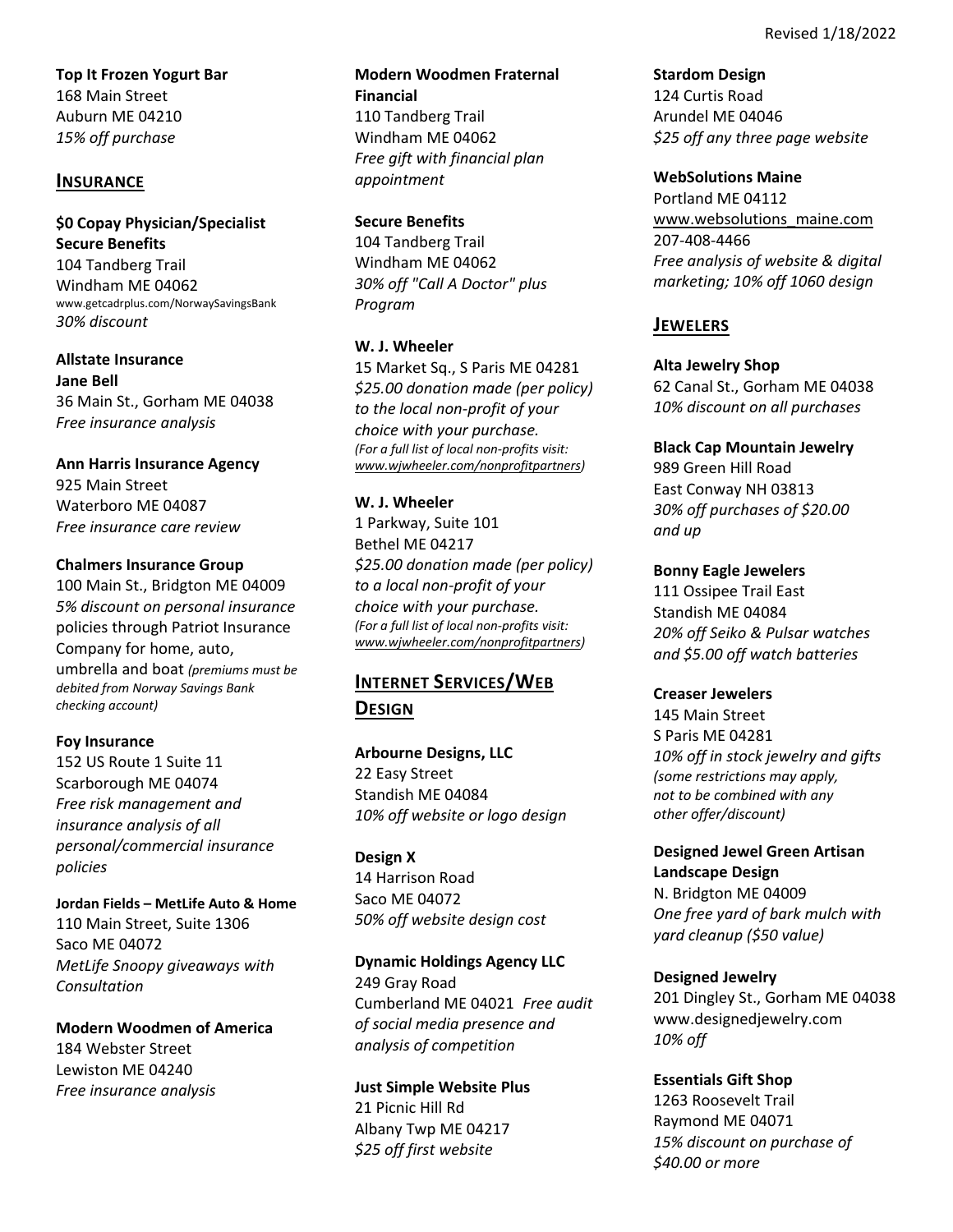### **G.C. Cramer Jewelers**

730 Roosevelt Trail Naples ME 04055 *Free cleaning and inspection of your diamond*

# **Karen McDonnell,**

**The Golden Hound** 11 Big Sandy Road North Bridgton, ME 04009 *10% off jewelry item or painting*

## **Lakes Region Jewelers** 686 Roosevelt Trail Windham ME 04062 *10% off purchase*

## **Lively Accents**

180 Port Road Unit 1 Kennebunk, ME 04043 *20% discount on in‐stock items*

## **Origami Owl ‐ Kim Sweetser**

52 Orchard Street Norway ME 04268 *10% off purchase or 15% off any purchase of \$100.00 or more (cannot be used with a hostess show); Host a party and receive free dangle in addition to hostess rewards*

## **Swiss Time**

86 Exchange Street Portland ME 04101 *15% off any new watch or clock in stock excluding sales items*

## **The Silver Anchor**

54 Ocean View Road Cape Elizabeth ME 04107 *10% off all purchases*

## **Windham Jewelers**

765 Roosevelt Trail, Suite 16 Windham ME 04062 *10% off any in‐stock item, \$5 watch battery, 20% off any in‐stock Citizens watch*

# **LANDSCAPING/LAWN SERVICES**

**Allen's Property Service** 732 Quaker Ridge Road Casco ME 04015 *Free estimate* 

### **Anderson Landscape**

352 Memorial Highway North Yarmouth ME 04097 *10% off design for landscape, mulch, or loam*

### **Avison Landscaping**

23 Hillcrest Drive Kennebunk ME 04043 *50% off first mowing; Free consultation for landscaping*

## **C J Scavetta Construction & Property Maintenance**

510 Naples Road Harrison ME 04040 *5% off labor or 10% of property maintenance*

## **Clear View Transport & Excavation** 10 Rascal Drive Limington ME 04049 *10% off snow removal and*

*excavation (plowing and sanding)*

## **C.M. Nichols Landscape Design** 236 Bullring Road Denmark ME 04022 www.mainelandscapedesigns.com *10% off hourly rate for landscape maintenance; \$100.00 off landscape project*

## **Coastal Landscaping** 250 Harpswell Island Road Harpswell ME 04079 *10% off lawn care, fertilization, fall and spring clean ups*

#### **CPS Maintenance** 11 Sweden Road

Bridgton ME 04009 *10% off initial project / 5% discount with referral* **Deasy Construction SVC Inc.** Portland ME 04104 207‐841‐3432 *10% off Equipment time & labor* 

## **Father & Son Lawncare** 47 Cleaves Street Yarmouth ME 04096 *First mow free with full season sign up*

## **Green Artisan Landscape Design**

N. Bridgton ME 04009 *One free yard of bark mulch with yard cleanup (\$50 value)*

## **Heart & Hand**

109 Main Street Brownfield ME 04010 *5% off store purchases; 10% off landscape labor*

**Hoot Landscaping and Property Maintenance** 389 Blackstrap Rd. Falmouth ME 04105 *10% off labor (Fall clean up, power washing, plowing)*

## **J & C Tree Service**

Fryeburg ME 04037 www.jandctreeservice.com *10% off total price*

# **Just About Home, LLC**

Gray ME 04039 207‐615‐2195 www.justabouthome.us *10% off plant materials and labor (installation or maintenance services)*

## **LaChance Enterprises**

265 Highland Road Brunswick ME 04011 *10% discount on granite ornamental stones (birdbaths, benches, pole lights, etc.) installed by LaChance Enterprises.*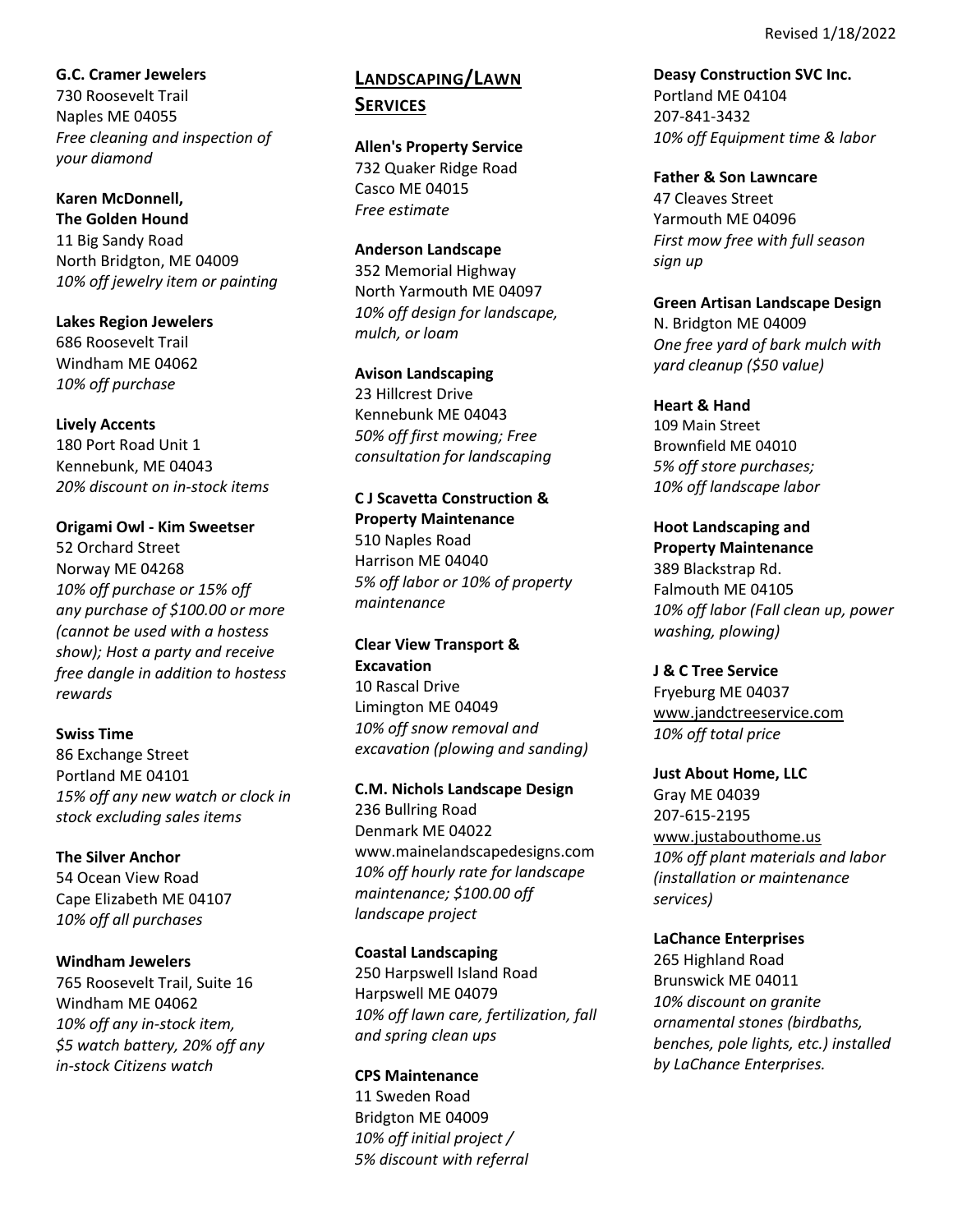**Landscape Design Concepts**

298 Main Street Oxford ME 04270 *Free landscape design with installation; 10% off new installation*

**Lamarre's Tree Service** 125 Mary Jane Road Buxton ME 04093 *20% discount* 

**Lawn Salon** 69 Leach Hill Rd. Casco ME 04015 *Receive one free mowing after 5 paid mowings*

## **Maineway Landscaping & Excavating**

1021 Portland Rd., Saco ME 04072 *10% discount on any estimate or invoice over \$1,000 from September 1 ‐ December 31*

**Mountain Mowing & More LLC** 297 Main Street Ste 1 Greenwood ME 04255

*10% off any one landscape project* **Organic Innovations Landscaping**

89 Jordan Ave.,Brunswick ME 04011 *Free consultation for landscape design and one free hour for landscape installation*

**Pasquale's Property Service** 140 Sawyer Service South Portland ME 04106 *10% off shrub and tree pruning, new garden bed installations and fall cleanups; first mow free with new mowing accounts*

**Peacock Property Maintenance**  Yarmouth ME 04096 207‐318‐3322 *5% off new snow plowing Contracts*

**Pleasant Hill Property Services** 557 Pleasant St., Norway ME 04268 10% off landscape services or project

**Richardson Landscape Service** 104 Station Rd Oxford ME 04270 *10% discount on fertilizer application*

**River's Edge Landscaping Company** 48 Kansas Road Bridgton ME 04009 *10% off labor*

**Riverside Excavation** 295 Limerick Road Arundel ME 04046 *10% off complete site work*

**Riverwood Landscaping** 518 Fish Street Fryeburg ME 04037 *15% off labor*

**Rolfe Corporation** 91 Home Run Road Bridgton ME04004 *10% off any landscape product*

**Southern Maine Stump Grinding** 893 Sawyer Street South Portland ME 04106 *20% off stump grinding and/or invasive tree removals: 10% off winter storm damage prevention*

## **Sumerian Irrigation**

237 Pond Road Bridgton ME 04009 *\$150.00 off new install or 10% off spring opening or a service call; refer a friend and you each get a \$50.00 service credit when they buy a new irrigation or lighting system*

**The Lawn Guy** 251 Middle Road West Kennebunk ME 04094 *5% discount on any estimate or invoice over \$1000.00*

**Tree Cycle Inc** 35 Poplar Ridge Road Gray ME 04039 *10% off tree work*

**Treely Unique Landscaping, Inc.** 262 Broadturn Road Scarborough ME 04074 *10% off all tree work*

**Valley Lawn and Landscape**  Lovell ME 04051 207‐595‐6307 *One free mow or plow for new Account*

**Viola Ventures** 630 County Rd. Westbrook ME 04092 *15 off hourly rate on any invoice over \$1,000.00; 50% off fall cleanups with a Commercial Plowing Contract*

**WILLYN todo** 1874 Pequawket Trail Hiram ME 04041 *10% off labor cost*

## **LAUNDROMATS**

**Raney's Laundromat**  30 South St., Gorham ME 04038 *20% off wash‐dry‐fold*

# **LAWN/GARDEN**

**Donna's Greenhouses** 216 Ricker Road New Gloucester ME 04260 *\$10.00 off purchase of \$50.00 or more*

**Emerald Turf Care** Gorham ME 04038 207‐838‐3216 *10% off one year's service*

**Grass Roots Nursery** 115 W. Fryeburg Road Fryeburg ME 04037 *10% off total purchase*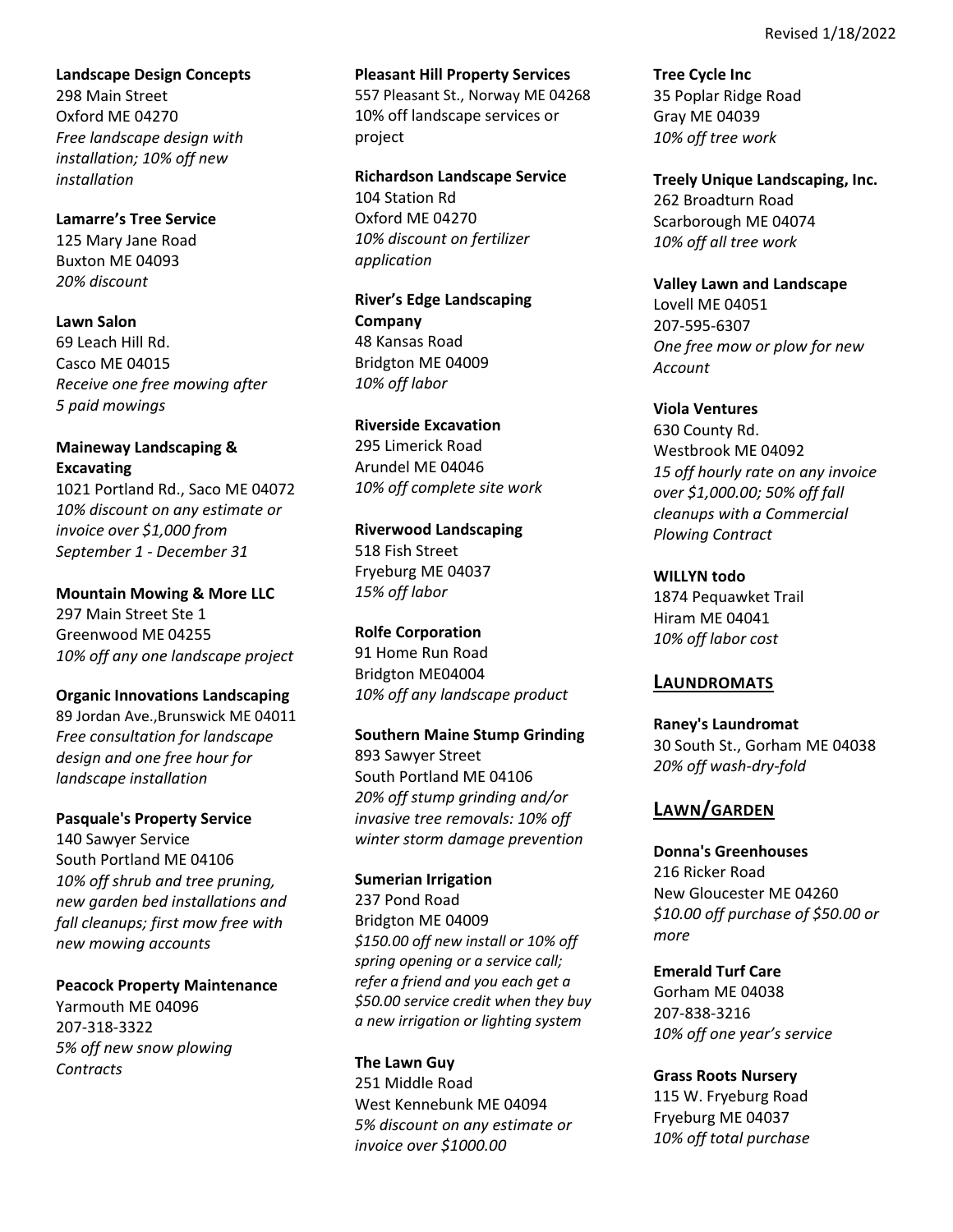**Green Artisan Landscape Design** N. Bridgton ME 04009 *One free yard of bark mulch with yard cleanup (\$50 value)*

**High Wire Hydroponics** 1 Murray Drive Raymond ME 04071 *10% off purchase*

**Jay's Small Engine & Appliance Service**  70 Holland Street Lewiston ME 04240 *10%off appliance parts and service; 5% off major appliance purchase*

**Jim's Small Engine Repair** 20 Park Ave S Portland ME 04106 *10% off all parts*

**Shady Glen Nursery** 10 Kendall Ln. Freeport ME 04032 10% off purchase

**Maine Coast Farm Supply** 129 Ossipee Trail West Standish ME 04084 *10% off entire purchase*

**Mums Plus** 17 Cathance Road Topsham ME 04086 *Buy five 2 gallon pots and receive one pot free*

**Northern Roots Grow Supply**  3 Bird Hill Road Greenwood ME 04255 *10% discount on purchases*

**Osgood Outdoor Power & Auto** 330 Bridgton Road, Suite 1 Fryeburg ME 04037 *10% off labor or 10% of parts (cannot be combined)*

**Otter Creek Property Service** Standish ME 04084 *10% discount on all services*

**Plainview Farm** 529 Mountfort Road North Yarmouth ME 04097 *20% off all purchases of \$100.00 or more*

**Roosevelt Trail Nursery & Garden** 310 Roosevelt Trail Windham ME 04062 *10% off trees and shrubs*

**Shady Glen Nursery** 10 Kendall Lane Freeport ME 04032 *10% off purchase*

**Tower Garden: Natalia Irving** 92 Brook Rd., Falmouth ME 04105 *Free consultation*

**Wescott & Sons, Inc.** 500 Ossipee Trl. Gorham ME 04038 *10% discount off all parts and Service*

# **LIQUOR STORES/WINE SHOPS**

**Blacksmiths Winery**  967 Quaker Ridge Road South Casco ME 04077 *Up to \$5.00 off wine tasting*

**Blue Lobster Wine Company** 219 Anderson St, Suite 2 Portland ME 04101 20% off logo merchandise and gift certificates

**Fiber and Vine** 402 Main St., Norway ME 04268 *10% off merchandise and wine*

# **LOCKSMITHS**

**Tri‐County Lock Safe and Security** 1369 Main Street Oxford ME 04270 *10% off merchandise up to \$50.00*

# **MANUFACTURED HOMES**

**Canbury Homes, Inc.** 250 Alfred Rd. Sanford ME 04073 *Free appliance with purchase of new home*

**KBS Model Center** 290 Park St., S Paris ME 04281 *5% discount on the base price of your new modular home*

**Southern Maine Modular** 638 Hollis Road Hollis ME 04042 *\$3000.00 off closing cost*

# **MARINE SALES/SERVICE**

**A and D Marine LLC**  638 Lakehouse Road Naples ME 04055 *10% off Spring Ready*

**Boat Pros LLC** 669 Meadow Road Casco ME 04015 *5% off all services*

**Harrison Marina, Inc.** 7 Main Street Harrison ME 04040 *25 cents off per gallon of gas*

**Marine Upholstery** 149 Casco Road Naples ME 04055 *10% of all service*

## **Moose Landing Marina**

32 Moose Landing Trail Naples ME 04055 *20% off boat rentals May, June & September, October; 15% off service work November thru February*

## **Moran Marine Diesel**

615 East Main Street Yarmouth ME 04096 *10% off marine mobile maintenance and repair*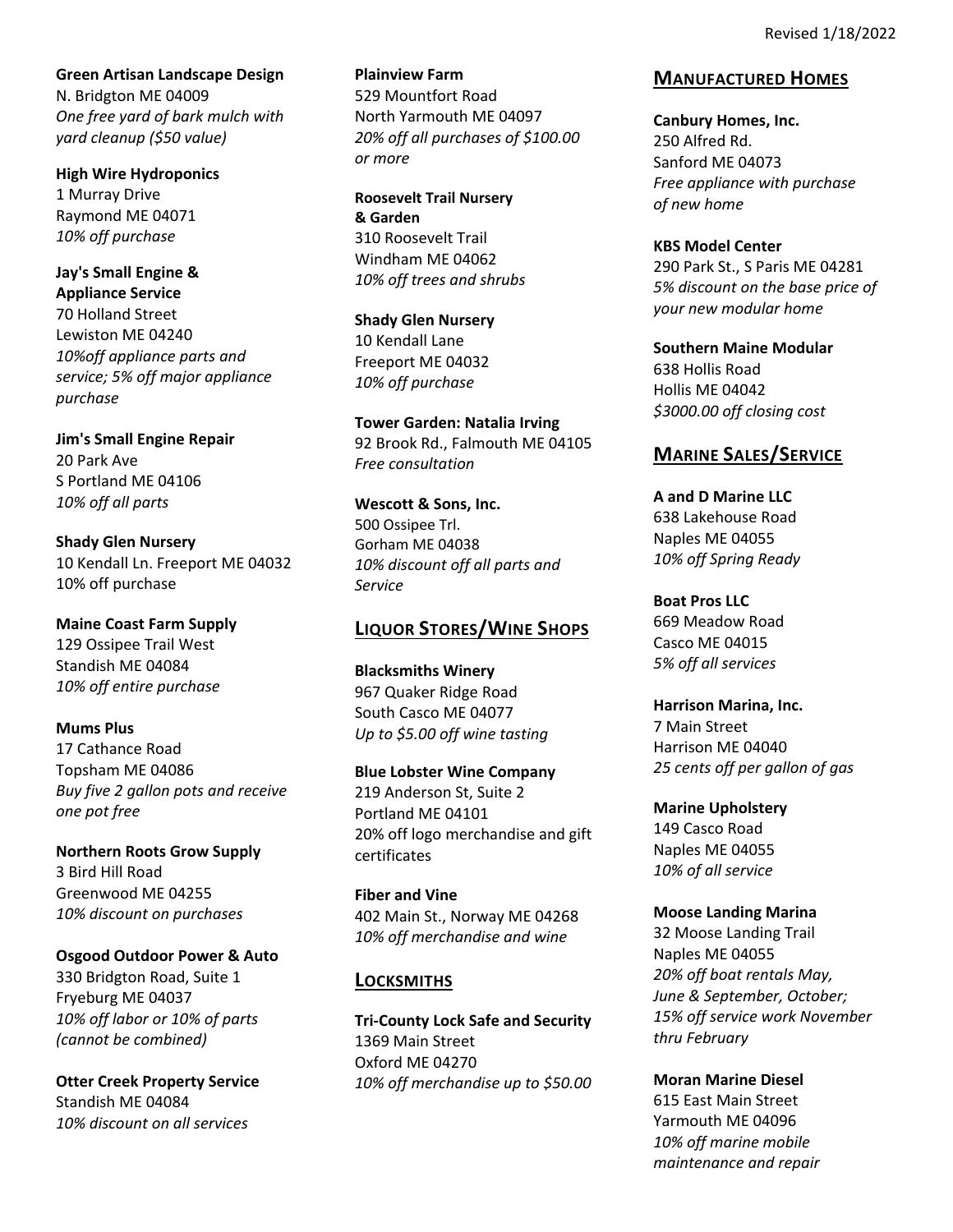**The Right Choice** 30 Morse St., Freeport ME 04032 *Marine: Boat hull restoration ‐ \$1.50 discount per foot; Paint and odd jobs: 20% off job labor*

### **MISCELLANEOUS**

**Alaina Marie**  332 Fore St., Portland ME 04101 *10% off all products*

**Banks Dock Service** Naples ME 04055 207‐749‐8514 *10% off installation or removal of deck sections*

**CanLit** 33 Hemlock Road

Brunswick ME 04011 *25% off*

**Damon Services** Bridgton ME 04009 207‐461‐4355 *\$5.00 off first five billable hours*

**DownEast Engraving, Inc.** 1800 Roosevelt Trail Naples ME 04055 *10% discount off personalized gifts*

**Edge of Maine Frame & Gallery** 182 Main Street Brownfield ME 04010 *10% discount on one custom framing job*

**Franke Associates, Inc.** 2 Industry Dr., S Paris ME 04281 *10% discount for metal sales and fabrication*

**Gould Acres Farm** 375 Haley Town Road Fryeburg, ME 04037 *10% off first order*

**HeirloomUp, LLC** 222 Main Street Lovell ME 04051 *Free pillow with first upholstery order*

**LaChance Enterprises**

265 Highland Road Brunswick ME 04011 *1 pound of blueberries free with every 10 pounds of blueberries purchased (pick your own when available)*

**Kelly's Books To Go** 36 Curtis Street South Portland, ME 04106 *20% off of 5 book purchase*

**Mac's Rt. 35 Redemption Center** Route 35, Naples ME 04055 *6 cents on bottles and cans on Saturdays*

**Maine Memorial Company** 220 Main Street South Portland ME 04106 *10% off any purchase* 

### **Maine Mineral Adventures**

1148 South Main Street Woodstock ME 04219 *5% off all products and services Tuesday, Wednesday and Thursday (cannot be combined with any other offer or discount)*

**Maine Mobile CPR LLC** 19 Roy Street, Lewiston ME 04240 *10% off*

**Merrifield Farms** 195 North Gorham Road Gorham ME 04038 *10% off purchase of \$100.00 or more*

**Morgan Construction & Logging** 617 Kansas Rd., Bridgton ME 04009 *10% off tree length firewood for orders of 9 to 10 cord*

**Perfect Stitch Embroidery, Screenprinting & Promotions** 191 Park St., S Paris ME 04281 *5% off the cost of custom embroidery design set‐up fees*

**Rice Tree Service** 17 Dalton Rd., Waterford ME 04088 *10% discount on project work*

**Ruff Puppy Remedies** 52 Rice Rd., Waterford ME 04088 *\$5 off canine consultation*

**Sno Jam LLC** 2 Great Falls Plaza Auburn ME 04210 *5% off consultation*

**Stowell Sewing LLC** 245 Main Street, Lovell ME 04051 *10% off sewing machine service*

**The Sewing Machine Exchange**  367 US Route 1 Falmouth ME 04105 *Half price basic service with a regular priced basic service*

**Timberland Home Care** 585 Roosevelt Trail Windham ME 04062 *Free in home assessment; \$50.00 off first visit*

**Trinity Field Farm** 506 Hampshire Road Brownfield ME 04010 *5% off on all sales*

## **MOTORCYCLES**

**JEM Motorsports Kawasaki** 150 Main Street S Paris ME 04281 *Free motorcycle state inspections for GenGold members*

**Reynolds Motorsports**  702 Narragansett Trail Buxton ME 04093 *10% discount off all parts & service*

**Woody's Performance Center** 70 Topsham Fair Mall Road Topsham ME 04086 *15% rider club discount; 10% off parts and accessories*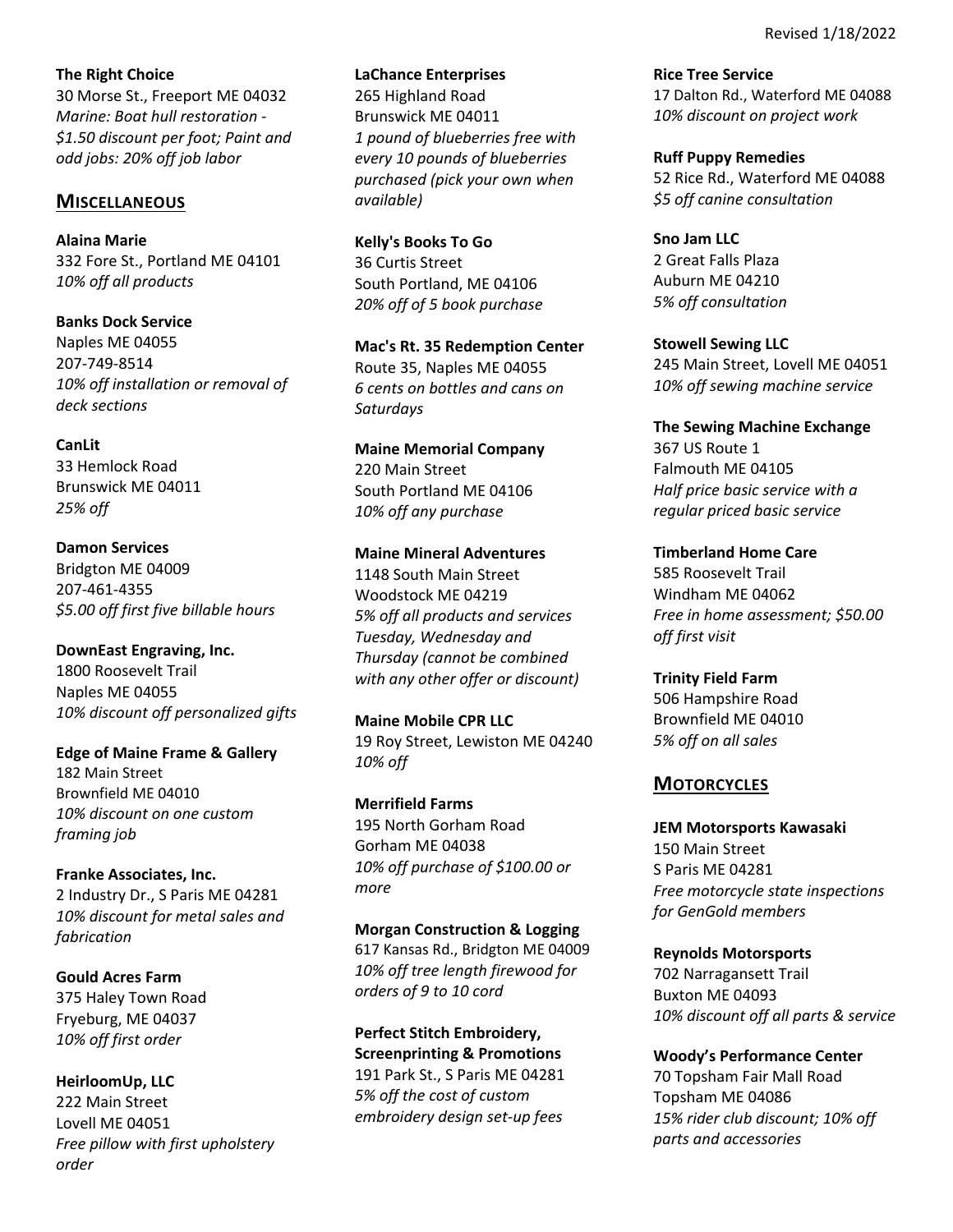Revised 1/18/2022

# **MOVING/STORAGE**

**Gorham Self Storage** 286 New Portland Road Gorham ME 04038 *10% off any storage unit*

**Granite Storage** 93 Casco Road Brunswick ME 04011 *\$10 off each month for the first two months*

**Trading Places Self Storage** 1011 Narragansett Trail Buxton ME 04093 *Pay for two months with initial rental and get the third month free of charge*

## **MUSEUMS**

**Brick Store Museum** 117 Main Street Kennebunk ME 04043 *\$2.50 off a general admission ticket*

**Maine Mineral & Gem Museum** 99 Main St., Bethel ME 04217 *Free t‐shirt with a \$50.00 purchase*

## **Maine Narrow Gauge Railroad Museum**

58 Fore St., Portland ME 04101 *One child ticket free with purchase of adult ticket (excludes Polar Express)*

**Sabbathday Lake Shaker Village** 707 Shaker Road New Gloucester ME 04260 www.maineshakers.com *\$2 off adult admission* 

**Seashore Trolley Museum** 195 Log Cabin Rd Kennebunkport ME 04046 *10% discount on regular admission days*

## **MUSIC**

**Creative Outlet Studios** 27 Chase Street S Portland ME 04106 *First ½ hour voice consultation free*

**Diana Piana Studios**  11 Orchard Lane Limington ME 04049 *Waive registration fee (\$75.00 value)*

**Fraser Studio** 623 Durham Rd. Brunswick ME 04011 *First piano lesson free*

**Musician's Hub, LLC**  120 Center Street, Suite 107 Auburn ME 04210 *5% off any starter electric or acoustic guitar package*

**Piano Lessons with Linda Craig**  40 Swamp Rd. Durham ME 04222 *5% per lesson discount at Freeport Dube's Music*

**The Drum Shop** 965 Forest Ave Portland ME 04103 *10% discount on all merchandise*

# **NUTRITION**

**Alice Oldford** 70 Deer Acres Road Raymond ME 04071 aoldford@yahoo.com www.aliceoldford.com *10% off book when purchased directly through author* 

**Anew10 Physician Supervised Weight Loss**

75 John Roberts Road, B10 South Portland ME 04106 www.anew10.com *10% off weight loss program* **Arbonne, Independent Consultant** 10 Little Ossippe Trail Limington ME 04049 *20% off products, up to 40% off packages, 50% off initial order of \$150 or more & free coaching*

**Arbonne International**  42 Evergreen Ave. Old Orchard Beach ME 04064 *15% off first order plus free gift valued at \$15*

**BeWell Solutions** 13 Hills Beach Road Biddeford ME 04005 *Purchase magnetic insoles that help with balance and energy, and receive free magnetic power band/bracelet (a \$30.00 value)*

**Ten Lakes Chiropractic**  300 Portland Rd, Suite 2 Bridgton ME 04009 *10% discount on nutritional supplements from Standard Process* 

**Fitness Katlin** 55 Wildrose Avenue South Portland ME 04106 *2 one hour sessions for \$70.00* 

**Higher Vibration Massage & Wellness** 37 Western Ave. Suite 306 Kennebunk ME 04043 *\$15 off 60 minute or 90 minute massage*

**The Holistic Health Approach**  Scarborough ME 04074 207‐730‐2200 www.theholistichealthapproach.com *Free consultation*

**It Works!** 74 Falmouth Street Westbrook ME 04092 *40% off by becoming a loyal customer*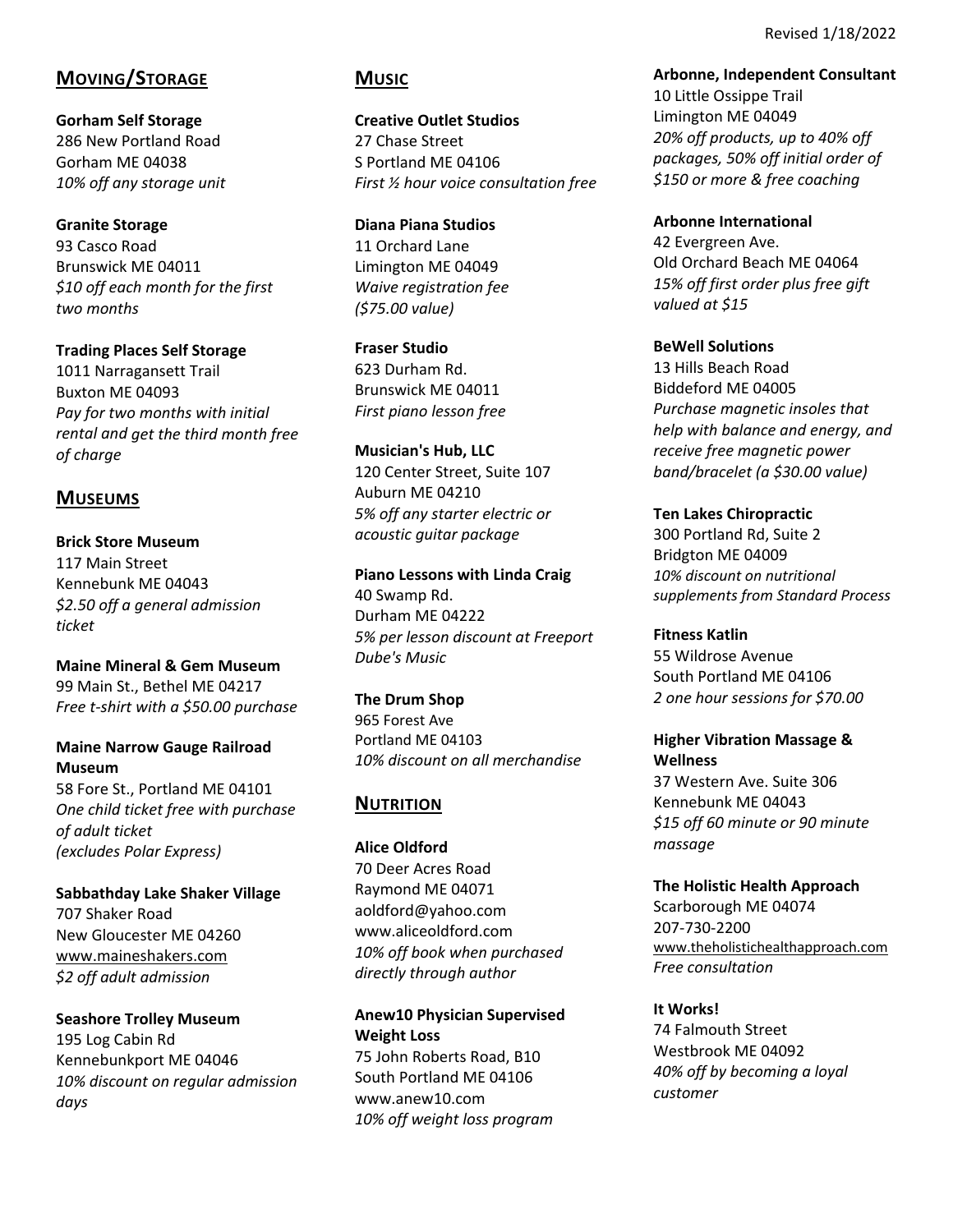**Nutritional Herbology** Bethel ME 04217 207‐461‐2291 *5% off total order*

**Get Fit with Mark & Chris** 79 Town Farm Road North Yarmouth ME 04097 *A 90 day weight loss and fitness plan for real people in the world! Free body composition scan (\$75.00 value)*

## **Wholistic Nutrition & Chiropractic Center**

30 Forest Falls Drive, Suite 1 Yarmouth, ME 04096 *10% discount on all cash services, including chiropractic care, nutrition counseling, natural supplements and herbs*

**Wholistic Nutrition & Chiropractic Center**  80 Highland Ave. Fort Kent ME 04743 *10% discount on all cash services, including chiropractic care, nutrition counseling, natural supplements and herbs*

# **OFFICE SUPPLIES**

**Cartridge World** 183 US Route 1, Suite D Scarborough ME 04074 *15% off inkjet refills or 10% off toner refills*

**Speedy Office Services** 332 Gray Road Gorham ME 04038 *10% off HP printer cartridge refills*

# **PARTY SUPPLIES**

**Affordable Events, LLC** 21 Plains Rd., Harrison ME 04040 *10% off any rental (excludes tents)*

**Lewiston‐Auburn Tent & Awning** 1891 Hotel Rd., Auburn ME 04210 *5% off tent rentals (\$200.00 maximum discount)*

**Maine Event Design & Décor**

Topsham ME 04086 207‐725‐8895 *\$50.00 off any celebration décor of \$500.00 or more*

**Party Time Rentals** 393 Ossipee Trail East Gorham ME 04038 *10% off any rental (excludes tents)*

# **PEST CONTROL**

**Affordable Pest Care**  7 Dunrobin Lane Bridgton ME 04009 *10% off services*

**All American Wildlife Control** 73 Tuelltown Road West Paris ME 04289 *25% off home inspection*

**Bridgton Pest Control**  47 Old County Road Bridgton ME 04009 *25% discount on all services*

# **PETS/VETERINARY/PET SUPPLIES**

**Aussie Pet Mobile Inc.** 4 Sally Dr., Gorham Me 04038 *Free teeth brushing with 15 step spa treatment*

**Chrystal Clean Pups** 13 Fort Hill Rd. Standish ME 04084 www.chrystalcleanpups.com *10% off full grooming service or free nail clipping*

**Fryeburg Veterinary Hospital**  203 Bridgton Rd. Fryeburg ME 04037 *\$5.00 off office call*

**Impawsible Impressions Dog Salon** 374 US Route 1 Yarmouth ME 04096 *10% off groom*

**J. Ellen, LLC** 17 Fillions Way Gorham ME 04038 www.facebook.com/j.ellendog *10% off a custom fit handmade dog coat*

**Jordan Bay Dog Daycare**  1311 Roosevelt Trail Raymond ME 04071 *10% off your first visit*

**K‐9 Club**

133 Lewiston Rd., Gray ME 04039 *\$5 off when you pre‐pay for a full week of daycare or \$10 off when you pre‐pay for a full week of boarding*

**Longhorn Horse & Pet Supply** 1371 Long Plains Road Buxton ME 04093 *5% off all dog food*

**Malm Woodturnings/ Classic Pet Beds** 169 Cushman Road Bryant Pond ME 04219 *10% off any dog feeder*

**Mason Antler Design** 4 Curtis Hill Road West Paris ME 04289 *5% off everything*

**Paws Applause** 27 Gorham Road Scarborough ME 04074 *10% off retail items excluding food*

**Ruff Puppy Remedies** 52 Rice Rd., Waterford ME 04088 *\$5 off canine consultation*

**Sittin' Pretty Dog Daycare & Groomin** 508 Buxton Rd., Saco ME 04072 *5% off on four or more nights of daycare*

**Stoneledge Animal Hospital** 607 Bridgton Road Westbrook ME 04092 *10% off annual pet physical*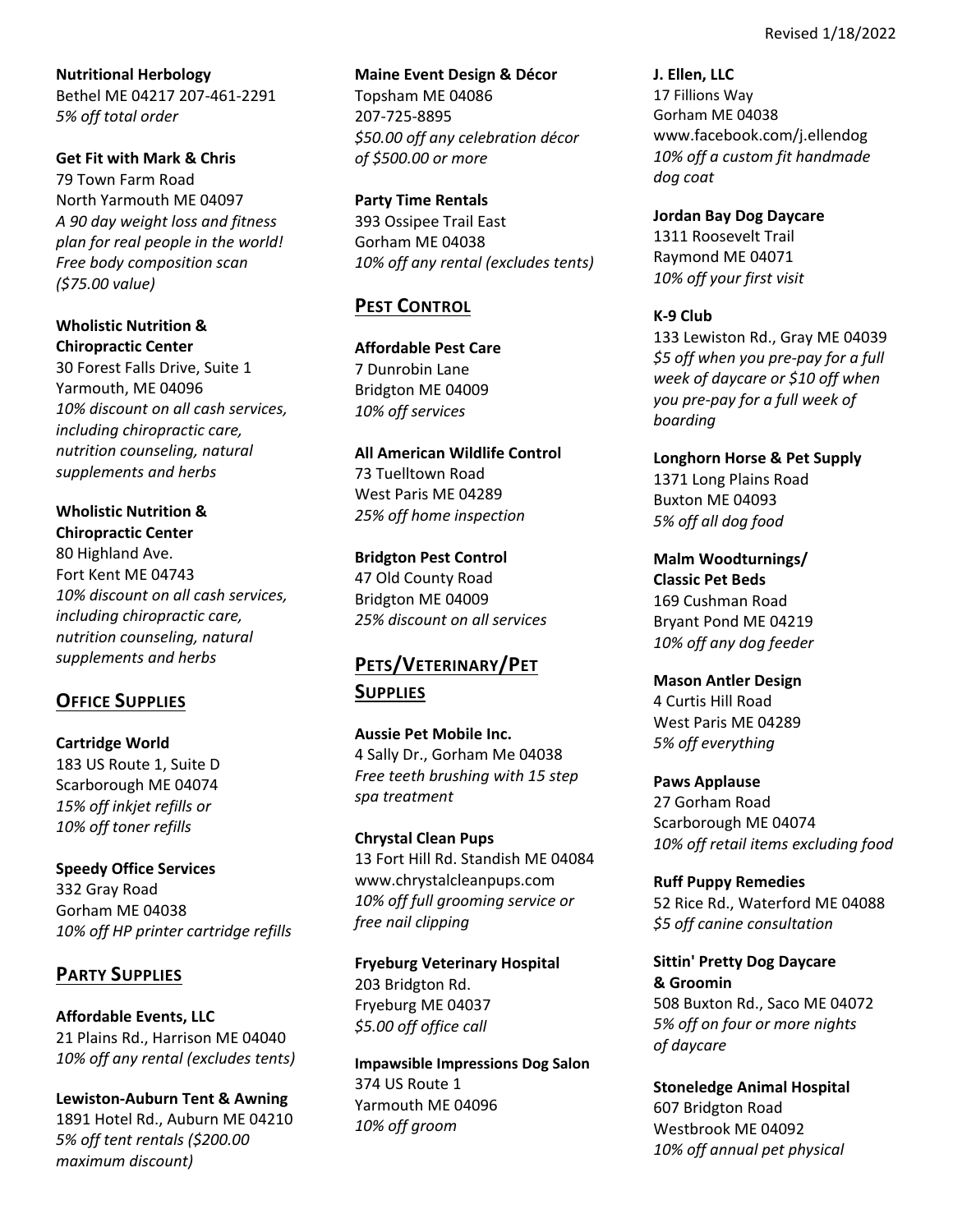**Tree Frog Farm Dog Training** 239 Mountfort Road North Yarmouth ME 04097 *\$10.00 off 1 hour private lesson or 7‐week class*

**Wiley Road Kennels** 32 Hunt Rd., Naples ME 04055 *\$1.00 off nail clipping*

## **PHARMACY**

**Coastal Pharmacy & Wellness** 84 Marginal Way, Suite 100 Portland ME 04101 *10% off non‐prescription items, vitamins & supplements*

## **PHOTOGRAPHY**

**Amazing Maine Photography** Brunswick ME 04011 207‐449‐7481 *10% off total purchase*

**Crystal Clear Photography, LLC**  281 Bean Road Otisfield ME 04270 *\$50.00 off session fee or print order*

**Backwoods Photography** Bridgton ME 04009 207‐595‐7921 www.backwoodsphotography207. weebly.com *5% off a session*

**Emmie Jones Photography** 10 Candia Street Auburn ME 04210 *20% off on sessions Monday‐ Friday and a free gift print*

**Fotografix Studio/ David Bates Photo** 110 Main Street, Suite 1105 Saco ME 04072 *20% off any photo session fee; \$250 off wedding photography package*

#### **Gannon Photography**

82 Pine Shore Drive Hartford ME 04220 *5% off any service (cannot be combined with any other offer or agreement)*

**GingerSnap Rentals**

154 Court Street Auburn ME 04210 www.gingersnaprentals.com *\$100 off 2‐hour photo booth rental or \$200 off 3‐hour photo booth rental*

#### **Jen Dean Photography**

Portland ME 04103 www.jendeanphoto.com *20% off headshot; Complimentary matted 7x10 print with any portrait session*

**Jessica Jade Photography**

61 Haines Meadow Road Buxton ME 04093 *10% off any session*

### **JJ Photo**

798 Alfred Rd., Arundel ME 04046 www.jjphotovideome.com *\$100.00 off weddings; \$50.00 off onsite high school senior pictures. No onsite studio.*

**Kait Lavin Photography** 154 Court St Auburn ME 04210 *20% off session fee and product orders* 

**Kate Michaud Photography** 56 King Hill Road S Paris ME 04281 *10% off any session*

**Lasting Photo Memories** 7 Coulthard Farms Road Scarborough ME 04072 *10% off first order*

**Linda L. Panzera Photography**

753 Anderson Rd. Sebago ME 04029 *Spend \$60.00 or more and receive a free 5x7 matted print*

#### **Lola Studios**

615 Congress Street Suite 501A Portland ME 04101 *Headshots 1‐4, \$99; 5+ \$75 each*

### **Maillett Photography**

54 Maillett Drive Fryeburg ME 04037 *10% off a photo session*

### **Molly Breton Photography**

6 Washington Court Naples ME 04055 *10% off portrait or senior portrait packages; \$100.00 off signature wedding package; \$200.00 off dream wedding package*

### **My Three Owls Photography**

82 Main Street Bridgton ME 04009 *10% off any package*

## **Reverence Photography**

824 Sawyer Street South Portland ME 04106 *20% off any purchase*

## **Rick Berk Photography**

42 Mallett Dr, Apt B Freeport ME 04032 *Use code HSRMAX to receive 25% off artist's fee at www.rickberk.com*

## **Robin Leavitt Photography**

19 Keepa Way, Casco ME 04015 *Winter portrait session half price from January to April 30*

**Shauna Lee Photography**  1332 Main Street Oxford ME 04270 *Free 11x14 print with purchase*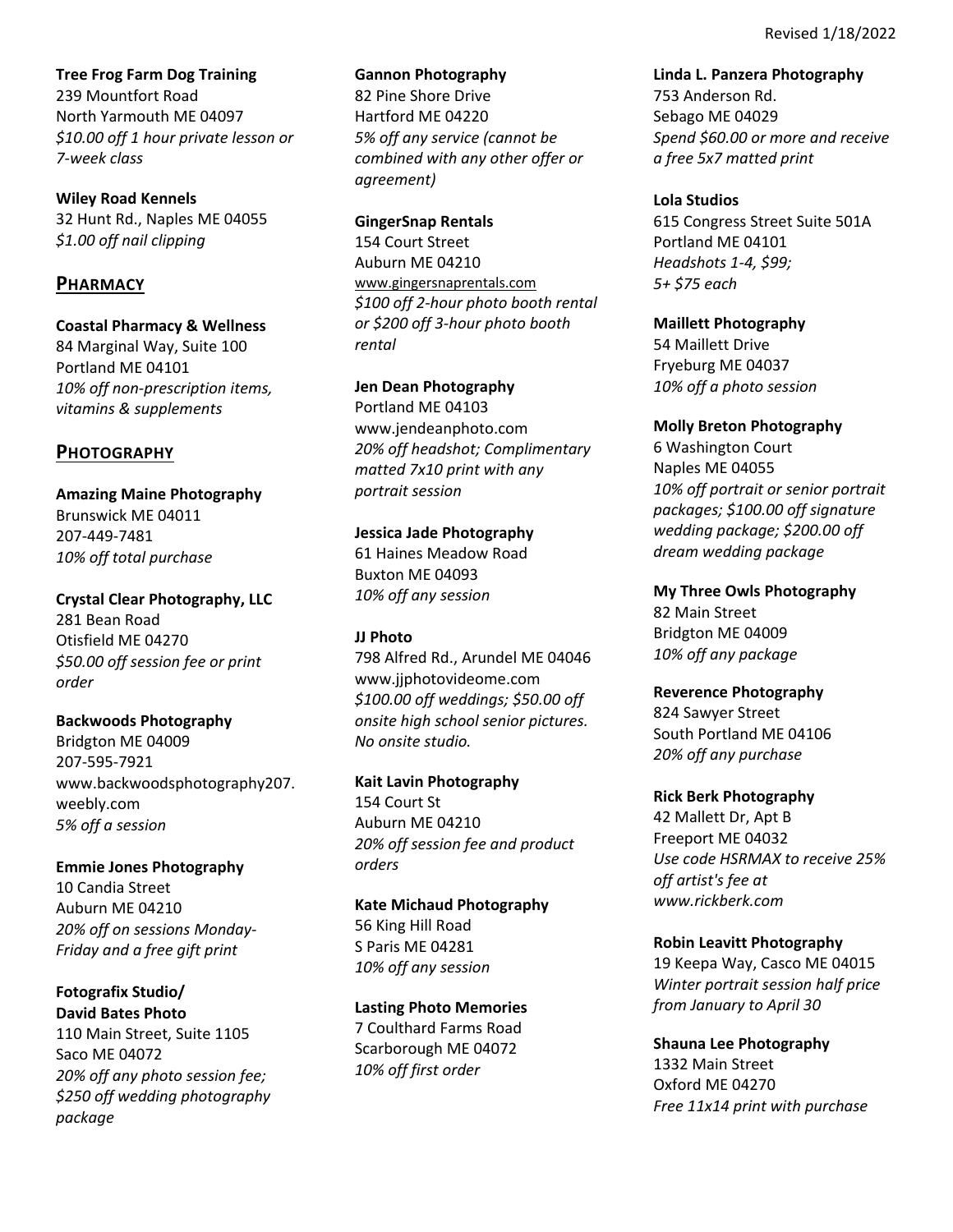### **Shinanatu**

836 River Road Brunswick ME 04011 *25% off \$100.00 in prints or 10% off booking fee of \$100.00 or more*

### **Southern Maine 3D**

43 Mayberry Road Gray ME 04039 *\$10.00 off first order of 3D crystal or \$5.00 off a 3D keychain*

**The Pierce Studio** 14 Pleasant Street Brunswick ME 04011 *One free 8x10 portrait with purchase of special combination packages*

## **PLUMBING/HEATING**

**Actnow Rapid Rooter** 1559 Main Street Sumner ME 04292 *20% off initial service call*

**Aquatech Water Treatment LLC** West Minot ME 04288 *\$50.00 off new install of a unit* 

**Crockett Plumbing & Heating**  70 Seaview Avenue Old Orchard Beach ME 04064 *10% discount on any plumbing and heating work* 

**E & E Plumbing** 32 Eds Way Limington ME *10% off hourly rate* 

**Effin Knowitalz** 832 Cape Road Hollis Center ME 04042 *\$25.00 off first service call* 

**Fontaine HVAC** 35 South Ave Lewiston ME 04240 *15% off annual maintenance of heating & air conditioning units*

### **Ray Hurilla Plumbing & Heating**

146 North Temple Street Lewiston ME 04240 *\$20.00 off oil burner cleaning (regular price \$150.00, includes filter, nozzle, strainer)*

**Snyder's Plumbing & Heating** (207) 252‐3445 www.snyderplumbinghelpme.com *10% discount on boiler cleanings from June 1 through August 31*

**TM Lee Heating** Steep Falls ME 04085 *207‐650‐9011 20% off oil fired boiler*

# **POOLS/POOL SERVICES/SUPPLIES**

**Pat's Hot Tubs & Pools**  734A Main St., Oxford ME 04270 *10% off any purchase over \$50.00 (in stock items only)*

# **PRINTING/GRAPHICS**

**Blue Wolf Design**  Standish ME 04084 www.bluewolfdesign.com *10% off logo design; 10% off pet portraits*

**Bridgton Printery** 190 Portland Road Bridgton ME 04009 *\$5.00 of order of \$75.00 or more*

**Cardinal Printing Company, Inc.** 33 East Main Street Denmark ME 04022 *15% off printing projects*

**Little Guy Press**  945 Quaker Ridge Road Casco ME 04015 *10% off on all products up to \$1000 (cannot be combined with other offers or promotional discounts)*

**Minuteman Press**

875 Broadway South Portland ME 04106 *10% off orders up to \$99.00; 15% off orders over \$100.00; \$500 off for direct mail advertising*

### **NESA**

Gorham ME 04038 *10% discount on embroidery (minimum order of 24 pieces)*

**Paws & Ink** 23 Spring Street Buxton ME 04093 *10% Paws & Ink products*

**P&P Screen Printing**  39 Mayberry Ln Yarmouth ME 04096 *10% off all orders*

**Sunrise Designs** Gray ME 04039 *One hour of graphic design services (\$50 value)*

**Time4Printing** 646 Roosevelt Trail Windham ME 04062 *15% discount off commercial Printing*

## **PROFESSIONAL SERVICES**

**Allen's Property Service** 732 Quaker Ridge Road Casco ME 04015 *Free estimate*

**Always Trustworthy Home Inspection** 10 Brighton Hill Road Minot ME 04258 *\$50.00 off a house inspection* 

**A New Day Senior Options, LLC** Portland ME 04103 207‐712‐0946 *Free 1/2 hour consult; \$25.00 off first home downsizing/organizing of 4 hours or more*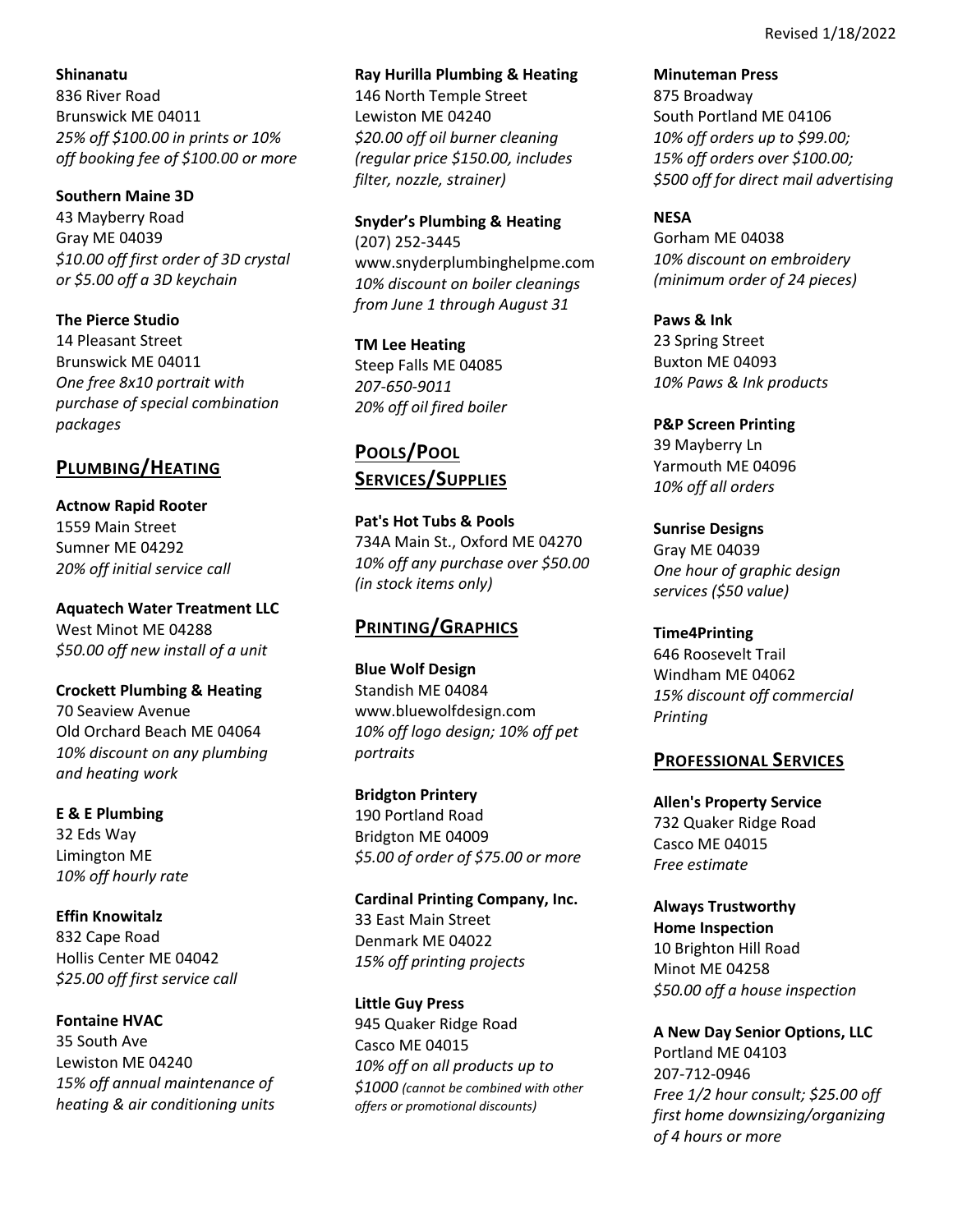**Aussie Pet Mobile Inc.** 4 Sally Dr., Gorham Me 04038 *Free teeth brushing with 15 step spa treatment*

**Accolade Financial College Planning** 130 Central Ave. Suite LL7 Dover NH 03820 www.accoladefinancial.com *10% off initial purchase of college planning services*

**Advantage Handyman and Home Repair** 10 Bear Point Road Harrison ME 04040 *15% off quoted price on your next home project*

**Ainsworth, Thelin & Raftice, PA** 7 Ocean Street S Portland ME 04106 *\$100.00 off of title & closing fees*

**Androscoggin Title Company**  95 Main Street, 2nd Floor Auburn ME 04210 *\$75.00 discount on processing fees*

**Associated Design Partners**  80 Leighton Rd. Falmouth ME 04105 *30 minute consulting ‐ structural Engineering*

**Barton & Associates Business Leadership Coaching**  339 Pemasong Lane Yarmouth ME 04096 *1 free coaching consultation (\$125.00 value)*

**BeWell Solutions** 13 Hills Beach Rd. Biddeford ME 04005 *Purchase magnetic insoles that help with balance and energy, and receive free magnetic power band/bracelet (a \$30.00 value)*

**Big Boar Logging** Naples ME 04055 207‐409‐5408 *Buy 2 cords of wood and receive \$10.00 off your next order*

**Blazing Trails Coaching** 500 Southborough Drive South Portland ME 04106 *\$100.00 off a business mapping strategy session*

**B. Round Coaching & Consulting** 39 Lombard Street South Portland ME 04106 *10% off first coaching session*

**Cornerstone Title**  1438 Washington Ave. Portland ME 04103 *\$125.00 off closing costs*

**Cumberland Title Services** 32 Elm Street Brunswick ME 04011 *\$100.00 off title and closing*

**Cumberland Title Services**  1 Burton Street Lincoln ME 04457 *\$100.00 off title and closing*

**Cumberland Title Services** 178 Middle Street, Suite 402 Portland ME 04101 *\$100.00 off title and closing*

**Debbie Papps LCSW, LLC** 333 Lincoln Street Saco, ME 04103 *Free 10 minute phone consultation*

**Denmark Waste Water Solutions** 507 Denmark Road Demark ME 04022 *10% off a custom design*

**Drafting & Design ME, LLC** 182 Roosevelt Trail #114 Windham ME 04062 207‐420‐7411 *10% off first set of plans*

**Dynamic Holdings Agency LLC** 249 Gray Road Cumberland ME 04021 *Free audit of social media presence and analysis of competition*

**Emily Tole, LMT** 2655 White Mtn. Highway North Conway NH 03860 *10% off cost of treatment*

**Epstein & O'Donovan LLP** 2 Monument Square Portland ME 04101 *Free initial estate planning consultation (\$255‐350.00 value)*

**Errands N More**  Lisbon ME 04250 207‐441‐8054 errandsnmore8385@gmail.com *20% discount on first visit*

**Etiquette Solutions**  19 Fowler Farm Road Scarborough ME 04074 *Free consultation on teaching social and professional skill sets*

**Foster Wellness** 179 Cottage Road South Portland ME 04106 *\$10 off your visit*

**Gateway Title** 165 Longview Drive Bangor ME 04401 *\$100 off title and closing*

**Gateway Title** 230B Searsport Ave Belfast ME 04915 *\$100 off title and closing* 

**Gateway Title** 69 York Street, #2 Kennebunk ME 04043 *\$100 off title and closing* 

**Gateway Title** 49 West Broadway Lincoln ME 04457 *\$100 off title and closing*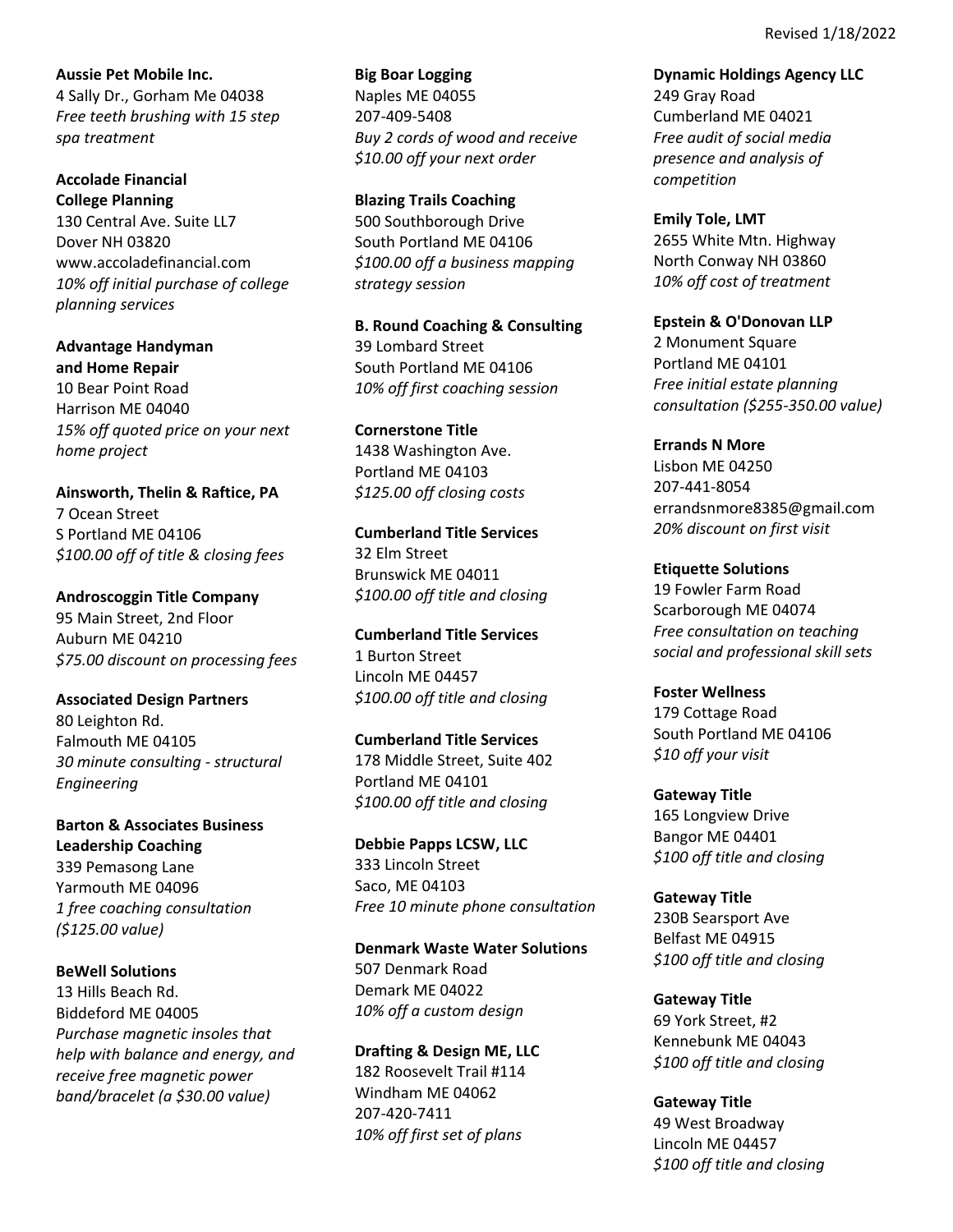**Gateway Title** 141 State Street Presque Isle ME 04769 *\$100 off title and closing* 

**Gateway Title** 25 Spring Street Scarborough ME 04074 *\$100 off title and closing* 

**Gateway Title** 10 Common Street Waterville ME 04901 *\$100 off title and closing* 

**Gateway Title** 875 Greenland Road, Suite B‐3 Portsmouth NH 03801 *\$100 off title and closing*

**George's Painting** 20 Nancy Dr., Brunswick ME 04011 *15% off whole interior and/or exterior projects*

**HR Inspection Services** South Portland MR 04116 207‐272‐9216 *\$50.00 off residential and/or \$100.00 off commercial inspection* 

**Hopkinson & Abbondanza** 6 City Center, Suite 400 Portland ME 04101 *\$100.00 off title and closing*

**Hopkinson & Abbondanza** 746 High St., Bath ME 04530 *\$100.00 off title and closing*

**Ken Lawrence Painting**  2 Oak Ridge Road Sanford ME 04073 *10% off complete interior painting job*

**Legal Shield Cathy Conley, Independent Associate** 468 Ossippe Trl. Standish ME 04084 www.legalshieldassociate.com/conley85 *Free notary service*

**Legal Shield Nola Fennessy, Independent Associate**  Portland ME 04103 207‐776‐0302 www.legalshieldassociate.com/nolafennessy *Two fee mobile apps and Will/Living Will materials*

**Maine Boundary Consultants** 8 River Rd., Buxton ME 04093 *10% off all services*

**Maine Title Services, LLC**  361 US Route 1 Falmouth ME 04105 *\$100.00 discount for title and closing fee*

**Mynetking.com, LLC** Lewiston ME 04241 www.mynetking.com *Two months free membership fee*

**Nature Décor by Marny**  Scarborough ME 04070 www.naturedecordesigns.com *10% off initial installation fee*

**New England Traditional** 148 Columbia Avenue Brunswick ME 04011 *10% discount on painting services and a free estimate*

**North Star Stagers** 9 Wilson Road Gorham ME 04038 www.northstarstagers.com *10% off all services*

**Oasis Spiritual Energy** 184 Indian Rest Road Harpswell ME 04079 *\$10.00 off psychic medium readings / healing session (Reiki Master)*

**Ocean Sound & Lighting LLC**  392 Warren Avenue Portland ME 04103 *25% off our standard festival package*

**Paula's Temple Hill Beautique** 54 Temple Hill Road Harrison ME 04040 \$2.00 off cut or color (by appointment only)

**Prepared Associates**  795 Congress Street Portland ME 04102 *10% discount on any class*

**Robyn T. Wiley** South Portland ME 04106 207‐807‐1716 www.robyntwiley.com *A 1.5 hour long coaching consultation session for \$75.00 (50% off)*

**Sage of the Lake**  1798 Roosevelt Trail Naples ME 04055 *\$5.00 off a half hour of psychic readings or spiritual counseling*

**Sorted Affairs** Portland ME 04101 www.paulafhill.com *First free donation service with downsizing & organizational services (a \$35.00 value)*

**Spurwink Affiliate Services Jeffrey Berthiaume** 

2 Thomas Ave. Topsham ME 04086 *First half hour of initial consultation free*

**Stroudwater Title** 55 Stroudwater Street Westbrook ME 04092 *\$75.00 off title and closing*

**Summit 9 Consulting** Yarmouth ME 04096 www.summit9consulting.com *Free admission to one 90‐day business planning workshop (one day‐\$125 value)*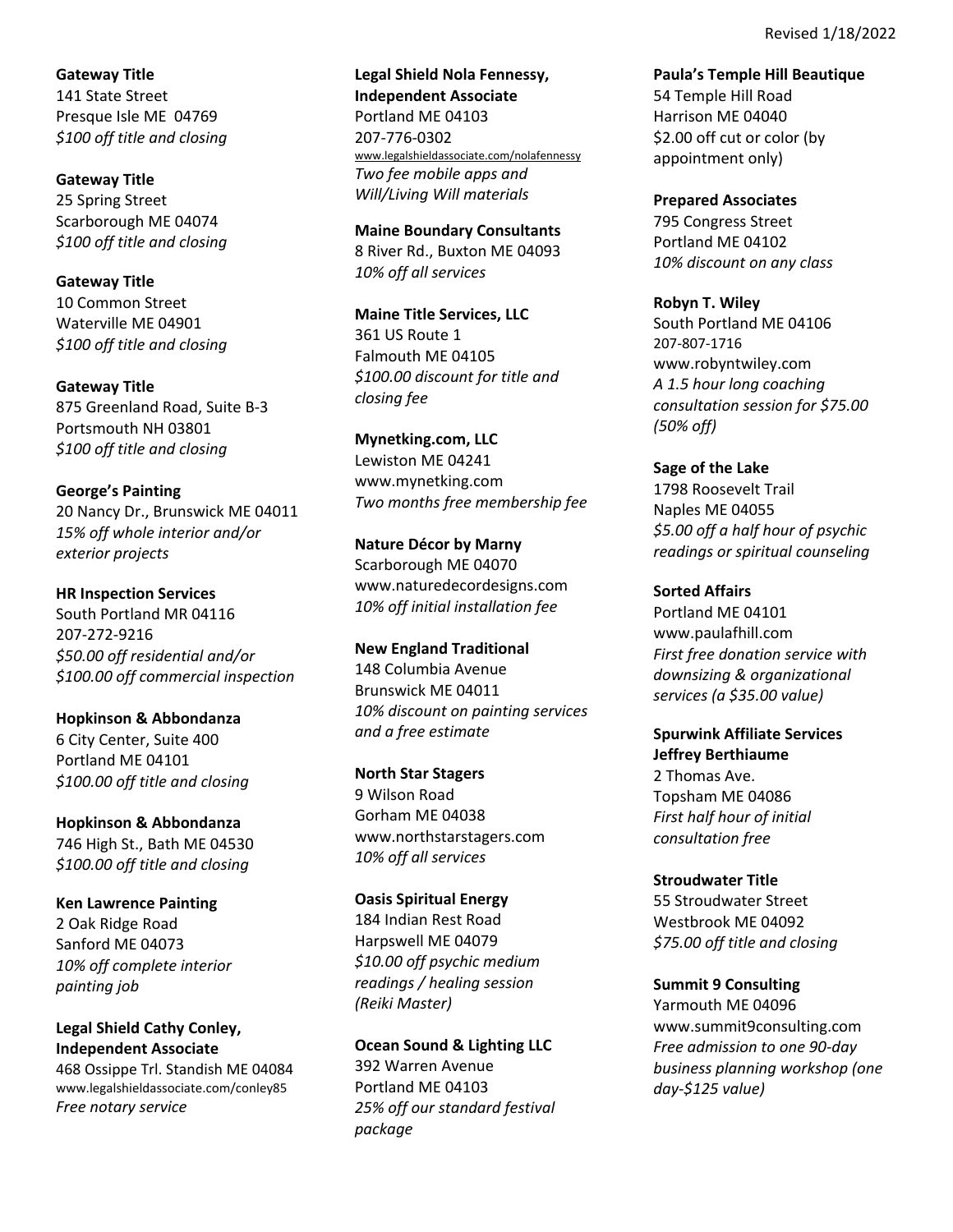### **Survey, Inc.**

79 Albion Rd., Windham ME 04062 *Free consultation; 10% discount on residential/commercial land surveying services*

**Western Maine Firearms & Training** 3 Harrison Road Bridgton ME 04009 *10% off tuition cost of advertised class*

**Whipple Calender Architects** 130 Pleasant Ave Portland ME 04103 *Free 1 hour consultation*

# **REAL ESTATE**

**Androscoggin Title Company**  95 Main Street, 2nd Floor Auburn ME 04210 *\$75.00 discount on processing fee*

**Bay Area Title Services** 1711 Congress Street Portland ME 04102 *\$75.00 off purchase closing; \$50.00 off refinance*

**Bearfoot Real Estate** 698 Main Street Oxford ME 04270 *Free comparative market analysis*

**Belanger Realty** Junction Route 26 & 11 West Poland ME 04291 *Free price opinion*

**Bisco Property Management**  229 Main Street Norway ME 04268 *\$100.00 off first month's management fee*

**Brett Davis Real Estate** 81 Bow Street Freeport ME 04032 *Free market analysis*

**C & J Homes** Standish ME 04084 www.candjhomes.net *\$100.00 discount off the sales price*

**Coldwell Banker/Wright Realty** 481 White Mountain Highway Conway NH 03818 *Buy or sell home and receive a \$10.00 gift certificate/card to the business of your choice*

**Cote & Howe Realty**  81 Maple St., Cornish ME 04020 *Buyer or seller will receive a \$100.00 gift card to either Krista's Restaurant or Bay Haven Restaurant for a completed Transaction*

**Cornerstone Title** 1438 Washington Avenue Portland ME 04103 *\$125.00 off closing costs*

**Coyne Piergrossi Associates/Keller William Realty** 50 Sewall St., Portland ME 04102 *\$300.00 towards closing costs*

**DuBois Realty Group – KW Realty** 195 Center St., Auburn ME 04210 *Free comparative market analysis and/or home buyer consultation*

**First Choice Title** 80 Main St., Gorham ME 04038 *10% off services provided for title and closing*

**Fitzgibbons and Latham Locations Real Estate Group** 190 US Route 1 Falmouth ME 04005 *\$500.00 client rebate at closing*

**Gateway Title** 165 Longview Drive Bangor ME 04401 *\$100 off title and closing*  **Gateway Title** 230B Searsport Ave Belfast ME 04915 *\$100 off title and closing* 

**Gateway Title** 69 York Street, #2 Kennebunk ME 04043 *\$100 off title and closing* 

**Gateway Title** 49 West Broadway Lincoln ME 04457 *\$100 off title and closing* 

**Gateway Title** 141 State Street Presque Isle ME 04769 *\$100 off title and closing* 

**Gateway Title** 25 Spring Street Scarborough ME 04074 *\$100 off title and closing* 

**Gateway Title** 10 Common Street Waterville ME 04901 *\$100 off title and closing* 

**Gateway Title** 875 Greenland Road, Suite B‐3 Portsmouth NH 03801 *\$100 off title and closing* 

**Jacqueline Nedwell Portside Real Estate** 330 Forest Avenue Portland ME 04101 *Free home selling consultation*

**Joshua Lagassee, Realtor – RE/Max Reality One** Ogunquit ME 03907 207‐251‐3701 *Free market analysis of your home*

**Karen Jones, Coldwell Banker Residential Brokerage** 53 Baxter Boulevard Portland ME 04101 *\$100.00 off closing costs*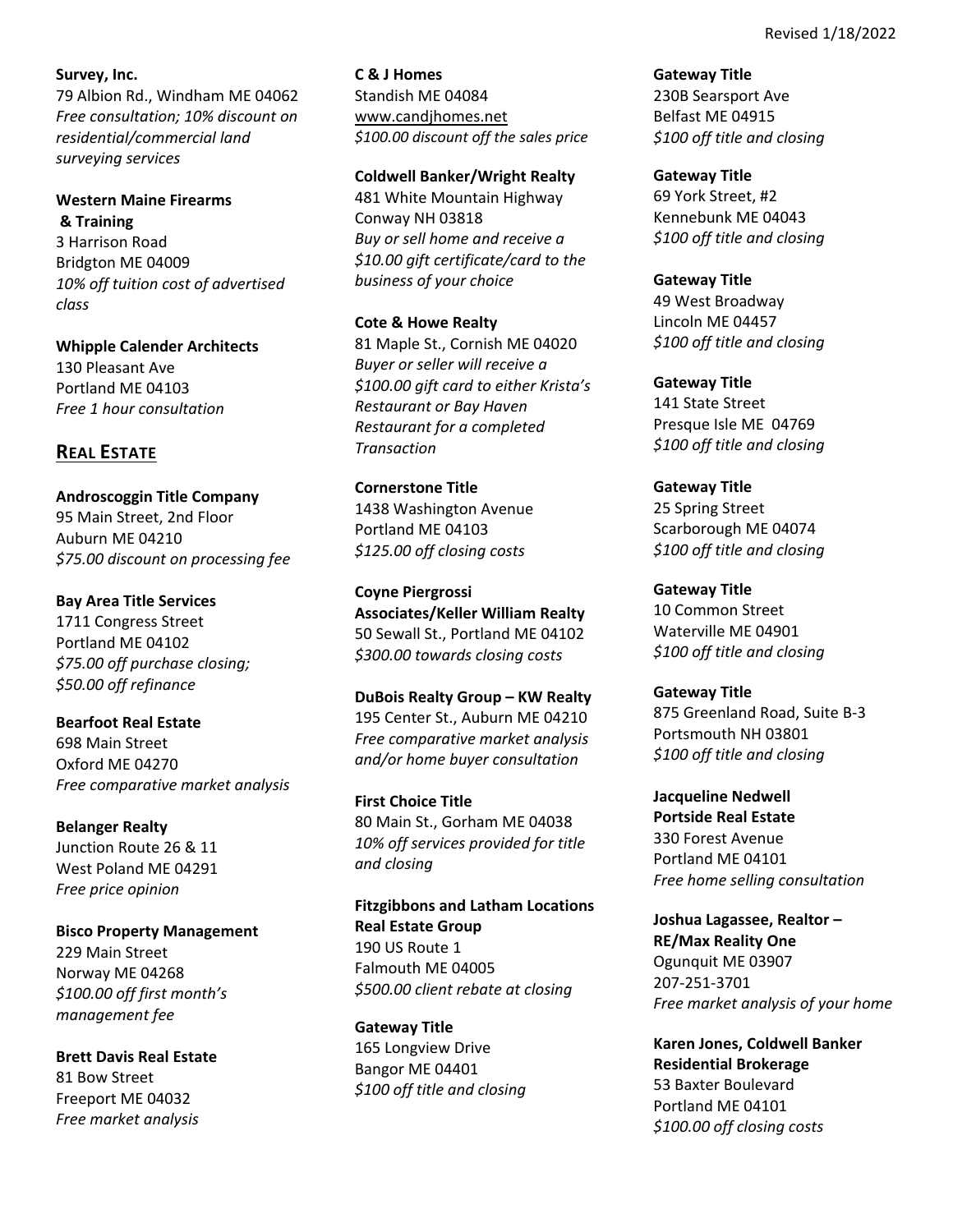**Kelley Skillin‐Smith, Associate Broker, Century 21 First Choice** 381 Main St., Gorham ME 04038 *Complimentary Market Analysis & Real Time Market Update Emails*

#### **Kezar Realty**

224 Main Street Lovell ME 04051 *\$25.00 gift certificate to a local merchant at closing*

**KW Commercial**  84 Middle Street Portland ME 04101 *20% off broker's opinion of value (\$50.00 savings)*

**Landing Real Estate Kristin Piccone** 79 Tandberg Trail Windham ME 04062 *\$300.00 buyer closing costs; free market analysis for home sellers*

**Maine Land Title & Closing** Windham ME 04062 207‐650‐7999 *\$50 off deed and document preparation*

**Maine Realty LLC**  415 Congress Street, Suite 202 Portland ME 04101 *\$500 off buyer and sellers fees when selling or purchasing a home in Maine and Maine Realty LLC is the exclusive agent*

**Maine Title Services, LLC**  361 US Route 1 Falmouth ME 04105 *\$100.00 discount for title & closing fee*

**Manchester Real Estate** 19 Main Street Gray ME 04039 *\$100.00 Visa gift card when buying/selling a home with the Manchester team (at closing)*

**Mary Conroy Portside Real Estate Group** 207‐899‐6605 mary@portsidereg.com 190 US Route 1 Falmouth ME 04105 *\$200.00 off closing costs*

**Michael T. Steven & Associates** Bethel ME 04217 207‐824‐2588 *\$100 off of title & closing fees*

**New England Title LLC**  2320 Congress Street, Suite A Portland ME 04102 *\$100.00 off New England Title's closing fees*

**Ocean Gate Realty** 511 Congress St. Portland ME 04101 *\$100.00 off closing costs*

**Outlook Home Inspection Services** 489 Cole Road Kennebunk ME 04043 *10% off home inspection*

**Phenix Title Services** 229 Center Street Auburn ME 04210 *\$75.00 off closing fee on purchase or \$50.00 off closing fee on refinance*

**Powers Real Estate** 10 Forest Falls Drive 6B Yarmouth, ME 04096 *\$50 off closed real estate transaction for buyers or sellers*

**Prepared Associates** 795 Congress Street Portland ME 04102 *10% discount on any class*

**Prudential Prime Properties** 445 Main Street Saco ME 04072 *\$200.00 towards closing costs* **Re/Max Realty One Bob Letellier, Associate Broker** 53 Beach Street, Suite 104 Saco ME 04072 *Complimentary Market Analysis*

**Re/Max Realty One Lynn Girard** 53 Beach Street, Suite 104 Saco ME 04072 *Complimentary market analysis* 

**Sno Jam LLC** 2 Great Falls Plaza Auburn ME 04210 *5% off consultation*

**Stewart Title Company** 11 Bowdoin Mill Island Ste 240 Topsham ME 04086 *\$100.00 off closing fee for a purchase or refinance*

**Stewart Title Company** 20 Mussey Road Suite 3 Scarborough ME 04074 *\$100.00 off closing fee for a purchase or refinance*

**Stroudwater Title** 55 Stroudwater Street Westbrook ME 04092 *\$75.00 off title and closing*

**Sue Dunn Realtor Better Home & Gardens Real Estate** The Masiello Group Bethel ME 04217 207‐838‐9808 www.suedunn.masiello.com *Free seller and buyer home warrantee*

**Sue Dunn Realtor Better Home & Gardens Real Estate The Masiello Group**  Gorham ME 04038 207‐838‐9808 www.suedunn.masiello.com *Free seller and buyer home warrantee*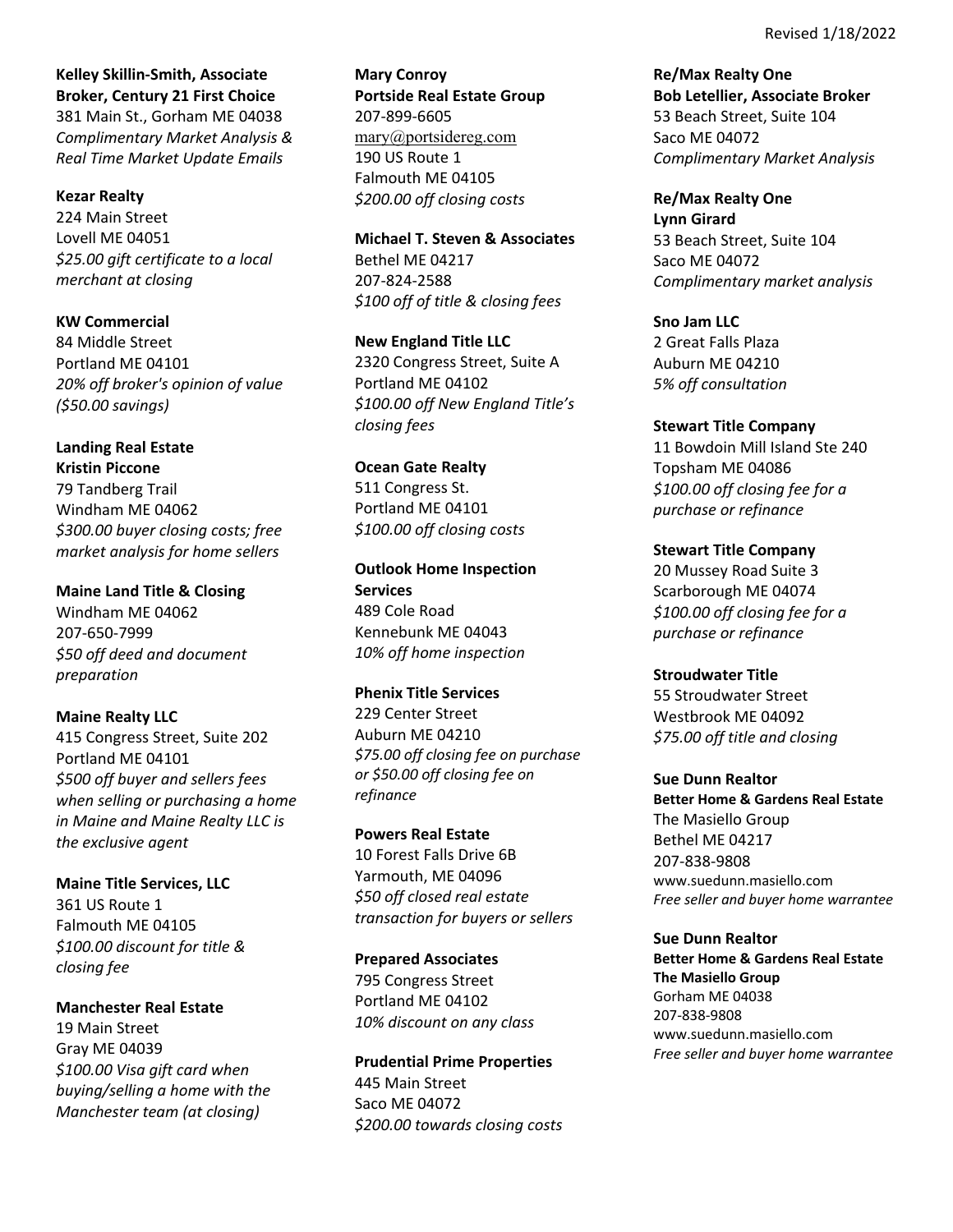**The Maine Real Estate Network Jeff Clark, Sales Agent** 970 Baxter Boulevard, Suite 202 Portland ME 04103 *Free comparative market analysis*

**TLC Realty, LLC**  8 Turning Leaf Dr. Windham ME 04062 *Free comparative market analysis*

**Town & Country Home Inspection** 23 Hemlock Terrace Yarmouth ME 04096 *\$50.00 off the total based on square footage*

### **Welcome Home Realty**

55 Harpswell Road Brunswick ME 04011 *Free market analysis of current property or free buyer counseling session*

## **RECREATION**

### **Acres of Wildlife**

60 Acres of Wildlife Road Steep Falls ME 04085 *1 free night with a 2 night booking between Mother's Day & Father's Day; 4th night free with a 3 night booking Memorial Day weekend*

### **Back Country Excursions**

42 Woodward Road Parsonsfield ME 04047 *50% discount on mountain bike instruction, rental bike & ride guide (\$75.00 value)*

**Ballroom Dance Portland** 865 Spring Street WestbrookME 04092 *25% off 1st dance lesson*

**Beach Camping Area** 776 White Mountain Highway Conway NH 03818 *10% discount on site fee*

**Bethel Nordic Ski Center** 21 Broad Street Bethel ME 04217 *15% off trail ticket and ski rental*

**Captain Dingleys Ski School** 845 Roosevelt Trail Naples ME 04055 *\$20.00 off hourly rates (June only)*

**Carousel Horse Farm** 69 Leach Hill Road Casco ME 04015 *\$5.00 off beginner trail ride per person; \$5.00 off a sleigh ride per person*

### **Collective Motion Arts Center**

18 Steeple Dr., Saco ME 04072 10% off any dance class or camps for new students

**Dance Studio of Maine, Inc.**

6 School Street Gorham ME 04038 *10% discount on summer classes or camps*

**Family & Friends Campground** 140 Richville Road Standish ME 04084 *5% off quoted rate*

### **Fitness Equipment Maine**

244 St. John Street Portland ME 04102 *10% off any purchase*

**Frost Mountain Yurts** 34 Farnsworth Road Brownfield ME 04010 *10% off rental fee*

#### **Gorham Country Club**

93 McLellan Rd., Gorham ME 04038 *Pay for one 18 hole greens fee receive second player free (cannot be combined with any discounted rate, must take cart)*

**Lee's Family Trailer Sales** 480 Roosevelt Trail Windham ME 04062 *10% off retail store sales*

**Littlefield Beaches Lakeside Campground**  13 Littlefield Lane Greenwood ME 04255 *Two free mini golf passes when paying for two nights or more of camping (must show card at check in)*

**Orion Outfitters & Guide Service**

Bethel ME 04217 www.orionoutfitters.net *10% off of merchandise*

**Pink Flamingo Tours**

Harrison ME 04040 www.pinkflamingotours.com *10% off on tours*

### **Pleasant Hill Disc Golf**

38 Chamberlain Road Scarborough ME 04074 *Free disc rental\* \*does not include deposit Must present GenGold card.*

**Pleasant Mountain Camping Area** 28 Dunn Drive Denmark ME 04022 *10% discount on site fee; 5% on cottage rental (off‐season only)*

**Point of View Helicopter Services** 42 Stevens Road Bowdoinham ME 04008 *10% off first hour of flight (1 hour minimum)*

**Rings Marine Service, Inc.** 22 Smelt Brook Road South Freeport ME 04078 *5% off kayak, stand‐up paddle board, canoe and bicycle rentals, valid April thru October* 

### **River Run**

191 Denmark Rd Brownfield ME 04010 *\$10.00 off of a day trip canoe rental*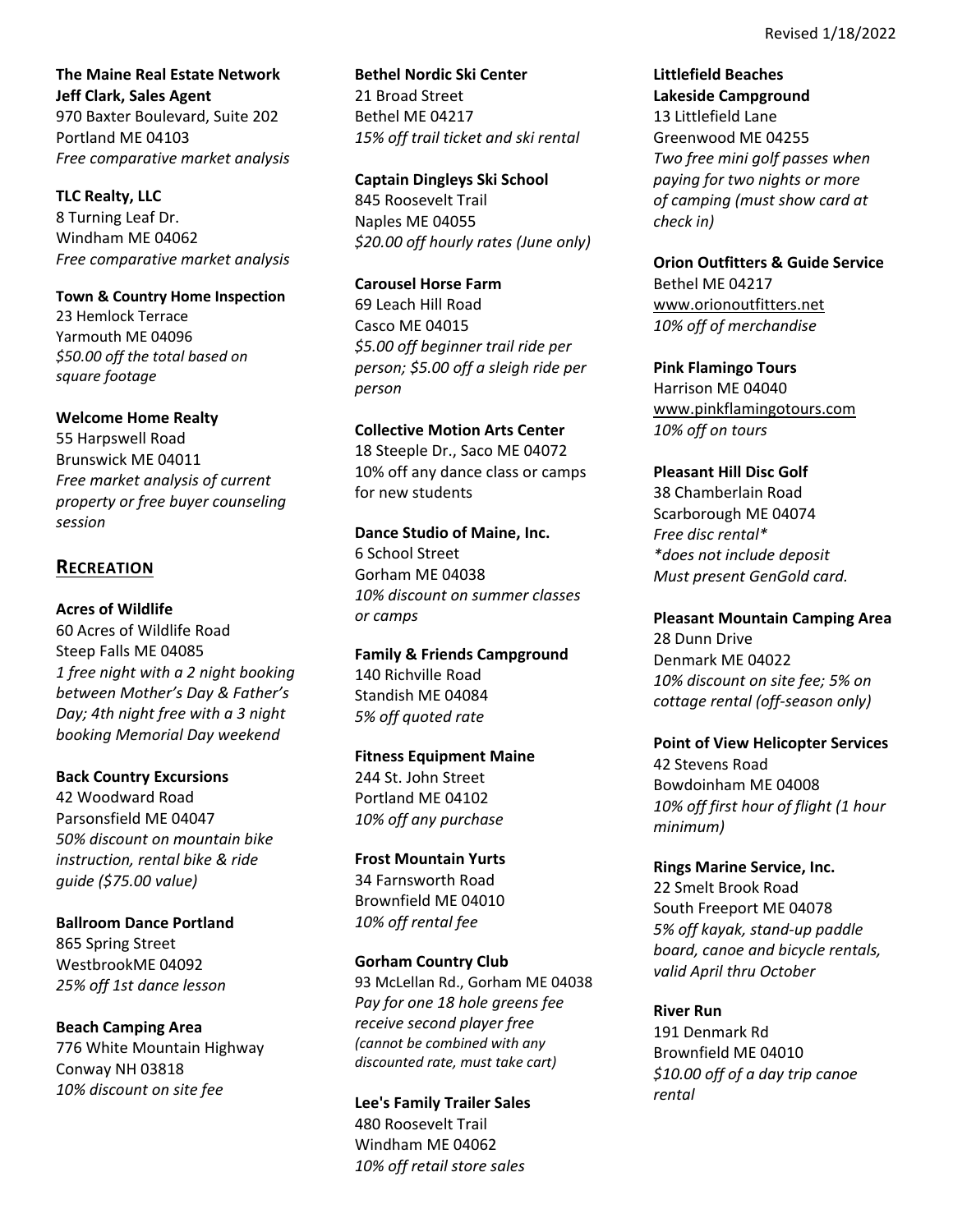**Riverview Farm** 58 Edgecomb Road Lisbon Falls ME 04252 *\$10 off first riding lesson*

**Rusty Hook Outfitters** Sebago ME 04029 *10% off guided fishing trips on Sebago Lake*

**Sim‐City Indoor Golf Complex** 100 Larrabee Road Westbrook ME 04092 *10% off all indoor hourly rates* 

**Stony Brook Recreation** 42 Powell Pl., Hanover ME 04237 *10% off camping, recreation, convenience store*

**Steamboat Landing**  15 Steamboat Landing Road Naples ME 04055 *\$1.00 off per person*

**The Rink at Thompson's Point** 10 Thompson's Point Portland ME 04102 *\$20 off tournament entry fee for team members who are Gen Gold members*

**The Tee Box at Val Halla** 58 Val Hall Rd. Cumberland ME 04021 *10% off all indoor hourly rates*

**Toddy Brook Golf Course** 925 Sligo Road North Yarmouth ME 04097 *\$10 off greens fees and cart on Tuesdays and Thursdays*

**VIP Tour & Charter Bus** 129 Fox Street Portland ME 04101 *10% off day trip*

**Wanda Plummer's Dance School** 23 Winslow Road Casco ME 04015 *\$25.00 off a dance season (32 weeks)*

**Wild Duck Campground & RV Park** 39 Dunstan Landing Road Scarborough ME 04074 *5% off campground admission*

**Woodland Acres**  33 Woodland Acres Drive Brownfield ME 04010 *10 off any purchase of \$10.00 or more in the camp store (excludes propane, alcohol & tobacco products)*

## **RESTAURANTS**

**AKI Japanese Cuisine** 94 Maine Street Brunswick ME 04011 *10% off Sunday thru Thursday (except holidays)*

**Ari's** 457 Main Street Norway ME 04268 *Free topping with the purchase of any pizza*

**Becky's** 390 Commercial Street Portland ME 04101 *Free coffee with any breakfast (must show card)*

**Bernie's** 204 US Route 1 Falmouth ME 04105 *\$1.00 off bill Thursday thru Saturday, 4pm ‐ 8pm only*

**Binga's Stadium**  77 Free Street Portland ME 04101 *10% off entire bill*

**Binga's Wingas**  907 US Route 1 Yarmouth ME 04096 *10% off entire bill*

**Bird Dog Roadhouse**  517 Ocean House Road Cape Elizabeth ME 04107 *Free appetizer Monday ‐ Saturday during social hour, 3pm‐5pm* 

**Black Horse Tavern** 26 Portland Road Bridgton ME 04009 *10% off luncheon entrée*

**Blueberries**  4 Bowdoin Mill Island Topsham ME 04086 *10% of total order*

**Bob's Seafood** 901 Roosevelt Trail Windham ME 04062 *Free cup of clam or haddock chowder with a dinner purchase*

**Brea Lu Café** 9 Cumberland Street Westbrook ME 04092 *10% off Monday – Thursday*

**Bueno Loco** 240 US Route 1 Falmouth ME 04105 *10% off lunch purchase Tuesday thru Sunday*

**Cameron's Lobster House** 18 Bath Road Brunswick ME 04011 *10% off menu items (Mondays only)*

**Carpe Diem Wine Room** 18 Yarmouth Crossing Yarmouth ME 04096 *15% off entire order*

**Cibo** 49 Spring Street Auburn ME 04210 *15% off any pizza*

**Corsetti's** 125 Bridgton Road Westbrook ME 04092 *Free small coffee or tea with any bakery purchase*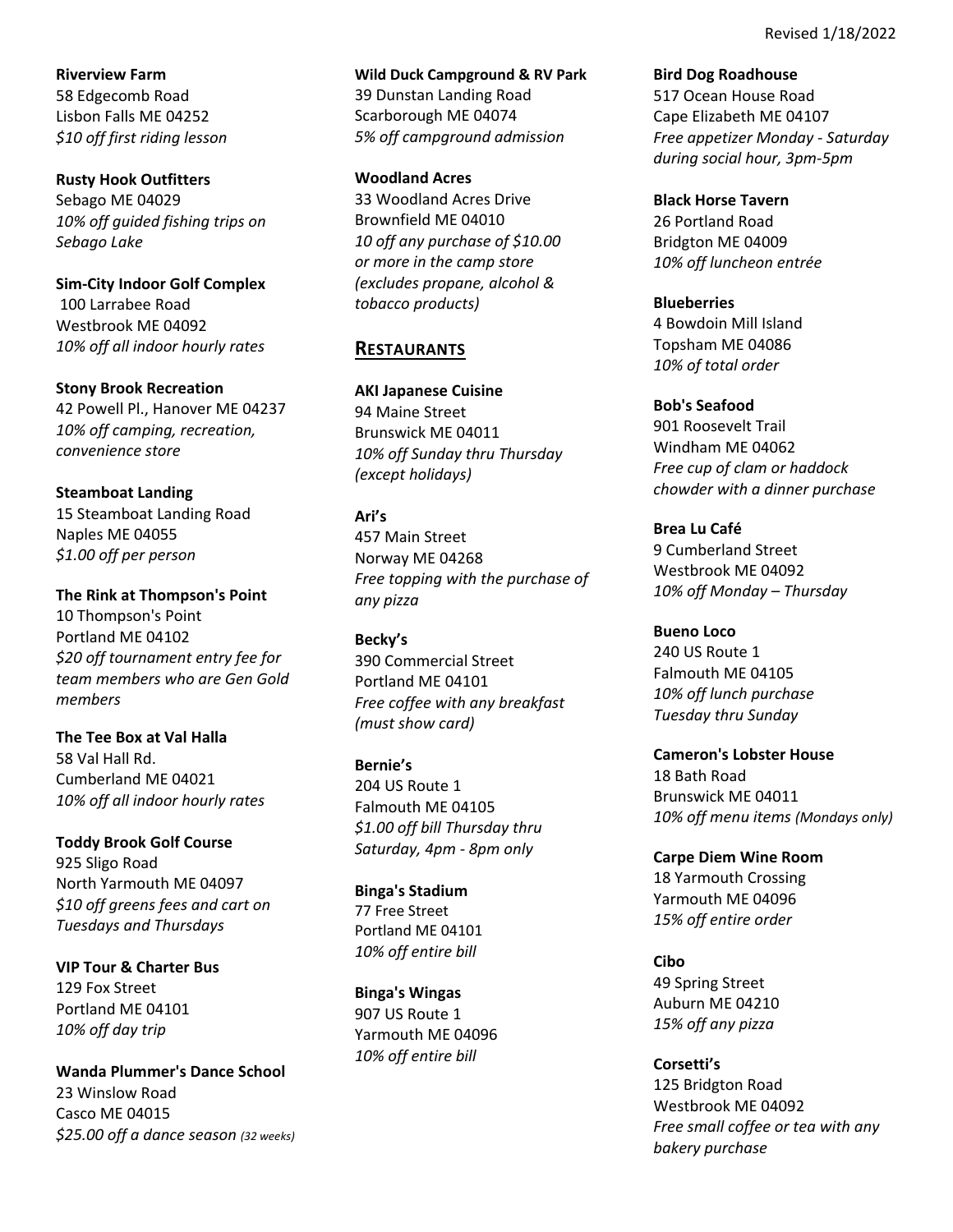### **Crossstone Restaurant**

1132 South Main Street Woodstock ME 04219 *10% off meal (must present GenGold membership card when ordering)*

## **D's Pizza**

113 Bridgton Rd. Fryeburg ME 04037 *10% off any purchase of \$10.00 or more*

**David's Sub Shop** 2 Cascade Road Old Orchard Beach ME 04064 *10% off*

## **Derosier's**

120 Main St., Freeport ME 04032 *11% off food order (may not be combined with any other offer)*

## **Dockside Grill**

215 Foreside Road Falmouth ME 04105 *10% off on Sundays and Mondays only*

**Drumming Grouse Brewery LLC** 318 Fosterville Road Bridgton ME 04009 *50% off Growler bottle and 10% off clothing*

**Federal Spice** 225 Federal St., Portland ME 04101 *\$1.00 off every \$10.00 you spend*

**Fryeburg House of Pizza** 11 Portland Road Fryeburg ME 04037 *10% off entire purchase*

**Greenlight Studio** 49 Dartmouth Street South Portland ME 04101 *10% off total bill from food*

**Gritty McDuff's** 68 Main St., Auburn ME 04210 *"Bankers Special" 10% off lunch Monday thru Friday*

### **Gritty McDuff's**

Lower Main St., Freeport ME 04032 *"Bankers Special" 10% off lunch Monday thru Friday*

## **Gritty McDuff's**

396 Fore Street Portland ME 04101 *"Bankers Special" 10% off lunch Monday thru Friday*

### **Harraseeket Lunch & Lobster Co.**

36 Main St., S Freeport ME 04078 *\$5.00 off lobster purchase of \$100.00 or more at the lobster pound only*

### **Karry Out**

111 Ossipee Trail Standish ME 04084 *10% off minimum purchase of \$30.00 or more*

### **Little Caesars**

49 Topsham Fair Mall Road Topsham ME 04086 *99 cent crazy bread with any pizza purchase*

**MacDaddy's Seafood & Tots** Windham ME 04062 *10% off your entire purchase* 

### **290 Maine Street**

290 Maine Street Norway ME 04268 *1/2 price apps on Thursdays from 4‐6pm* 

## **Market Street Eats** 36 Market Street Portland ME 04101 *10% of lunch or breakfast dine in or take out (catering excluded*)

## **Masgali Restaurant** 259 Lisbon Street Lewiston ME 04240 *Free drink with a purchase of any meal and appetizer; Free coffee or tea with any eat in breakfast*

**Matterhorn Ski Bar**

292 Sunday River Road Newry ME 04261 *10% off regular priced food items (dine in only)* 

### **Maurice Restaurant**

109 Main Street S Paris ME 04281 *10% off check total with a maximum discount of \$10.00, maximum two cards per table (not valid New Year's Eve, Valentine's Day, Easter, Mother's Day or special events such as wine dinners. Cannot be combined with any other offer or discount.)*

### **McDonald's ‐ Bath ME**

2 Chandler Drive Bath ME 04530 *One free sandwich with the purchase of a medium french fry and medium drink (except angus burger)*

### **McDonald's ‐ Brunswick ME**

11 Gurnet Rd., Brunswick ME 04011 *One free sandwich with the purchase of a medium french fry and medium drink (except angus burger)*

### **McDonald's ‐ Wiscasset ME**

695 Bath Road Wiscasset ME 04578 *One free sandwich with the purchase of a medium french fry and medium drink (except angus burger)*

## **Mediterranean Grill**

10 School Street Freeport ME 04032 *10% off Sunday thru Thursday (except holidays)*

## **Merced's on Brandy Pond**

770 Roosevelt Trail Naples ME 04055 *10% off entrees Sunday thru Thursday, valid April 1 ‐ June 14*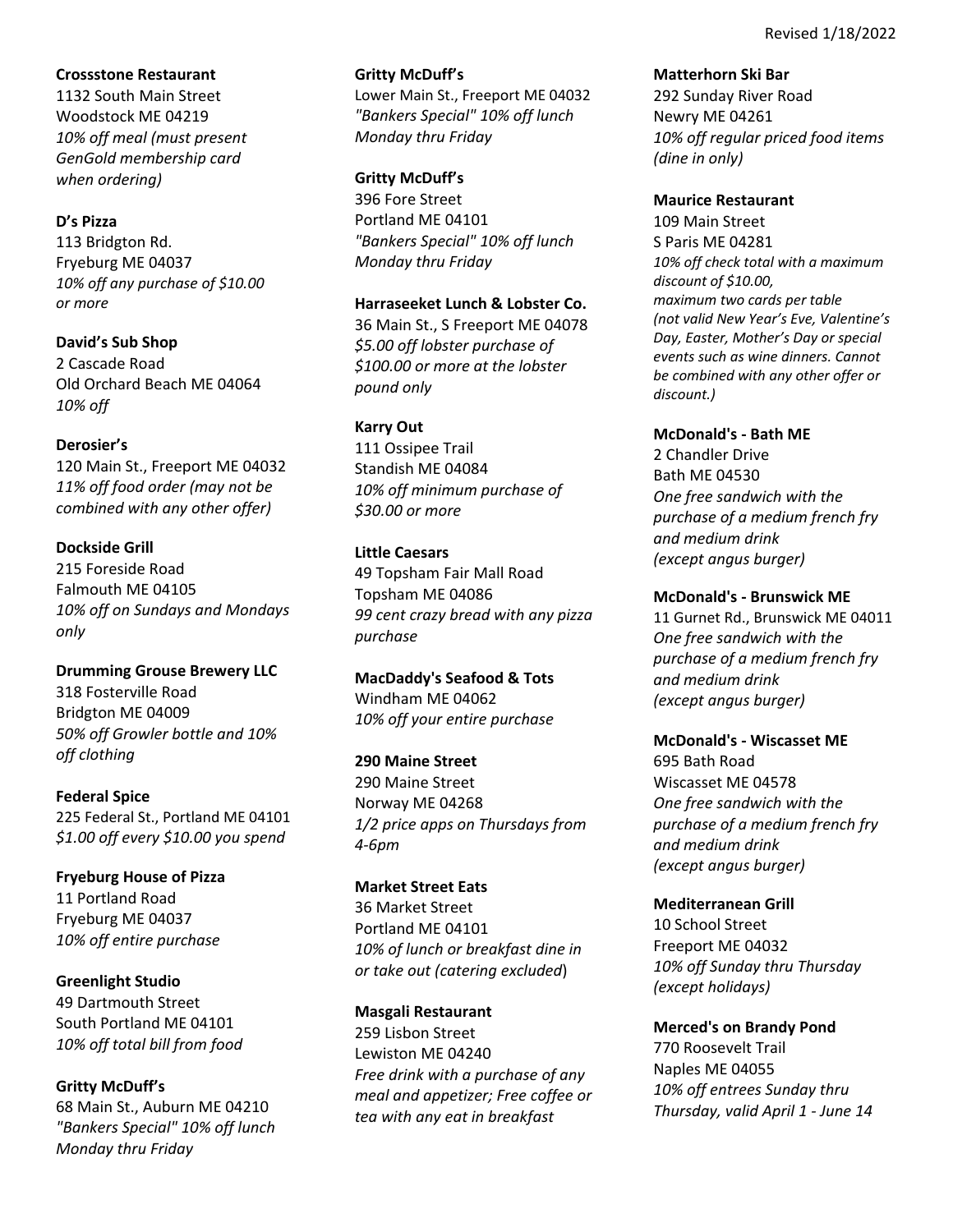**Mt. Abram Ski, Loose Boots Lounge** 308 Howe Hill Road Greenwood ME 04255 *\$5.00 off your purchase of \$25.00 or more (Dine in only. Limit one discount per table, per visit ‐ alcohol not included)*

**Naples Pizza Dugout** 1124 Roosevelt Trail Naples ME 04055 *20% off any large pizza (one pizza per visit)*

**Nezinscot Farm** 284 Turner Center Road Turner ME 04282 *10% off in café*

**Nosh Kitchen Bar** 551 Congress Street Portland ME 04101 *10% off lunch Monday‐Friday dine in only*

**Oriental Restaurant**  13 Mill St., Brunswick ME 04011 *10% off any order Monday, Tuesday, Wednesday*

**Pat's Pizza of Yarmouth** 791 US Route 1 Yarmouth ME 04096 *10% discount (excludes alcohol)*

**Po' Boys & Pickles**  1124 Forest Avenue Portland ME 04103 *\$2.00 off a purchase of \$20.00 or more on Monday's or Tuesday's*

**Portland Pie Company** 51 York St. Portland ME 04101 *\$5.00 off purchase of \$25.00 or more*

**Portland Pie Company** 5 Lincoln Avenue Scarborough ME 04074 *\$5.00 off purchase of \$25.00 or more*

**Portland Pie Company** 869 Main Street Westbrook ME 04092 *\$5.00 off purchase of \$25.00 or more*

**Riverview Café** 536 Lincoln St. Lewiston ME 04240 *Free Coffee with any eat in breakfast*

**Sea Salt Lobster** 660 Main St. Saco ME 04072 *5% off any purchase and 15% off in May 2016*

**Skip's Lounge** 288 Narragansett Trail Buxton ME 04093 *Free Soda* 

**Standard Gastro Pub LLC** 233 Main Street Bridgton ME 04009 *10% off lunch (food only)*

**Standish House of Pizza** 35 Ossipee Trail West Standish ME 04084 *\$2.00 off one large pizza or \$1.00 off one small pizza*

**Stow Corner Store** 590 Stow Road Stow ME 04037 *\$2.00 off any large pizza*

**Taco Trio** 119 Ocean Street South Portland ME 04106 *20% off entire order*

**Tailgate Bar & Grill**  61 Portland Road Gray ME 04039 *10% off food*

**Taste of Eden Vegan Cafe**  238 Main St., Norway ME 04268 *10% off on Tuesdays*

**The Boat Launch** 450 Northeast Road Standish ME 04084 *\$5.00 off your total order with a minimum purchase of \$10.00*

**The Galley**  327 Roosevelt Trail Naples ME 04055 *\$1.00 off appetizers 12pm to 4pm everyday*

**The Loon's Nest**  219 West Lovell Road Lovell ME 04051 *Free small vanilla soft serve with kids meal (lunch) Tues, Wed & Thurs*

**The Hitching Post Diner**  156 West Bethel Road Bethel ME 04217 *5% off eat in*

**The Lost Gull Fish N' Chips** 479 Main St., Oxford ME 04270 207‐539‐8669 www.lostgull.com *10% off orders over \$30*

**The Old Port Sea Grill** 93 Commercial Street Portland ME 04101 *10% off bill (excludes parties of 10 or more & excludes July & August)*

**The Pizza Shed** 28 Portland St., Fryeburg ME 04037 *10% discount*

**The Studio** 24 Mill Hill Road Bethel ME 04270 *10% off total bill (excludes alcohol)*

**Tiffany's Tasty Treats** 809 US Route 1, Saco ME 04072 *Free fry with purchase of sandwich*

**Tripp's Primal Farm and Kafé**  1056 Center Street Auburn ME 04210 *Free cookie with the purchase of lunch*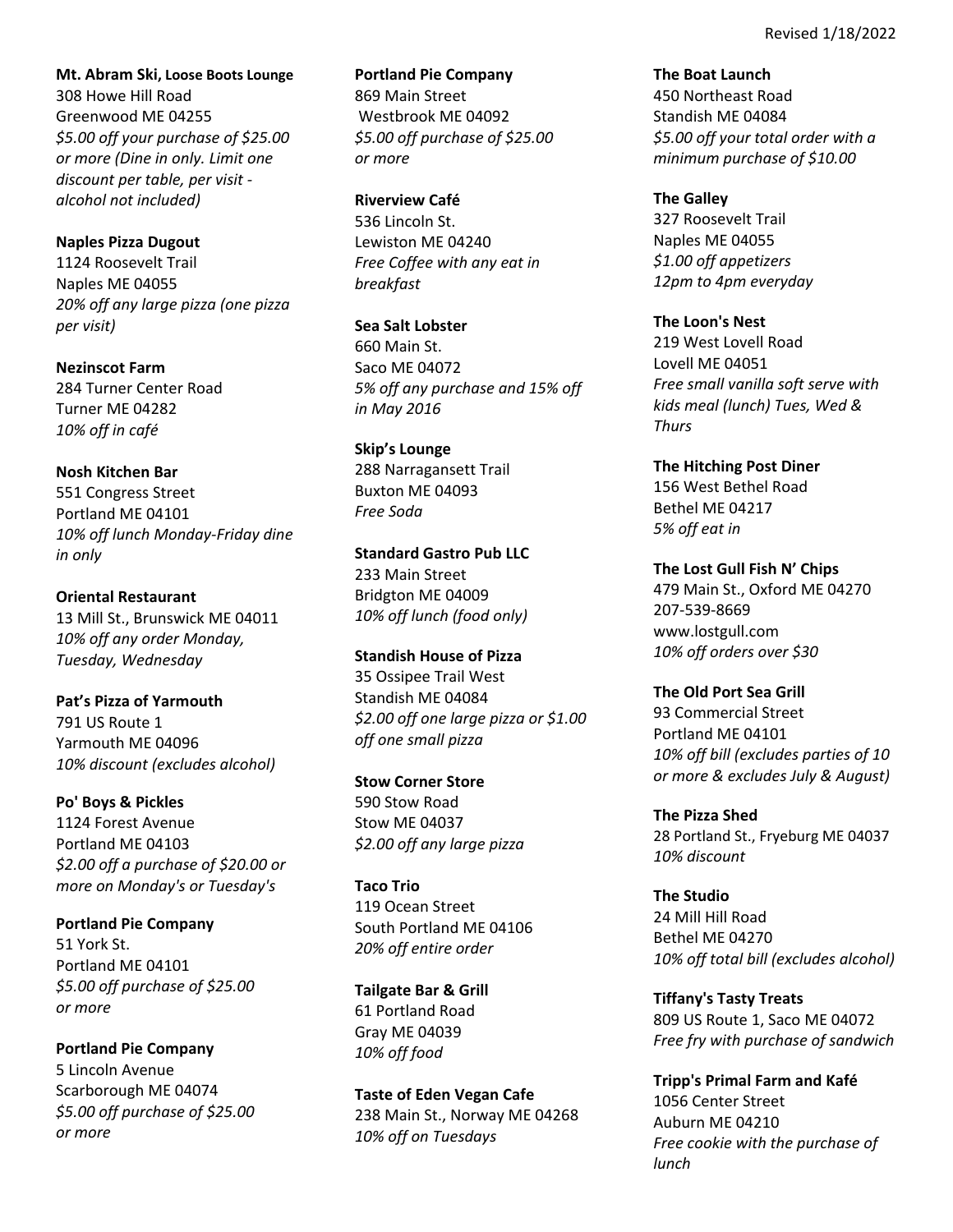**Twenty Milk Street**

20 Milk St., Portland ME 04101 *10% off lunch or dinner Sunday thru Thursday only (cannot be combined with any other promotions)*

### **Willows Pizza & Restaurant**

1422 Broadway S. Portland ME 04106 *\$3.00 off any large pizza (cannot be combined with other offers or discounts; one per person per visit)*

**Zen Chinese Bistro** 45 Danforth Street Portland ME 04101 *10% off Sunday thru Thursday (except holidays)*

## **SCHOOLS**

**Andrews Continue Educational Schools**  Steep Falls ME 04085 207‐637‐3346 *\$10.00 discount off first course*

**Romero's Spanish Tutorials** 30 West Street, Suite 27 Portland ME 04102 *First class free (30 minute Spanish tutorial)*

**Saco River Education, Inc.** 802 Main Street Waterboro ME 04087 *25% discount on all trainings*

**The Language Exchange, LLC** 80 Exchange Street, Suite 24

Portland, ME 04101 *10% discount for returning Students, senior citizen and full time students with valid ID*

# **SECURITY SYSTEMS**

**Cunningham Security**  10 Princes Point Road Yarmouth ME 04096 *15% off any new purchase (up to \$250.00)*

**Tri‐County Lock Safe and Security**

1369 Main Street Oxford ME 04270 *10% off merchandise up to \$50.00*

# **SIGNS**

**Lighthouse Signs & Graphics**  Gorham ME 04038 207‐632‐6825 *10% off vehicle and magnetic signs*

**Nancy Montgomery Design, Inc.** 447 Deering Avenue Portland ME 04103 *Free historical signage design consultation*

**SignSmith** 318 Main Street #2 Cumberland ME 04021 *\$50.00 off your first car or truck decal purchase*

**Summer House Signs** 11 Sweden Road Bridgton ME 04009 *10% discount on non‐ sale signs*

**Swett Signs** North Bridgton, ME 04057 207‐650‐1057 www.facebook.com/swettsigns *10% off (up to \$250)*

# **SPECIALTY SHOP**

**100 Aker Wood** 413 Main St., Norway ME 04268 *10% off any custom framing job; 10% off any giclée printing or scanning service*

**A Shade Better** 50 Allen Ave., Portland ME 04103 *20% off custom drapery, shades and blinds (cannot be combined with other sales or promotions)*

**Alaina Marie**  332 Fore Street Portland ME 04101 *10% off all products* **Birchwood Brewing**  10 Portland Road Gray ME 04039 *\$1.00 off 16 ounce pours*

**Candle Lady Scentsy Certified Consultant** 21 Nature's Way Steep Falls ME 04085 *10% off*

**Crooked River Farm Gifts** 1290 Edes Falls Road Harrison ME 04040 *5% off any item (Christmas items)*

**Diversions Puzzles and Games** 415 Philbrook Ave South Portland ME 04106 *5% off purchase at South Portland store*

**Durgin Designs** 417 Paris Hill Road South Paris ME 04281 *15% off any Durgin Designs product* 

**Essentials Gift Shop** 1263 Roosevelt Trail Raymond ME 04071 *15% discount on purchase of \$40.00 or more*

**Finer Pointes Dance Shop** 49 Dartmouth St. Portland ME 04101 *10% of dance tights*

**Grape Island Glass** Gray ME 04039 207‐899‐7484 www.grapeisland glass.com *10% off total purchase*

**Grandpa Joe's Sugar House** East Baldwin ME 04024 207‐653‐3647 *\$10.00 off your first internet order April 1st through December 31st*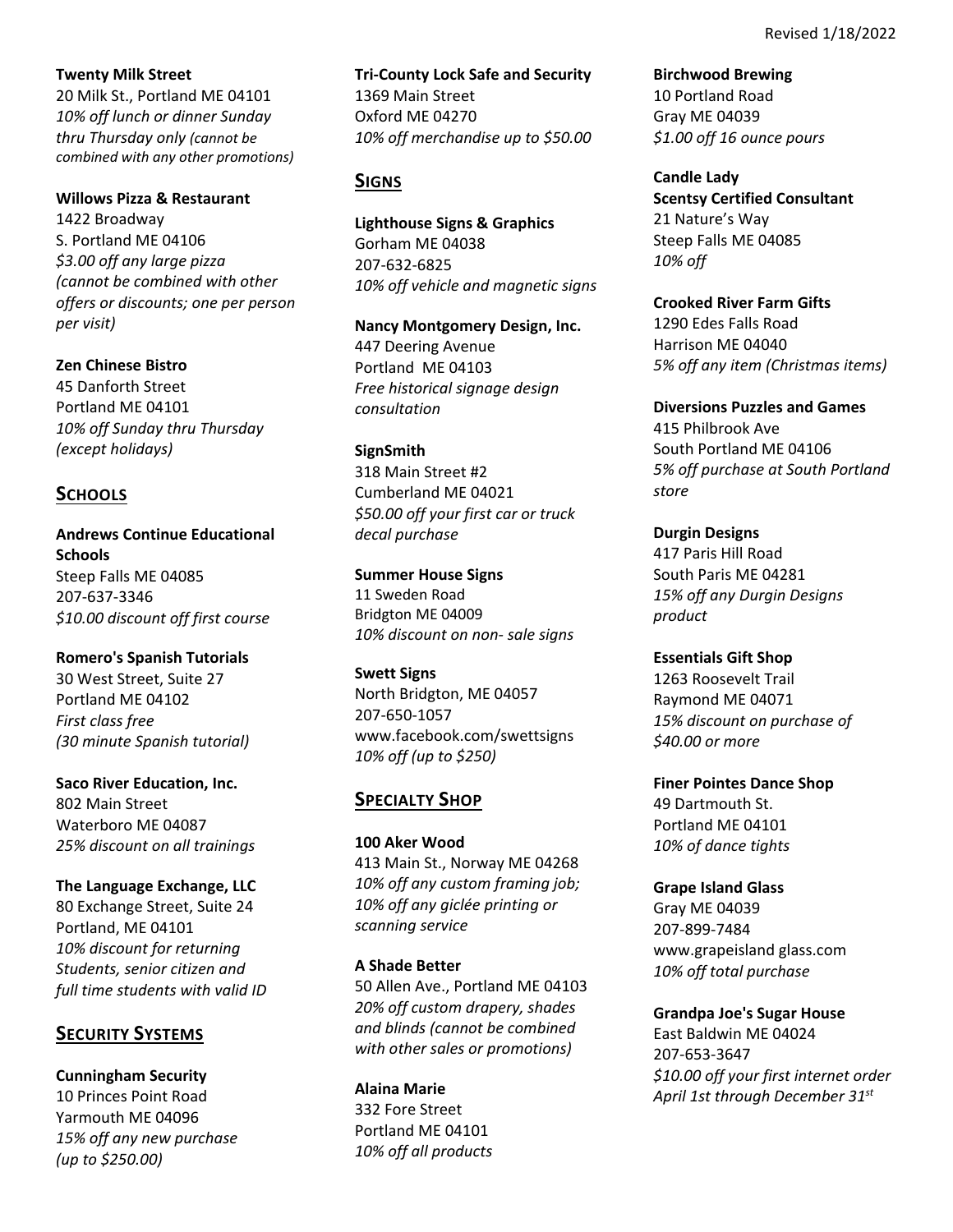## **Groundcover**

209 Main St., Bridgton ME 04009 *10% off when you spend \$50.00 or more*

**Gryffon Ridge Spice Merchants**  56 Gustin Road Litchfield ME 04350 *20% off of purchases on website and at Farmer's Markets*

**Homespunn Country**  8 Amish Lane Limington ME 04049 *10% off any purchase over \$20.00*

**Korner Knitters** 2 Fort Hill Rd., Standish ME 04084 *10% discount off all knitting books and patterns*

**Lobster Buoy Birdhouse Co** 36 Grove Street Lisbon Falls, ME 04252 *15% off retail price*

**Maine‐E‐Market‐Etc.** 310 Water Street Gardiner ME 04345 *10% off purchase of \$20.00 or more*

**Maine Line Products** 297 Maine Street Greenwood ME 04255 *10% off purchase of merchandise* 

**Mind Body & Soul**  518 East Oxford Road Oxford ME 04270 *10% off any purchase*

**Party Green** 260 Christian Ridge Road South Paris ME 04281 *Book a party and receive a \$10.00 credit towards your order* 

**Repeat Boutique** 670 Main St., Saco ME 04072 *10% off any regular priced items with GenGold card; Each month different color tag 50% off regular price*

**Ruth's Reusable Resources The Public Store** 39 Blueberry Rd. Portland ME 04101 *\$2.00 off a \$10.00 or more purchase from the public store*

**Saco River Cigars** 199 Main Street, Suite 101 Saco ME 04072 *10% discount first time; 5% discount first year*

**Sapphire Studio Designs** Gray ME 04039 207‐310‐1403 *10% off a \$50.00 minimum jewelry order*

**Scentsy Diva** 758 Pequawket Trail West Baldwin ME 04091 *Free bar of wax with \$40.00 purchase*

**Snell Family Farm** 1000 River Road Buxton ME 04093 *10% discount off all products*

**SunRise Corner** 15 Ossipee Trail West Standish ME 04084 *Free ice cream cones to all GenGold members (must present card)*

**Sewly You** 239 Hallowell Road Pownal ME 04069 *10% off embroidery services*

**Terry's Uniques**  26 Main Street Cornish ME 04020 *10% discount off minimum purchase of \$25.00*

**Town Pride** 40 Forest Falls Drive Suite 3 Yarmouth ME 04096 *10% off online*

**Troll Valley European Gifts** Hiram ME 04041 207‐450‐6999 *10% off website, EBay and special order*

**True North Adventureware** 196 Walkers Mills Road Bethel ME 04217 *10% off non sale purchases over \$30.00*

**Two Coves Farm** 90 Neils Point Road Harpswell ME 04079 *10% off all purchases of frozen beef, pork, chicken, lamb*

**Wiltjer Pottery** 118 North Bridgton Rd Bridgton ME 04009 *5% off all purchases of \$100 or more*

**Wyler's** 150 Maine Street Brunswick ME 04011 *10% off non sale items*

# **SPORTS**

**Bear Paw Farm** 470 Bear Pond Road Buckfield ME 04220 *Purchase 4 lessons, 5th lesson is free*

**Old Orchard Beach Surge Baseball** 7 Ballpark Way Old Orchard Beach ME 04064 *Buy four tickets get one ticket free*

**Portland Sea Dogs** 271 Park Ave. Portland ME 04102 *\$1.00 off general admission ticket (based on availability; not good on prior sales)*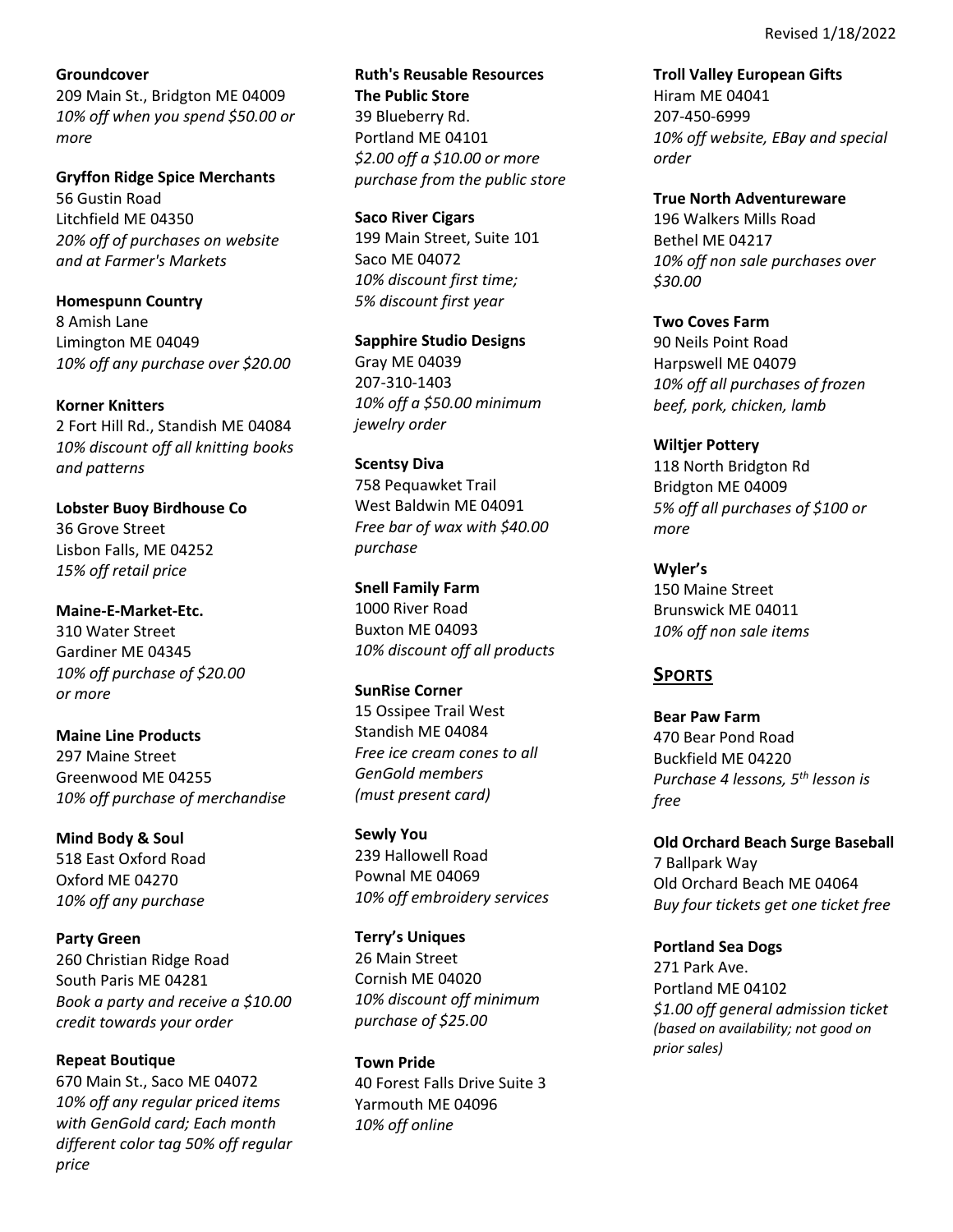**Maine Red Claws** 413 Congress Street Portland ME 04101 *20% discount on merchandise purchases from the Maine Red Claws retail store*

**Sun Sports +** 894 Roosevelt Trail Naples ME 04055 207‐693‐3867 *15% off lessons at our Wake & Ski Experience, reservations required*

**The Tee Box at Val Halla** 58 Val Hall Road Cumberland ME 04021 *10% off all indoor hourly rates*

## **SPORTING GOODS**

**Bar's Open Farm Gunworks** 232 Alweive Road Lyman ME 04002 *One free cursory cleaning and inspection; free appraisal of firearms*

**Bob Caron's Golf Shop at Naples Golf & Country Club** 136 Sebago Road Naples ME 04055 *10% off any golf merchandise purchased over \$40.00*

**Bowdoin Billiards**  2165 Augusta Road Bowdoin ME 04287 *10% discount on game room accessories for 30 days after purchase of new pool table*

**Captain Dingleys Board Shop** 845 Roosevelt Trail Naples ME 04055 *10% off apparel and Watersports accessories*

**Carters Cross Country Ski**  786 Intervale Road Bethel ME 04217 *10% off hats & gloves up to \$20.00*

**Gorham Bike and Ski** 88 Union Street Brunswick ME 04011 *10% off accessories with any bike or ski purchase*

**Gorham Bike and Ski** 65 Portland Road Kennebunk ME 04043 *10% off accessories with any bike or ski purchase*

**Gorham Bike and Ski** 693 Congress Street Portland ME 04102 *10% off accessories with any bike or ski purchase*

**Gorham Bike and Ski** 247 Main St., Saco ME 04072 *10% off accessories with any bike or ski purchase*

**Naples Bait and Tackle** 38 Harrison Road Naples ME 04055 *5% discount on sales \$20.00 or more*

**Rink Specialists** 3 Railroad Avenue Gorham ME 04038 *\$50.00 off tournament entry (per team)*

**Sport Thoma** 288 Mayville Road Bethel ME 04217 *10% off non‐sale items*

**Streaked Mountain Archery** 102 Main Street Norway ME 04268 *10% off any archery purchase up to \$250.00 retail*

## **TAILORING/ALTERATIONS**

**Bette's Bridal Stylings** 127 Woodman Ave. Saco ME 04072 *10% alterations or 10% off retail merchandise per visit*

**Choe Alterations** 693 US Route 1 Scarborough ME 04074 *10% off any alteration of one item*

**Raisa's Sewing & Accessories** 899 Brighton Ave Portland ME 04102 *20% off any alterations & repairs once a month; 20% off jewelry and bags (one item per month*)

## **TANNING**

**Coconut Beach Tanning Salon** 138 Main Street S Paris ME 04281 *One‐time \$5.00 off UV tanning or spray tan*

**Jewlz Beyond Hair**  711 Roosevelt Trail Naples ME 04055 *50% any service off on first visit only* 

**The Mane Salon**  971 Main St., Fryeburg ME 04037 *Buy 10 visits of tanning get one visit free*

# **TIRES**

**Mucks Trucks LLC** 24 Main Street Norway ME 04268 *\$10.00 off any service* 

## **TOWING**

**Anytime Wrecker Service, LLC** 15 Rhoades Lane Topsham ME 04086 *\$5.00 off towing with minimum \$35.00 service*

**Emery's Towing & Recovery, LLC** 247 Dugway Road Brownfield ME 04010 *20% off local towing, lockouts or roadside assistance*